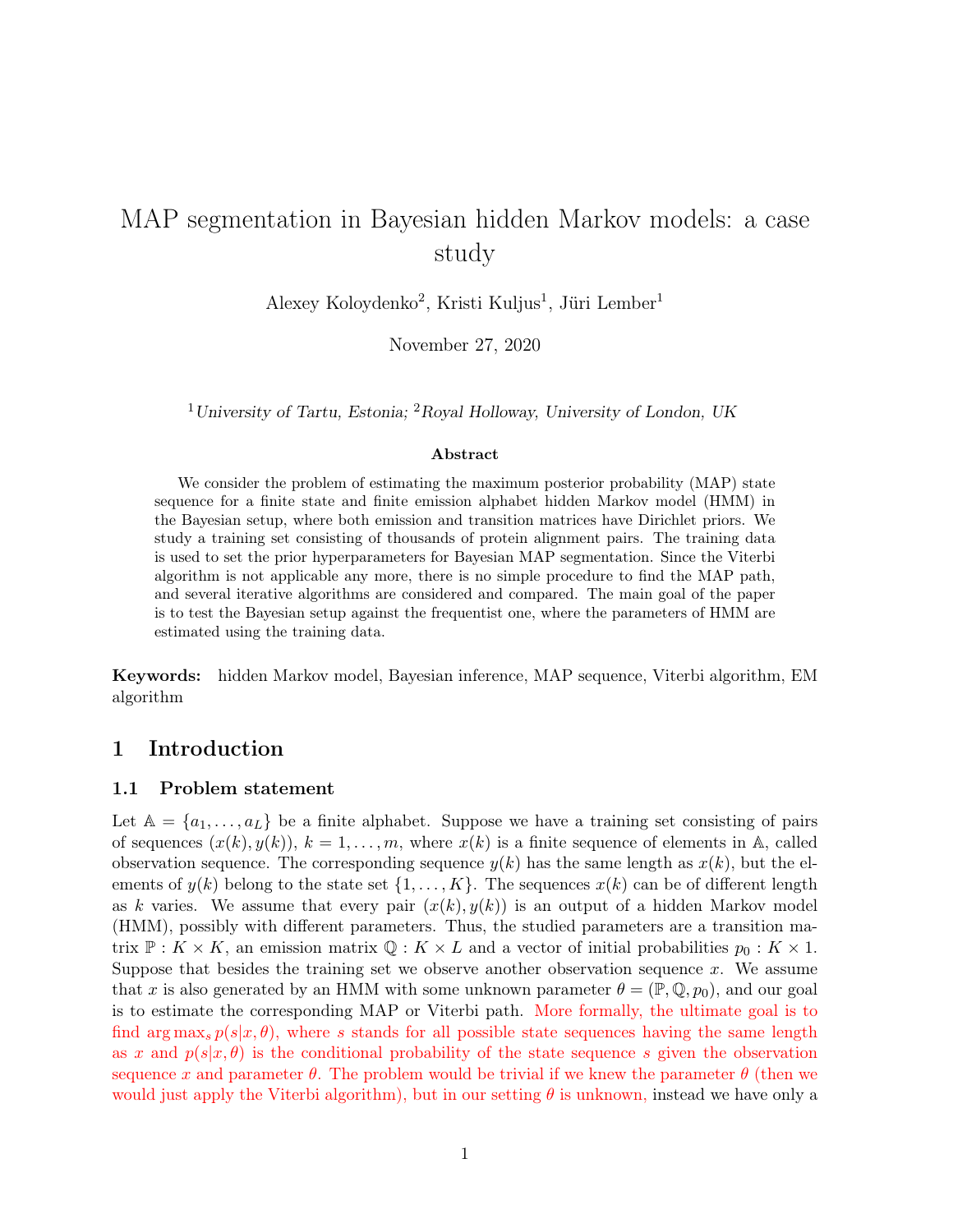training set. Observe that although the setup resembles a classical pattern recognition problem, this is not the case, because the number of possible classes  $(K^{\text{length of sequence}})$  is huge (also the length of sequences varies largely in the training set). Thus, the traditional pattern recognition methods are not applicable and one has to model the data instead. We assume that HMM is suitable for modeling the data.

In general, there are three basic approaches to the above problem of estimating the Viterbi path with unknown parameters. In the case of the frequentist approach we assume that all training sequences  $(x(k), y(k))$  are generated from the same HMM having parameter  $\theta^*$ . Then also x is an observation sequence from the same HMM (i.e.  $\theta = \theta^*$ ) and the solution to our problem is straightforward: estimate the unknown parameter from the training data, let the estimate be θ. Then apply the Viterbi algorithm to find arg max<sub>s</sub>  $p(s|x, θ)$ . In the *Bayesian approach* we assume that the unknown parameter  $\theta$  is generated by prior  $\pi$ . When we know  $\pi$ , the best we can do is to find argmax<sub>s</sub>  $p(s|x)$ , where

<span id="page-1-0"></span>
$$
p(s|x) = \int p(s|x,\theta)p(d\theta|x)
$$
\n(1.1)

and  $p(\theta|x)$  is the posterior distribution on the parameter space. In the no training data approach we do not believe that the training data are related to the parameter  $\theta$ , or we believe that the sequence x is long enough to estimate  $\theta$  solely based on x. In this case we can ignore the training data and apply the standard EM (Expectation-Maximization) parameter estimation algorithm to x, obtain the parameter estimate  $\hat{\theta}_{EM}$ , and then apply the Viterbi algorithm to find  $\arg \max_{s} p(s|x, \hat{\theta}_{EM})$ . The main goal of the article is to compare the three approaches (frequentist, Bayesian and no training data) on real data.

#### 1.2 Description of the dataset

Our data are a subset of the Protein Data Bank [\[1\]](#page-27-0) and can be freely downloaded from [http://personal.rhul.ac.uk/utah/113/VA/env\\_seqssnr.txt](http://personal.rhul.ac.uk/utah/113/VA/env_seqssnr.txt). The original state space consists of three states  $\{a, b, c\}$ , representing  $\alpha$ –helix,  $\beta$ –strand, and coil, respectively. We further distinguish four subclasses of the  $\alpha$ -helix class a, thus the total number of underlying state classes is six. The definition and enumeration of the final six classes is as follows. Class one consists of short, up to seven a long  $\alpha$ -helices. Classes two and three consist of the  $\beta$ -strands (any number of state b) and coil sequences (any number of state c), respectively. Classes four, five, and six derive from segments of state a that comprise an  $\alpha$ -helix of length at least eight, thereafter referred to as long. Specifically, class four is the so-called  $N$ -end, which is the first four states  $a$  of a long  $\alpha$ -helix. Similarly, class six is the so called C-end, which is the last four states a of a long  $\alpha$ -helix. Any a's in the middle of a long  $\alpha$ -helix are class five. Refining the original classification has been known to improve prediction of protein secondary structure [\[21\]](#page-29-0). The observations come from a 20-symbol emission alphabet of amino-acids:

$$
\mathcal{X} = \{A, C, D, E, F, G, H, I, K, L, M, N, P, Q, R, S, T, V, W, Y\}.
$$

The whole dataset contains 25713 pairs  $(x, y)$  of various lengths. We take a subset of 1000 pairs as a training set and 1000 pairs as a test set. The parameters (in the frequentist approach) or hyperparameters (in the Bayesian approach) are determined from the training set. In the third, training data free approach, the training set is obviously not used.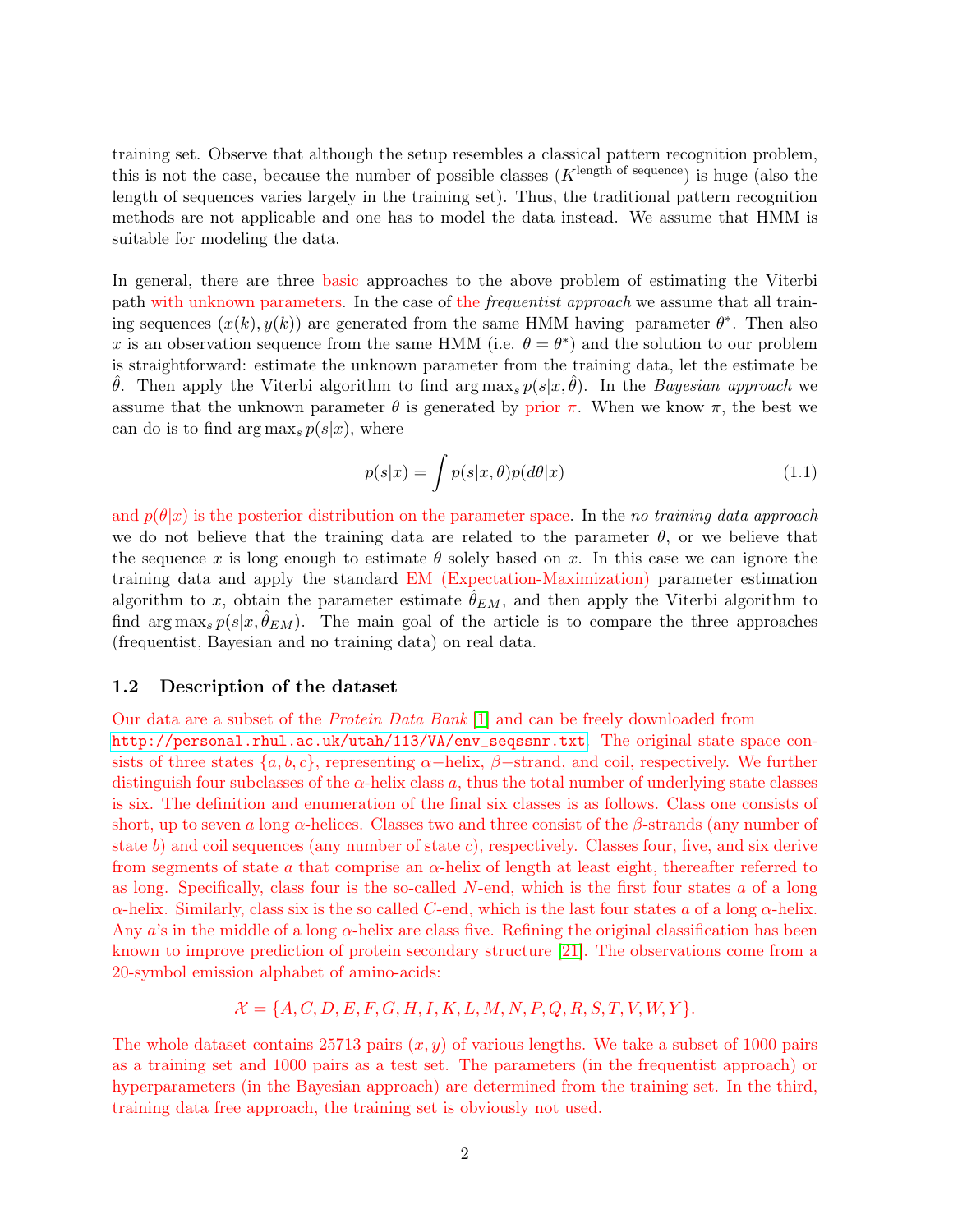#### 1.3 Bayesian approaches for estimating the MAP path

For every x in the test set, we obtain MAP estimates  $\hat{y}$  using all three approaches. While the frequentist and no training data approaches are fairly easy to implement (just applying the Viterbi algorithm with  $\ddot{\theta}$  and  $\ddot{\theta}_{EM}$ , respectively), the Bayesian one has several complications. The main issues are: a) how to determine the prior based on training data? b) how to find a path that maximizes  $p(s|x)$ ? We apply commonly used Dirichlet priors (see [\[17,](#page-28-0) [10,](#page-28-1) [13,](#page-28-2) [8,](#page-28-3) [9,](#page-28-4) [5\]](#page-28-5)) and, in the spirit of moment estimation, tune the hyperparameters so that the variance and expectation of the emission and transition probabilities under the prior match the respective empirical quantities in the training data. Such a choice of priors is sometimes called empirical priors. The construction of empirical priors is explained in Section [3.](#page-8-0) The second issue of maximizing  $p(s|x)$ is a serious optimization problem, because as discussed in Section [2,](#page-4-0) under the priors on the transition matrix, the underlying Markov chain loses the Markov property, and under the priors on the emission parameters the observations are not conditionally independent any more. Hence, we are not dealing with an HMM and there is no Viterbi algorithm to find  $\arg \max_{s} p(s|x)$ . There exist several iterative algorithms to address this maximization problem. To our best knowledge the four most commonly used algorithms are so-called segmentation EM (sEM), segmentation MM (sMM) and variational Bayes (VB) approach and Bayesian EM (BEM) method (see also [\[17\]](#page-28-0) and the references therein). All the four methods are iterative and not guaranteed to converge to the global maximum. The sEM method is just the EM method, where the underlying state path is taken as the parameter of interest and model parameters are considered nuisance parameters; sMM is so-called Viterbi training (also known as classification EM [\[23,](#page-29-1) [22\]](#page-29-2)) that is notoriously wrong when it comes to parameter estimation [\[15,](#page-28-6) [18\]](#page-28-7), but that performs surprisingly well for our purposes; VB is just an application of variational Bayes optimization in HMM setting [\[7,](#page-28-8) [14,](#page-28-9) [20\]](#page-29-3); and BEM is just an application of the parametric EM algorithm, where the estimate  $\theta$  is found and the Viterbi algorithm is then applied with  $\theta$ . The difference between BEM and the frequentist approach is that BEM uses prior information in the EM algorithm. The four algorithms are explicitly stated in Section [4,](#page-10-0) for their justification and properties we refer to [\[17\]](#page-28-0). It should be mentioned that all the algorithms are sensitive to the choice of initial sequences, thus initial sequences should be chosen carefully.

Since a MAP path in the Bayesian setup is not straightforward to find, in Section [5.1](#page-14-0) we present a preliminary set of experiments to compare the performance of the four algorithms for finding the Bayesian MAP path. These examples study the following questions: 1) which is the best algorithm; 2) how to choose initial sequences and how sensitive are the algorithms with respect to initial sequences; 3) how do the hyperparameters influence the structure of output paths? The answers to these questions are of interest on their own, but also necessary for interpreting the results of the main experiments. The results show that mostly sEM and sMM perform best and they act very similarly, their similarity is briefly explained in Section [4.](#page-10-0) Since sEM is the only algorithm that is guaranteed to increase the objective function, it is also clear why they both perform best. The study demonstrates how the hyperparameters influence the structure of output sequences, and how sensitive the algorithms can be with respect to initial sequences. In the main experiment in Section [5.2](#page-22-0) the Bayesian MAP path is obtained using the VB and sEM algorithms. Unlike sMM, those two algorithms are applicable for any set of hyperparameters, hence the choice.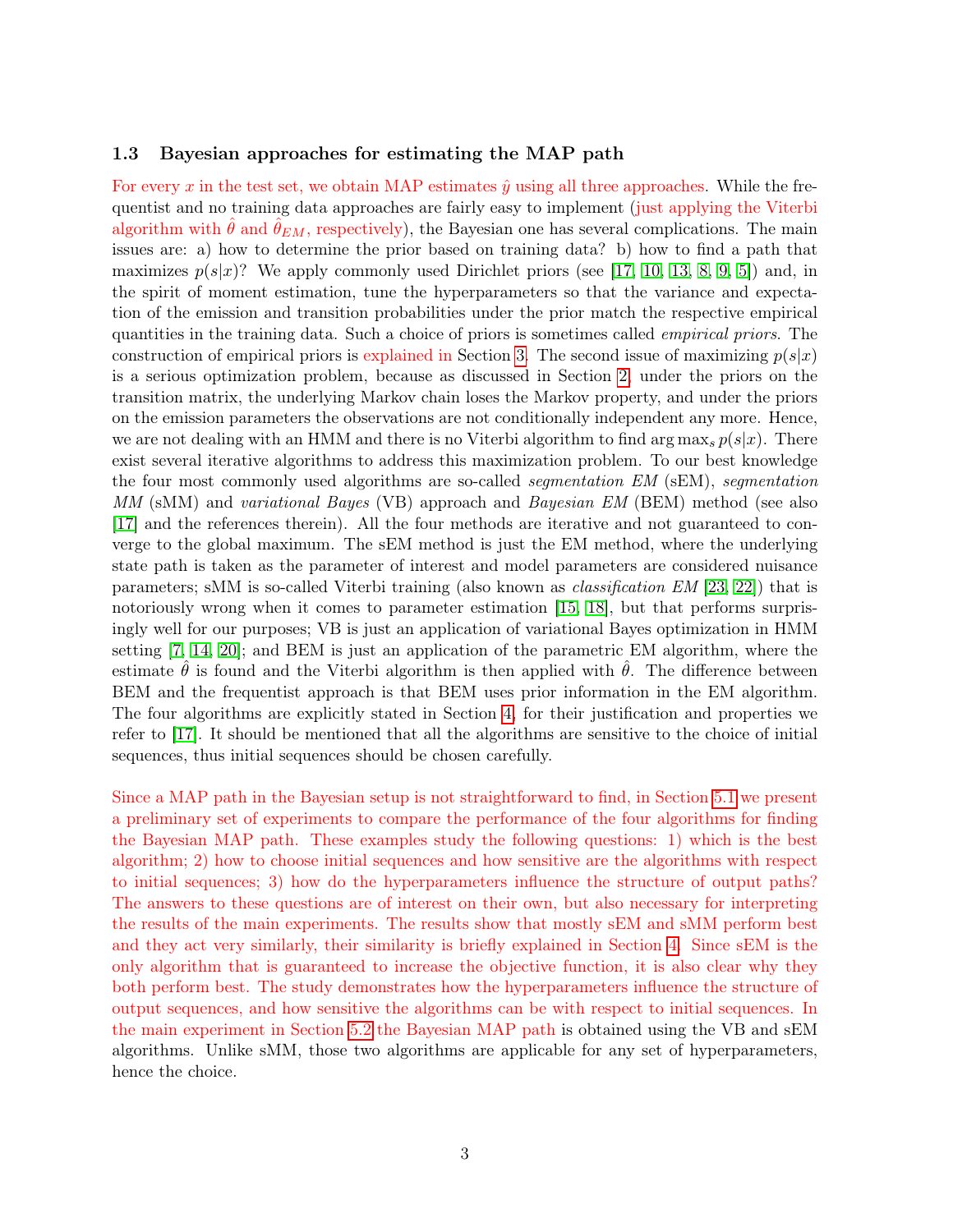### 1.4 Performance measure for comparing the frequentist, Bayesian and no training data approach

After obtaining a MAP sequence estimate  $\hat{y}$  for our three approaches (frequentist, Bayesian, no training data), we need to measure its performane. This is not so straightforward – although for any test sequence x we have the true state sequence  $y$ , the very tempting pointwise comparison of  $\hat{y}$  to y by calculating their Hamming distance is most certainly not the right criterion, because the MAP path does not minimize the expected number of errors. Recall that our goal is to find the Viterbi path that maximizes  $p(s|x, \theta)$ , where  $\theta$  is the unknown parameter that generates the test pair  $(x, y)$ . Therefore, the correct criterion for measuring goodness of  $\hat{y}$  is  $p(\hat{y}|x, \theta)$  – the bigger the probability, the better performance. Unfortunately  $\theta$  is unknown. But since y is known, a natural estimate of  $\theta$  would be the empirical transition and emission matrices based on the pair  $(x, y)$ , let this estimate be denoted by  $\hat{\theta}$ . The problem with  $\hat{\theta}$  is its sparseness. The matrices obtained by a single pair are too sparse, thus most paths  $\hat{y}$  would be inadmissable, because  $p(\hat{y}|x, \theta) = 0$ . Therefore, we take also into consideration the empirical priors obtained using the training set and calculate the posterior mean  $\bar{\theta} = \int \theta p(d\theta | x, y)$ . We combine  $\tilde{\theta}$  with  $\theta$  to obtain eight different parameters, and each of them is used to measure the goodness of the estimated MAP paths. The frequentist, Bayesian and no training data approach are tested and compared in Section [5.2.](#page-22-0) The results show that the Bayesian approach slightly outperforms the frequentist one, and the training data free approach totally fails even for relatively long sequences.

### 1.5 Literature review of Bayesian segmentation in HMMs

The Bayesian approach with HMMs and its performance has been studied in different applications. In the context of DNA analysis, Bayesian segmentation has been applied in [\[3\]](#page-27-1) and [\[2\]](#page-27-2). In both articles Gibbs sampling algorithms are used for computing quantities of interest. The studied models are different from our classical HMM model: in [\[3\]](#page-27-1) the observation process evolves as a first-order Markov chain conditional on the hidden state Markov chain, in [\[2\]](#page-27-2) the same model is generalized to the observation Markov process of order  $q$  and the order and the number of hidden states are considered as unknown parameters. The authors in [\[3\]](#page-27-1) and [\[2\]](#page-27-2) are mainly interested in the pointwise smoothing probabilities and not the MAP path estimate.

Estimation of the MAP path in the Bayesian framework with Dirichlet priors has also been already successfully applied in practice. In [\[10\]](#page-28-1), the second-order HMM has been used for modeling speech tagging. The authors propose HMMs in the Bayesian setup with Dirichlet priors just like in the current article. The Viterbi path is estimated via simulated annealing and hyperparameters are considered random as well. The simulation study in [\[10\]](#page-28-1) demonstrates clearly the advantage of the Bayesian framework over the frequentist approach. However, the goodness criterion used in [\[10\]](#page-28-1) is pointwise accuracy using the true labels which, as explained above, is not a correct measure of goodness for MAP paths.

The same model as in our paper, again in the context of speech tagging, has been addressed in [\[13\]](#page-28-2), where besides of Gibbs sampling the variational Bayes (VB) approach has been implemented. The author concludes that the non-stochastic VB approach performs much better than Gibbs sampling, but finds also that the frequentist approach with the standard EM algorithm is not as bad as reported in [\[10\]](#page-28-1). This conclusion can be partially explained by the fact that after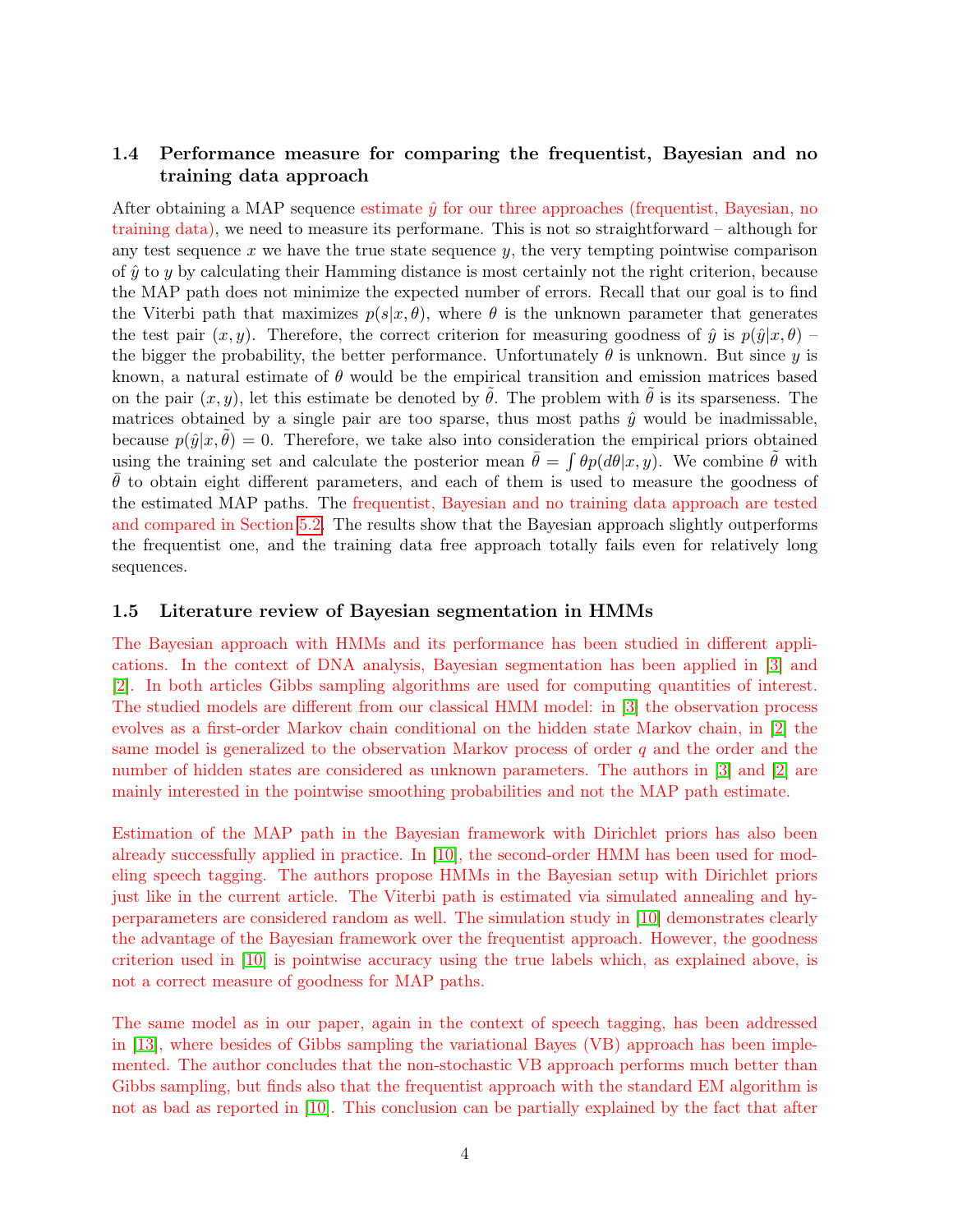estimating the model parameters (either by EM or VB), instead of the Viterbi path the pointwise PMAP path is found (see [\[17\]](#page-28-0)) which maximizes the sum of pointwise posterior probabilities and is therefore the optimal state path when the measure of goodness is pointwise accuracy. Guided by [\[13\]](#page-28-2), the VB approach in speech tagging was also used in [\[8\]](#page-28-3). An overview of Bayesian HMMs in speech tagging can be found in [\[5\]](#page-28-5).

Since the results in [\[10\]](#page-28-1) and [\[13\]](#page-28-2) are contradictory, in [\[9\]](#page-28-4) a comparison of the VB approach, parameter estimation with EM and various Gibbs samplers in speech tagging process has been performed. The authors conclude that for small data sets the Bayesian approach strongly outperforms the frequentist one, but for larger data sets the results are less clear and depend on the evaluation criterion. This is understandable, since the effect of prior distributions decreases when the sample size increases. However, the study in [\[9\]](#page-28-4) has several deficiencies: the objective function is not uniquely defined even if after parameter estimation the PMAP decoding is used instead of the MAP decoding (it is not clear from the article), therefore the algorithms are designed to optimize something different from the evaluation criterion. Besides, since Gibbs sampling without cooling hardly maximizes any criterion, the only competitive algorithm for the Bayes approach in [\[9\]](#page-28-4) is VB. Also, since the experiments in [\[9\]](#page-28-4) involve indirect optimization, it is never clear whether a winning method outperforms other methods due to a better model, conceptual advantages or just due to better optimization algorithms. These parts of the experiments should be handled separately.

Main contribution of the article. In the present article we consider Dirichlet priors as in the articles mentioned above and perform comparison for estimating the MAP path resembling the approaches in [\[10,](#page-28-1) [13,](#page-28-2) [9\]](#page-28-4), but we have a well-defined unique performance criterion and we also make a clear distinction between optimization methods and statistical approaches. In Section [5.1](#page-14-0) different Bayesian optimization algorithms are tested and Section [5.2](#page-22-0) is devoted to comparison of the studied approaches. A comparison of these optimization algorithms has also been performed in [\[17\]](#page-28-0), but in [\[17\]](#page-28-0) a model with normally distributed emissions was used and the data were generated. A model with normally distributed emissions has also been studied in [\[11\]](#page-28-10), where the Bayesian approach is applied for modeling comparative genomic hybridization data to infer the latent copy number states. To our best knowledge, a methodological comparison between different statistical approaches in Bayesian HMM segmentation context with training data as presented in this article has not been reported in the literature. This comparison involves also working out the formulas of empirical priors and the objective criterion for measuring the performance of the studied approaches in HMM context, that has not been reported before. We also point out that the sEM algorithm was introduced in [\[17\]](#page-28-0), in the current article we present it in the form suitable for Dirichlet priors and emissions.

# <span id="page-4-0"></span>2 Model description

**Transition matrix.** Let K denote the number of underlying states (in our case study,  $K = 6$ ) and suppose we aim to model the dynamics of state evolution, called the underlying process. One of the most standard approaches is to model the underlying process as a homogeneous Markov chain with  $K \times K$  transition matrix  $\mathbb{P} = (p_{ij})$ . In practice it can often happen that some transitions are impossible. Then the corresponding entry of the transition matrix is zero, thus the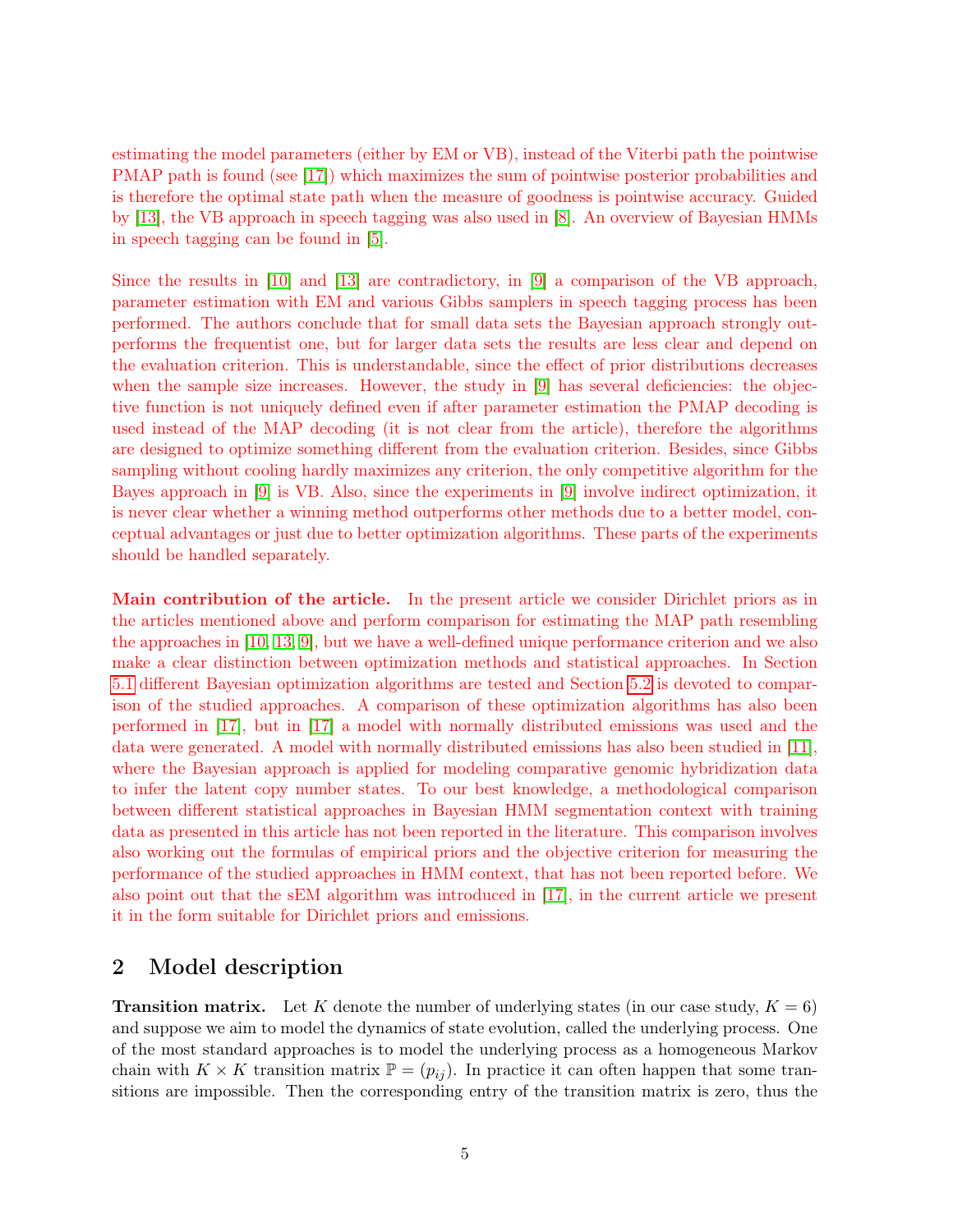whole matrix can be rather sparse. In our article we assume that these impossible transitions are known in advance and we keep these transition probabilities zero throughout the whole modeling process. Let  $K_i$  denote the number of non-zero transitions in row i and let  $p_{i,j(i)}$  denote the j-th non-zero element in row i. Thus, if we know that  $p_{i1} = 0$ , but  $p_{i2} > 0$ , then  $1(i) = 2$  and  $p_{i,1(i)} = p_{i2}$ . Therefore, for row i, we only model the non-zero transitions  $(p_{i,1(i)}, \ldots, p_{i,K_i(i)})$ . Let the indices of these non-zero elements in row i be given by the set  $J(i) := \{1(i), \ldots, K_i(i)\}\,$  $i=1,\ldots,K$ .

In the Bayesian setup the transition matrix is not known and assumed to be random with some known prior distribution. There are many ways to specify the prior distribution, but the most common approach  $[16, 4, 19, 6, 12, 10]$  $[16, 4, 19, 6, 12, 10]$  $[16, 4, 19, 6, 12, 10]$  $[16, 4, 19, 6, 12, 10]$  $[16, 4, 19, 6, 12, 10]$  $[16, 4, 19, 6, 12, 10]$  is to assume that the rows of a transition matrix are independent and the non-zero entries of the  $i$ -th row follow the Dirichlet distribution:

$$
(p_{i,1(i)},\ldots,p_{i,K_i(i)})\Big|\alpha_i \sim \mathrm{Dir}(\alpha_{i,1(i)},\ldots,\alpha_{i,K_i(i)}), \quad \alpha_{i,j(i)} > 0.
$$

Thus, the prior distribution for a transition matrix is given by its non-zero entries as follows:

$$
\pi(\mathbb{P}) = \pi(p_{1,1(1)},\ldots,p_{1,K_1(1)})\ldots\pi(p_{K,1(K)},\ldots,p_{K,K_K(K)}) \propto \prod_{i=1}^K \prod_{j\in J(i)} p_{ij}^{\alpha_{ij}-1},
$$

provided  $(p_{i,1(i)},\ldots,p_{i,K_i(i)})\in\mathbb{S}_{K_i}$ , where  $\mathbb{S}_{K_i}$  is a unit simplex. Thus, if  $i\to j$  is an impossible transition and  $\mathbb P$  is such that  $p_{ij} > 0$ , then  $\pi(\mathbb P) = 0$ .

Given a state path  $s := (s_1, \ldots, s_n) \in \{1, \ldots, K\}^n$ , let  $n_{ij}(s)$  denote the number of transitions  $i \to j$  in s:  $n_{ij}(s) = \sum_{t=1}^{n-1} I_{i,j}(s_t, s_{t+1})$ . Let  $n_i(s) = \sum_j n_{ij}(s)$ . When the path s has impossible transition(s), then for every possible transition matrix its probability is zero, thus the posterior distribution  $p(\mathbb{P}|s)$  is not defined. Therefore, in what follows, we consider only admissible paths, i.e. the paths that satisfy  $\sum_j n_{ij}(s) = \sum_{j \in J(i)} n_{ij}(s)$  for all  $i = 1, 2, ..., K$ . Hence, given an admissible path s, the posterior  $p(\mathbb{P}|s)$  is given by

$$
p(\mathbb{P}|s) = \prod_{i=1}^K p((p_{i,1(i)}, \ldots, p_{i,K_i(i)})|s) \propto \prod_{i=1}^K \prod_{j \in J(i)} p_{ij}^{\alpha_{ij}+n_{ij}(s)-1}.
$$

Thus, the posterior  $p(\mathbb{P}|s)$  is such that the rows are independent and the *i*-th row has the Dirichlet distribution:

<span id="page-5-0"></span>
$$
(p_{i,1(i)},\ldots,p_{i,K_i(i)})\Big|s,\alpha_i \sim \text{Dir}(\alpha_{i,1(i)}+n_{i,1(i)}(s),\ldots,\alpha_{i,K_i(i)}+n_{i,K_i(i)}(s)).\tag{2.1}
$$

Throughout the paper we assume that the initial distribution  $p_0$  is known. Thus,  $p_0$  is a fixed probability distribution over the state space with  $p_0(1) + \cdots + p_0(K) = 1$ .

**Losing the Markov property.** Given a state sequence s and a transition matrix  $\mathbb{P}$ , the probability of s is given by (with  $0^0 = 1$ )

$$
p(s|\mathbb{P}) = p_0(s_1) \prod_{i=1}^K \prod_{j=1}^K p_{ij}^{n_{ij}(s)}.
$$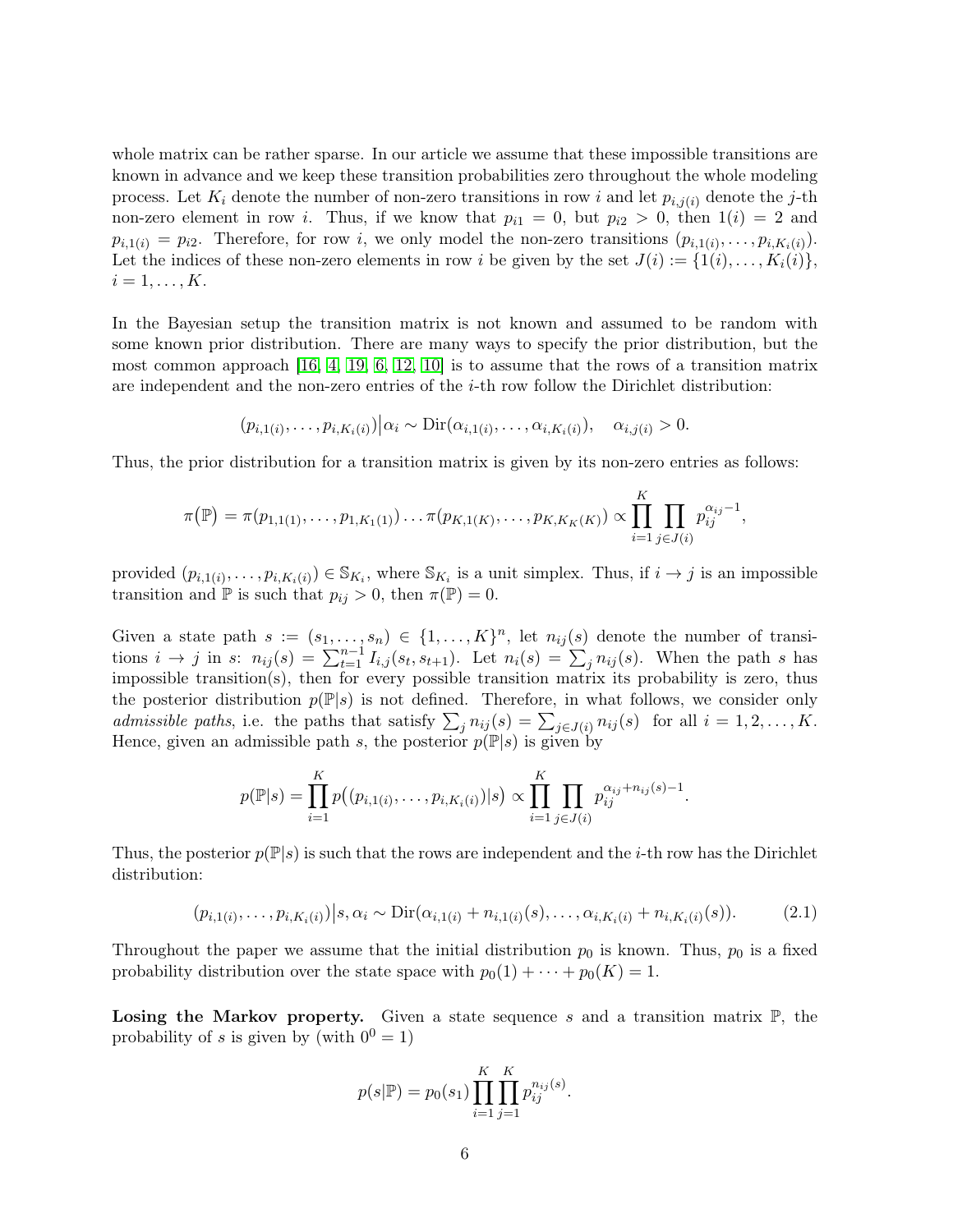Observe that for any inadmissible sequence the probability above is zero for any matrix  $\mathbb P$  that belongs to the support of  $\pi$ . Thus, the probability of any path s under our Dirichlet prior is zero when s is inadmissible, and for admissible s it is (see [\[17\]](#page-28-0))

<span id="page-6-0"></span>
$$
p(s) = \int p(s|\mathbb{P})\pi(d\mathbb{P}) = p_0(s_1) \prod_{i=1}^K \left[ \frac{\Gamma(|\alpha_i|)}{\Gamma(|\alpha_i| + n_i(s)|)} \prod_{j \in J(i)} \frac{\Gamma(\alpha_{ij} + n_{ij}(s))}{\Gamma(\alpha_{ij})} \right],
$$
 (2.2)

where  $\Gamma(0)/\Gamma(0) := 1$  and  $|\alpha_i| := \sum_{j \in J(i)} \alpha_{ij}$ . It is very important to realize that the process  $Y_1, Y_2, \ldots$  with finite-dimensional distributions specified by  $(2.2)$  is not a Markov chain any more. Moreover, the process has a longer memory than a Markov chain. Thus, in the Bayesian setup the model is certainly not a hidden Markov model any more. To see that the process has a longer memory, observe that when  $\alpha_{11} > 0$ , then the probability of the constant path  $s = (1, \ldots, 1)$  of length  $n$  equals

$$
p(1,...,1) = p_0(1) \frac{\Gamma(|\alpha_1|)}{\Gamma(\alpha_{11})} \frac{\Gamma(\alpha_{11}+n-1)}{\Gamma(|\alpha_1|+n-1)} \ge p_0(1) \frac{\Gamma(|\alpha_1|)}{\Gamma(\alpha_{11})} \frac{\Gamma(\alpha_{11}+n-1)}{\Gamma(\alpha_{11}+k+n-1)}
$$
  
=  $p_0(1) \frac{\Gamma(|\alpha_1|)}{\Gamma(\alpha_{11})} \cdot \frac{1}{(\alpha_{11}+n-1)(\alpha_{11}+n)\cdots(\alpha_{11}+n-2+k)},$ 

where  $k = \lfloor (|\alpha_1| - \alpha_{11}) \rfloor$  (recall  $\alpha_{ij} > 0$ , so  $k \ge 1$ ). We see that the probability decreases polynomially, while in the case of a Markov chain the same probability equals  $p_0(1)p_{11}^{n-1}$  and decreases exponentially. This means that under the measure in [\(2.2\)](#page-6-0) the constant blocks have much more weight, and we shall observe this also in our numerical examples. The difference between a Markov chain and a Markov chain under a Dirichlet prior can be explained best in terms of urns. Suppose we have K urns of different colors, the urn of color i containing  $\alpha_{ii}$ ,  $j \in J(i)$ , balls of color j (all together  $|\alpha_i|$  balls). The Markov chain with transition probabilities  $p_{ij} = \alpha_{ij}/|\alpha_i|$  can be described as follows: the first color (and  $Y_1$ ) is chosen according to the initial distribution. Then a ball is drawn with replacement from the chosen urn. The color of the chosen ball determines the next urn and so on. All balls are drawn with replacement, thus the number of balls in every urn remains constant. Under a Dirichlet distribution, the process is the same except that balls are drawn in Polya's fashion: together with the chosen ball another ball of the same color is added. Thus, the total number of balls increases by one at every step. This extra ball is the Bayes influence that destroys the Markov property and significantly increases the memory of the process. Now it is also clear that when for every  $i = 1, ..., K$ ,  $\alpha_{ii} \geq \alpha_{ij}$  for  $j \in J(i)$  (as it is in our case study), then the path with maximum probability is the constant one, and the relative probability of the constant path  $s = (i, \ldots, i)$  increases as  $|\alpha_i|$  decreases (see Proposition 4.1 in [\[17\]](#page-28-0) and the discussion thereafter). To recapitulate: in comparison to the Markov chain our measure  $p$  in  $(2.2)$  puts significantly heavier weights on paths that are constant or contain long constant blocks.

**Emission distributions.** Let  $A = \{a_1, \ldots, a_L\}$  (in our case study  $L = 20$ ) be the emission alphabet, that is the set of possible observation values. For an HMM, given that  $Y_t = i$ , the observation  $x_t$  is generated according to the probability distribution  $q_{i1}, \ldots, q_{iL}$  independently of everything else. Thus, the emission probability matrix  $\mathbb{Q} = (q_{il})$  will be of size  $K \times L$ . Again, the emission matrix can be sparse and we assume the zero elements –  $impossible$  emissions – are known. Let  $L_i$  denote the number of letters in the alphabet that can be emitted from state  $i$ ,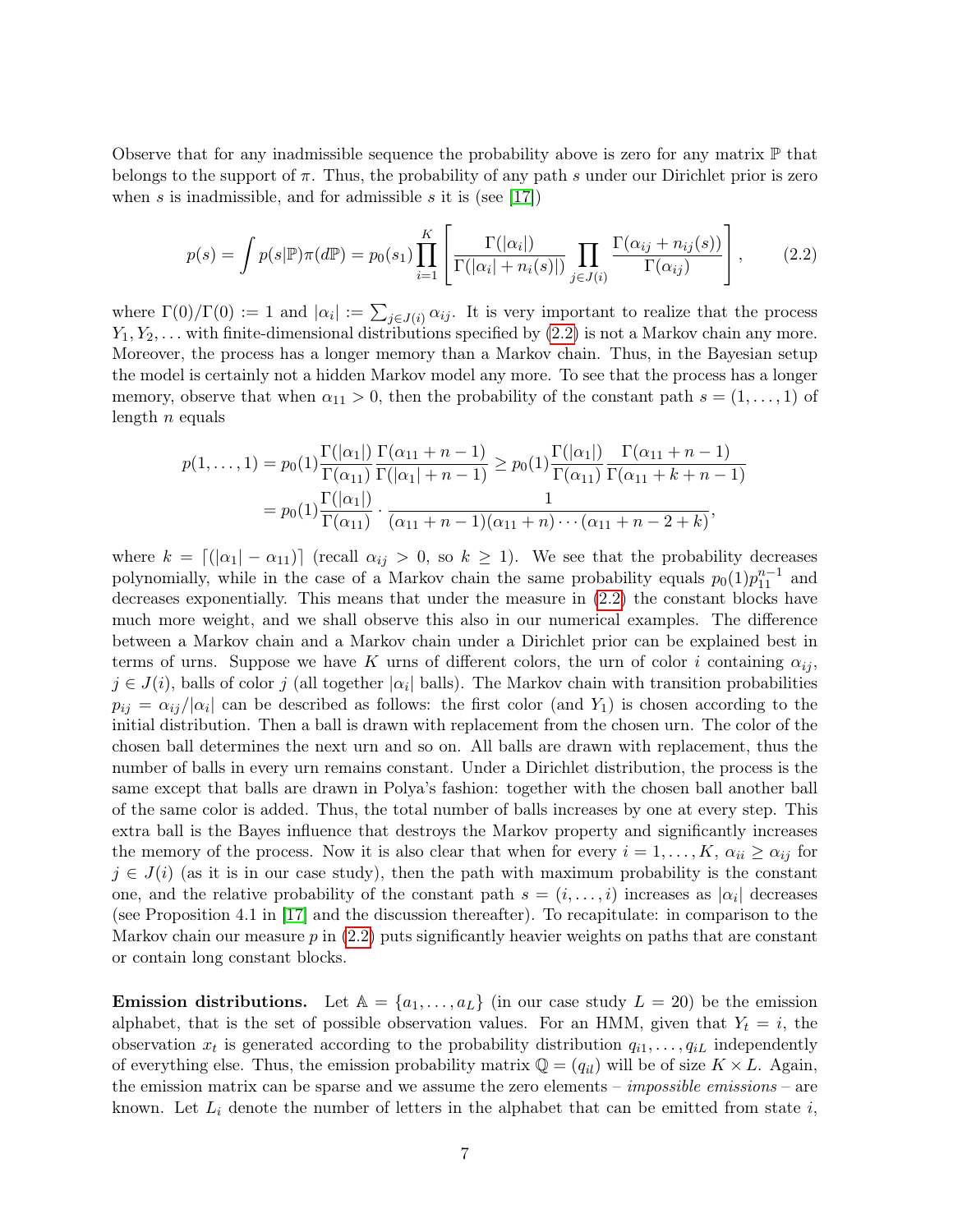and let  $j(i)$  again denote the j-th letter with positive emission probability for state i. For every state *i*, we model only the non-zero emissions  $q_{i,1(i)}, \ldots, q_{i,L_i(i)}$ , let the indices of these elements be given by  $E(i) = \{1(i), \ldots, L_i(i)\}.$ 

In the Bayesian setup the emission matrix is assumed to be random with some prior distribution. Again, we assume this distribution to be such that the rows of the emission matrix are independent. We also assume that our model prior is such that the emission and transition parameters are independent. For every state  $i$ , the non-zero emission probabilities are distributed according to a Dirichlet prior  $\text{Dir}(\beta_{i,1(i)},\ldots,\beta_{i,L_i(i)})$ , therefore

$$
\pi(\mathbb{Q}) = \pi(q_{1,1(1)},\ldots,q_{1,L_1(1)})\ldots\pi(q_{L,1(L)},\ldots,q_{L,L_L(L)}) \propto \prod_{i=1}^K \prod_{l\in E(i)} (q_{il})^{\beta_{il}-1},
$$

provided  $(q_{i,1(i)},\ldots,q_{i,L_i(i)}) \in \mathbb{S}_{L_i}$ . Given a state path s and an observation sequence  $x \in \mathbb{A}^n$ , we define

$$
m_{il}(s,x) := \sum_{t=1}^{n} I_i(s_t) I_{a_l}(x_t), \quad m_i(s) := \sum_{l} m_{il}(s,x) = \sum_{t=1}^{n} I_i(s_t).
$$

Thus,  $m_{il}(s, x)$  is the number of pairs  $(i, a_l)$  in  $(s, x)$ . We call a sequence pair  $(s, x)$  admissible when s is an admissible path and  $(s, x)$  has no impossible emissions:  $\sum_{l=1}^{L} m_{il}(s, x)$  $\sum_{l\in E(i)} m_{il}(s,x)$  for all  $i=1,2,\ldots,K$ . Thus, given an admissible pair  $(s,x)$ , the posterior  $p(\mathbb{Q}|s, x)$  factorises as

<span id="page-7-1"></span>
$$
p(\mathbb{Q}|s,x) = \prod_{i=1}^{K} p((q_{i,1(i)}, \dots, q_{i,L_i(i)})|s,x),
$$
\n(2.3)

where

$$
(q_{i,1(i)},\ldots,q_{i,L_i(i)})|s,x,\beta_i \sim \mathrm{Dir}(\beta_{i,1(i)}+m_{i,1(i)}(s,x),\ldots,\beta_{i,L_i(i)}+m_{i,L_i(i)}(s,x)).
$$

Since the priors on  $\mathbb Q$  and  $\mathbb P$  are independent, so are the posteriors, thus

$$
p(\mathbb{Q}, \mathbb{P}|s, x) = p(\mathbb{Q}|s, x)p(\mathbb{P}|s).
$$

**Log-likelihood.** Given the matrices  $\mathbb P$  and  $\mathbb Q$ , for any state sequence s and observations x the joint probability of the pair  $(s, x)$  can be calculated as

$$
p(s,x|\mathbb{P},\mathbb{Q}) = p(s|\mathbb{P})p(x|s,\mathbb{Q}) = p_0(s_1) \prod_{i=1}^K \prod_{j=1}^K (p_{ij})^{n_{ij}(s)} \cdot \prod_{i=1}^K \prod_{l=1}^L (q_{il})^{m_{il}(s,x)},
$$

which equals 0 if  $(s, x)$  is inadmissible. With our priors, the probability of an admissible pair  $(s, x)$  can be obtained by integrating over  $\mathbb P$  and  $\mathbb Q$  separately:

$$
p(s,x) = \int p(s,x|\mathbb{P},\mathbb{Q})\pi(d\mathbb{P})\pi(d\mathbb{Q}) = \int p(s|\mathbb{P})\pi(d\mathbb{P}) \cdot \int p(x|s,\mathbb{Q})\pi(d\mathbb{Q}) = p(s)p(x|s),
$$

where  $p(s)$  is given in [\(2.2\)](#page-6-0) and  $p(x|s)$  can be calculated as

<span id="page-7-0"></span>
$$
p(x|s) = \prod_{i=1}^{K} \frac{\Gamma(|\beta_i|)}{\Gamma(|\beta_i| + m_i(s)|)} \prod_{j \in L(i)} \frac{\Gamma(\beta_{ij} + m_{ij}(s, x))}{\Gamma(\beta_{ij})}.
$$
\n(2.4)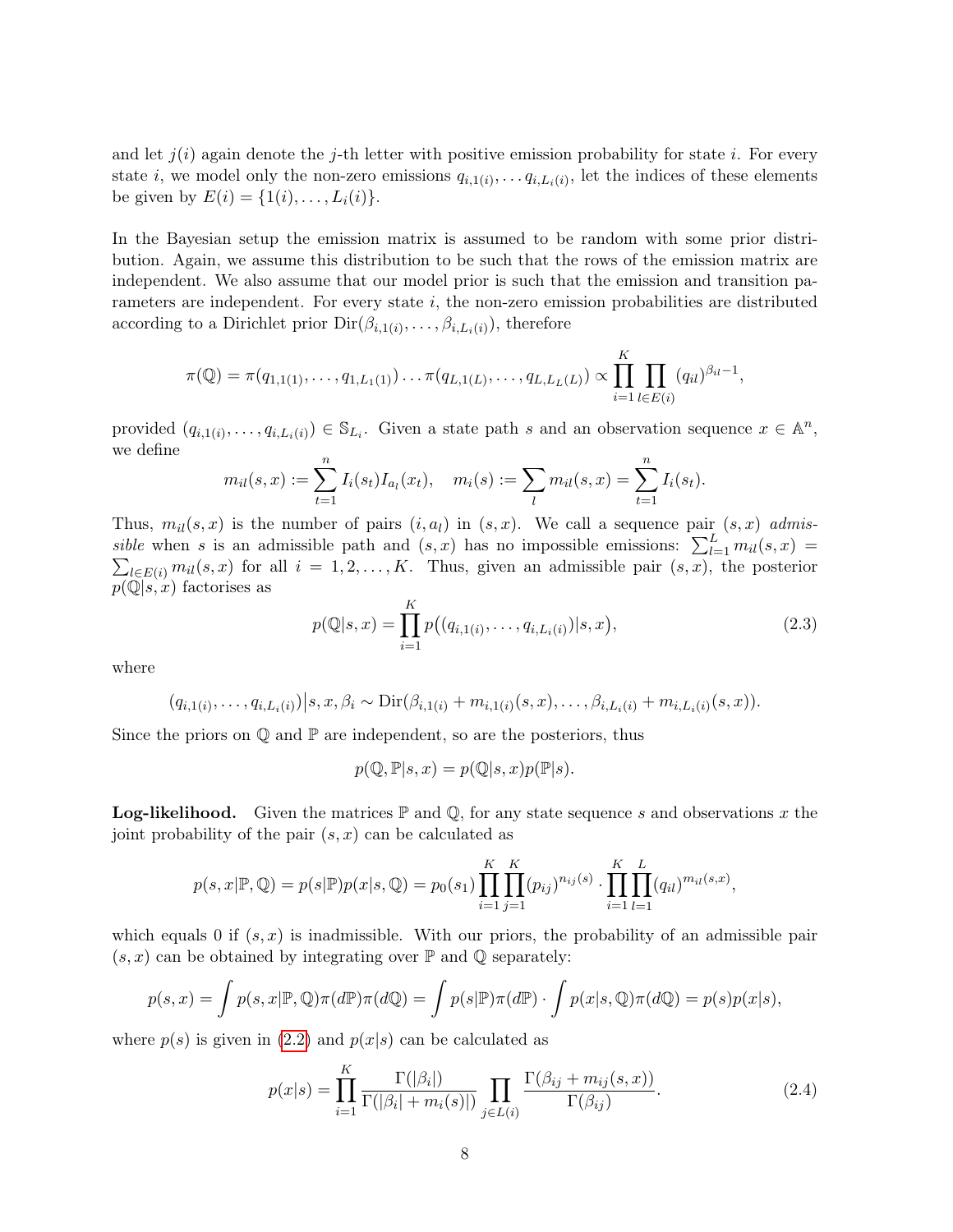For an inadmissible pair  $(s, x)$  we have  $p(s, x) = 0$ . With these formulas,  $\ln p(x, s) = \ln p(s) +$  $\ln p(x|s)$  can be calculated.

Again, it is important to observe that in the Bayesian setup, for a given state sequence s the observations are not independent any more. In terms of Polya urns we now have K different urns and L colors. The *i*-th urn contains  $\beta_{il}$  balls of color l, thus all together  $|\beta_i|$  initial balls. Given a path s, the observations are generated by drawing balls from the urns in Polya's fashion (i.e. with replacement and an extra ball added): when  $s_t = i$ , then a ball from the *i*-th urn is taken. Observe that such a model has a tendency to attach a letter to a specific state (urn). That is, if a certain letter, say  $a_1$ , has been observed quite often in the observation sequence x, then a path s that attaches all such observations to a specific state, say 2 (i.e.  $m_{2,1}(s) = m_2(s)$ ), makes conditional probability  $p(x|s)$  relatively big.

To recapitulate: the two-dimensional stochastic process  $(X_1, Y_1), (X_2, Y_2), \ldots$  having a finitedimensional distribution for any n given by  $p(x, y) = p(y)p(x|y)$ , where  $p(y)$  is the measure in  $(2.2)$  and  $p(x|y)$  is defined in  $(2.4)$ , has nothing to do with an HMM any more – the Y-process is not a Markov chain and the observations X are not conditionally independent. Thus the name "Bayesian HMM" is in this sense very misleading.

Finally, let us remark that since in our case study the hyperparameters  $\alpha$  and  $\beta$  are estimated from the training corpus, the vectors  $\beta_i$  (as well as  $\alpha_i$ ) are very different as i varies. This prevents the label switching problem  $[24]$ , meaning that the two paths s and s' obtained by switching the labels yield the same probabilities:  $p(x|s) = p(x|s')$  and are, therefore, equivalent under some permutation of  $\{1, 2, \ldots, K\}$ .

### <span id="page-8-0"></span>3 Empirical priors

Our training set consists of pairs  $\{(x(k), y(k)\}, k = 1, \ldots, m,$  where for every k,  $x(k)$  is a sequence of observations and  $y(k)$  is the actual sequence of underlying states, so-called true path. We assume that every pair is generated by an HMM with parameter  $\theta_k$  which consists of the transition and emission matrix. We also assume that  $\theta_1, \ldots, \theta_m$  are iid from some prior  $\pi$ . The goal of the Bayesian segmentation is to use information from the training set and perform Bayesian segmentation for a test sequence x. By that we mean finding a sequence  $\hat{y}$ that maximizes

$$
p(s|x) = \int p(s|x,\theta)p(d\theta|x)
$$
\n(3.1)

(or equivalently  $p(s)p(x|s)$ ) over all possible state paths s. Here  $p(s)$  is as in [\(2.2\)](#page-6-0) and  $p(x|s)$  as in [\(2.4\)](#page-7-0). These functions depend on hyperparameters  $\alpha$  and  $\beta$ , and we shall now discuss how to choose them using the training set.

The first step is to determine impossible transitions and emissions according to the training set. Let the number of all  $i \to j$  transitions and the number of all  $i \to l$  emissions for the sequence pair  $\{(x(k), y(k))\}$  and for the whole training set be denoted as

$$
n_{ij}(k) := n_{ij}(y(k)), \ \ m_{il}(k) := m_{il}(y(k), x(k)), \quad n_{ij} := \sum_k n_{ij}(k), \ \ m_{il} := \sum_k m_{il}(k).
$$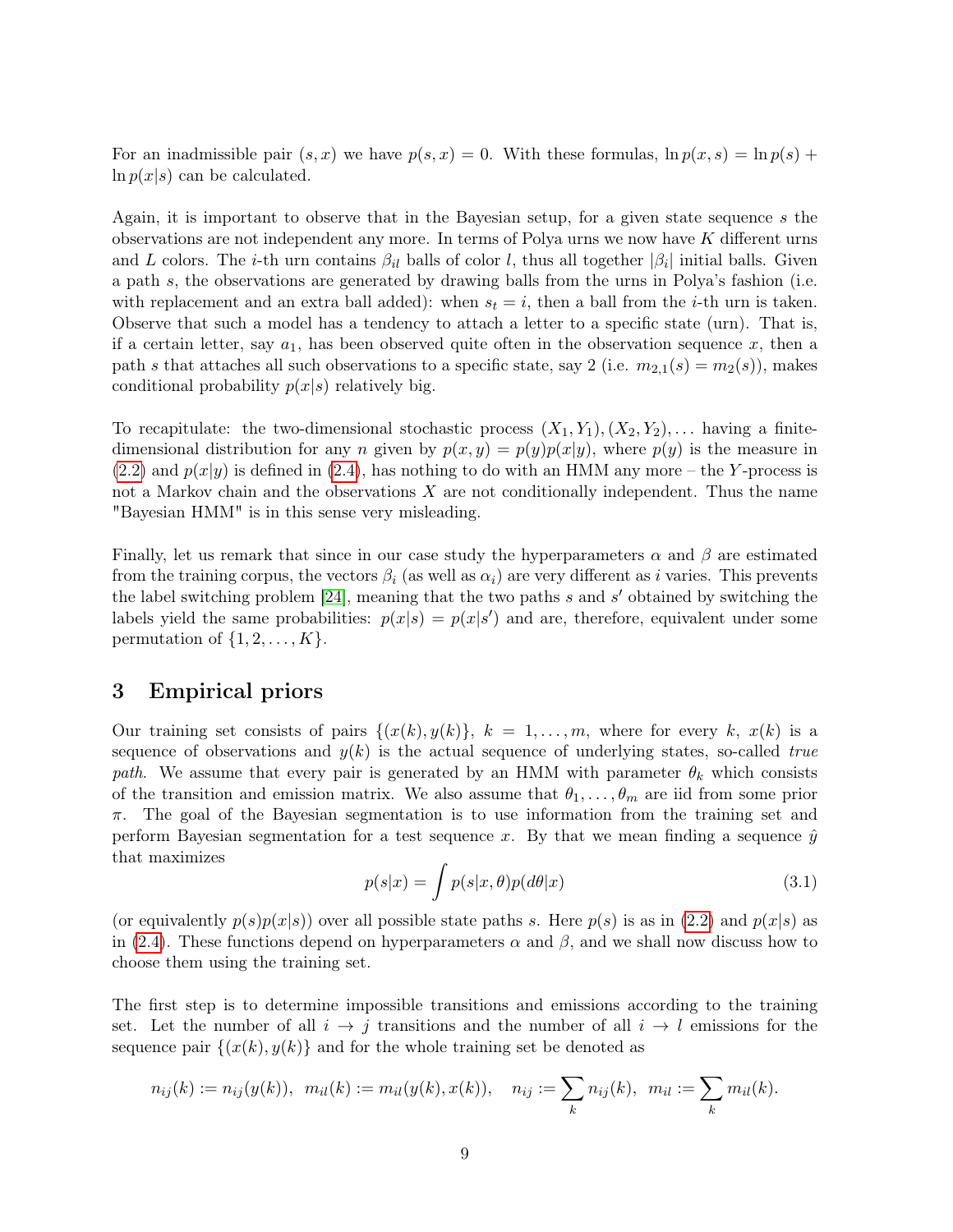Let

$$
n_i := \sum_j n_{ij}, \quad m_i := \sum_l m_{il}.
$$

A transition  $i \to j$  is impossible if  $n_{ij} = 0$  and an emission  $i \to l$  is impossible if  $m_{il} = 0$ . Thus a transition (emission) is possible, if it is at least once encountered in the training set. For impossible transitions (emissions) we set  $\alpha_{ij} = 0$  ( $\beta_{il} = 0$ ) and these parameters will remain zero, the rest of the hyperparameters must be strictly positive. Recall that for every  $i = 1, \ldots, K$ , we have denoted the number of possible transitions (emissions) for state i by  $K_i$  ( $L_i$ ).

In a strictly Bayesian setup one could start with non-informative priors for both the transition and emission parameters:

$$
\alpha_{i,1(i)} = \ldots = \alpha_{i,K_i(i)} = \beta_{i,1(i)} = \ldots = \beta_{i,L_i(i)} = 1, \quad i = 1,\ldots,K.
$$

Using the information from the training set we can find the posterior distribution of the parameters:

$$
(p_{i,1(i)},\ldots,p_{i,K_i(i)})|y(1),\ldots,y(m) \sim \text{Dir}(1+n_{i,1(i)},\ldots,1+n_{i,K_i(i)})
$$
(3.2)

$$
(q_{i,1(i)},\ldots,q_{i,L_i(i)})|x(1),\ldots,x(m),y(1),\ldots,y(m) \sim \text{Dir}(1+m_{i,1(i)},\ldots,1+m_{i,L_i(i)}).
$$
 (3.3)

Those posteriors could then be considered candidate priors for a test sequence x. With candidate priors [\(3.2\)](#page-9-0) and [\(3.3\)](#page-9-1), the prior expectation and variance of every possible transition and emission parameter is given by

<span id="page-9-1"></span><span id="page-9-0"></span>
$$
E(p_{ij}) = \frac{n_{ij} + 1}{n_i + K_i} =: p_{ij}^*, \quad E(q_{il}) = \frac{m_{il} + 1}{m_i + L_i} =: q_{il}^*,
$$

and

$$
\text{Var}(p_{ij}) = \frac{(n_{ij} + 1)(n_i + K_i - n_{ij} - 1)}{(n_i + K_i)^2(n_i + K_i + 1)}, \quad \text{Var}(q_{il}) = \frac{(m_{il} + 1)(m_i + L_i - m_{il} - 1)}{(m_i + L_i)^2(m_i + L_i + 1)}.
$$

Since  $n_i$  and  $m_i$  can be very big for a big training set, the variances of the parameters can be very small, meaning that the prior of  $p_{ij}$  would be very much concentrated over the point estimator  $p_{ij}^*$  and the prior of  $q_{il}$  would be concentrated over the point estimator  $q_{il}^*$ . This means that the Viterbi path in the Bayesian setup would be the same as the Viterbi path calculated with matrices  $(p_{ij}^*)$  and  $(q_{il}^*)$  (the impossible transitions and emissions in these matrices are zeros).

In order to make it possible to tune the variances and vary the influence of the parameters' prior distributions, we consider the following generalization of the prior distributions in [\(3.2\)](#page-9-0) and [\(3.3\)](#page-9-1):

<span id="page-9-3"></span><span id="page-9-2"></span>
$$
(p_{i,1(i)},\ldots,p_{i,K_i(i)}) \sim \text{Dir}(N_i p_{i,1(i)}^*,\ldots,N_i p_{i,K_i(i)}^*)
$$
\n(3.4)

$$
(q_{i,1(i)},\ldots,q_{i,L_i(i)}) \sim \text{Dir}(M_i q_{i,1(i)}^*,\ldots,M_i q_{i,L_i(i)}^*),
$$
\n(3.5)

where  $N_i$  and  $M_i$ ,  $i = 1, \ldots, K$ , are nonnegative numbers called *concentration* or *precision* parameters. Thus, for a possible transition (emission) we have the following prior parameters: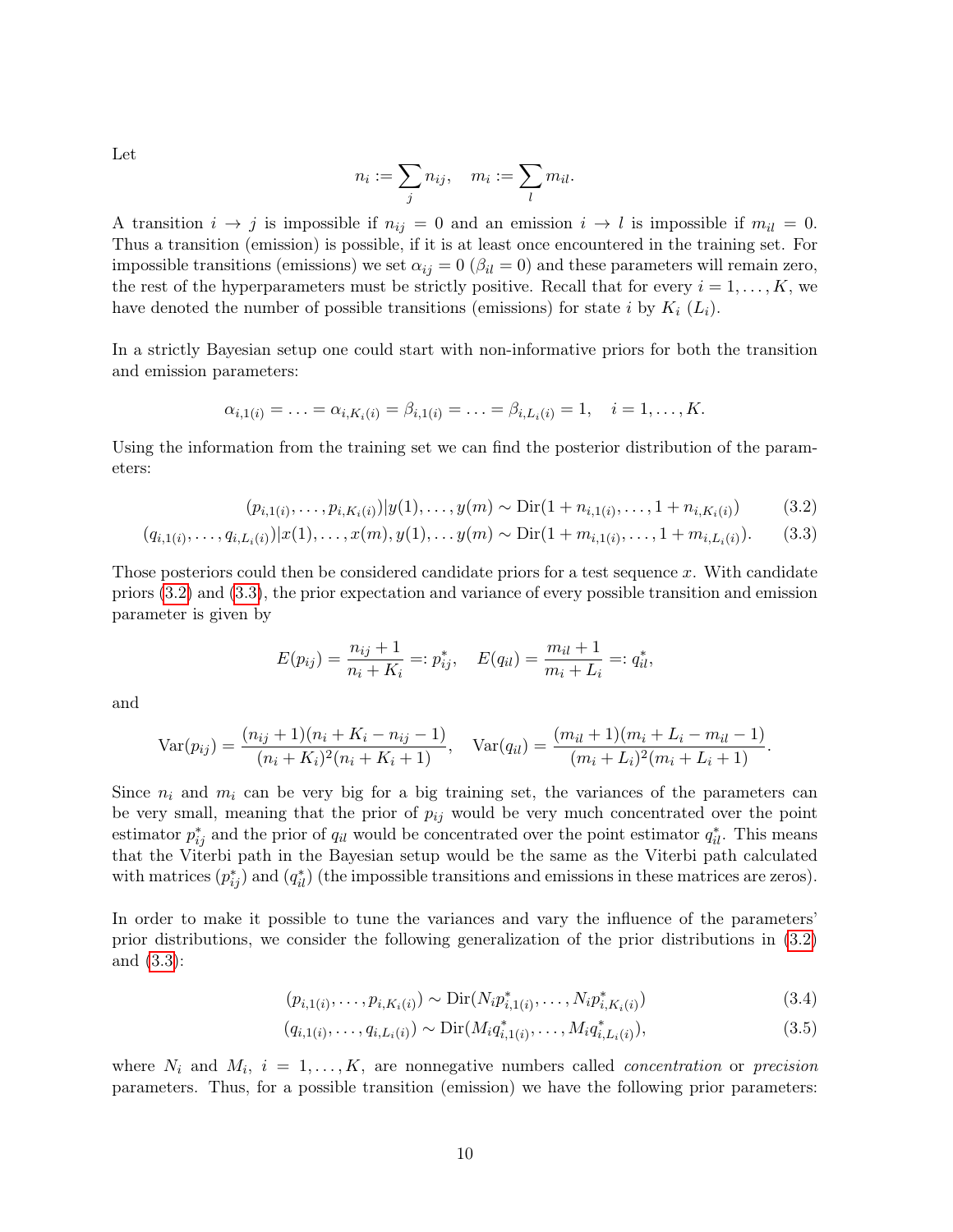$\alpha_{ij} = N_i p_{ij}^*$  ( $\beta_{il} = M_i q_{il}^*$ ). Then the prior expectations are still  $p_{ij}^*$  and  $q_{il}^*$ , but the prior variances (for possible emissions and transitions) are now

$$
\text{Var}(p_{ij}) = \frac{p_{ij}^*(1 - p_{ij}^*)}{N_i + 1}, \quad \text{Var}(q_{il}) = \frac{q_{ij}^*(1 - q_{il}^*)}{M_i + 1}.
$$

Observe that  $N_i = n_i + K_i$  and  $M_i = m_i + L_i$  gives us the distributions in [\(3.2\)](#page-9-0) and [\(3.3\)](#page-9-1).

The choice of  $N_i$  and  $M_i$  is not so easy to make. One possibility is to choose the concentration parameters  $N_i$  and  $M_i$  so that the variances of the prior distributions correspond to the empirical variances. For every sequence pair  $\{(x(k), y(k)\}\)$  we can obtain empirical estimates of  $p_{ij}$  and  $q_{il}$  as  $n_{ij}(k)/n_i(k)$  and  $m_{il}(k)/m_i(k)$ , respectively,  $k = 1, \ldots, m$ . It could be natural to expect that the prior variances of  $p_{ij}$  and  $q_{il}$  are close to the weighted empirical variances of these estimates:

<span id="page-10-1"></span>
$$
\widehat{\text{Var}(p_{ij})} := \sum_{k=1}^{m} w_i^t(k) \left( \frac{n_{ij}(k)}{n_i(k)} - \hat{p}_{ij} \right)^2, \quad \widehat{\text{Var}(q_{il})} := \sum_{k=1}^{m} w_i^e(k) \left( \frac{m_{il}(k)}{m_i(k)} - \hat{q}_{il} \right)^2, \tag{3.6}
$$

where

<span id="page-10-3"></span>
$$
w_i^t(k) := \frac{n_i(k)}{n_i}, \quad w_i^e(k) := \frac{m_i(k)}{m_i}, \quad \hat{p}_{ij} := \frac{n_{ij}}{n_i}, \quad \hat{q}_{il} := \frac{m_{il}}{m_i}.
$$
 (3.7)

The concentration parameters are then chosen so that the prior variances would be more or less equal to the quantities obtained by [\(3.6\)](#page-10-1). To find an  $N_i$  such that  $Var(p_{ij}) = Var(p_{ij})$  for every j would in general not be possible, because  $N_i$  is the same for each element in row i. Therefore, we sum the variances up over  $j$  and  $l$  to get the following equations:

$$
\sum_{j} \widehat{\text{Var}(p_{ij})} = \sum_{j} \text{Var}(p_{ij}) = \frac{1 - \sum_{j} (p_{ij}^{*})^{2}}{N_{i} + 1}, \quad \sum_{l} \widehat{\text{Var}(q_{il})} = \sum_{l} \text{Var}(q_{il}) = \frac{1 - \sum_{l} (q_{il}^{*})^{2}}{M_{i} + 1}.
$$

The solutions are

<span id="page-10-2"></span>
$$
N_i = \frac{1 - \sum_j (p_{ij}^*)^2}{\sum_j \widehat{\text{Var}(p_{ij})}} - 1, \quad M_i = \frac{1 - \sum_l (q_{il}^*)^2}{\sum_l \widehat{\text{Var}(q_{il})}} - 1.
$$
 (3.8)

Thus, in our experiments we consider priors  $(3.4)$  and  $(3.5)$ , where  $N_i$  and  $M_i$  are determined by [\(3.8\)](#page-10-2), we refer to these priors as *empirical priors*. If the variances  $\widehat{\text{Var}(p_{ij})}$  are small for example, then  $N_i$  is very big, meaning that the prior is heavily concentrated over  $p_{ij}^*$ .

# <span id="page-10-0"></span>4 Bayesian segmentation algorithms

After specifying the priors, the objective function  $p(s|x)$  we want to maximize is fully defined. Maximizing  $p(s|x)$  is not a trivial task, because as discussed in Section [2,](#page-4-0) the model we are dealing with now is not an HMM any more. The Markov property is lost and thus the Viterbi algorithm cannot be applied any more. The problem of maximizing  $p(s|x)$  was closely examined in [\[17\]](#page-28-0), where several iterative algorithms for maximizing it were studied. The experiments in [\[17\]](#page-28-0) show a reasonably good performance of four iterative algorithms: segmentation EM (sEM), segmentation MM (sMM), variational Bayes approach (VB) and classical Bayesian EM parameter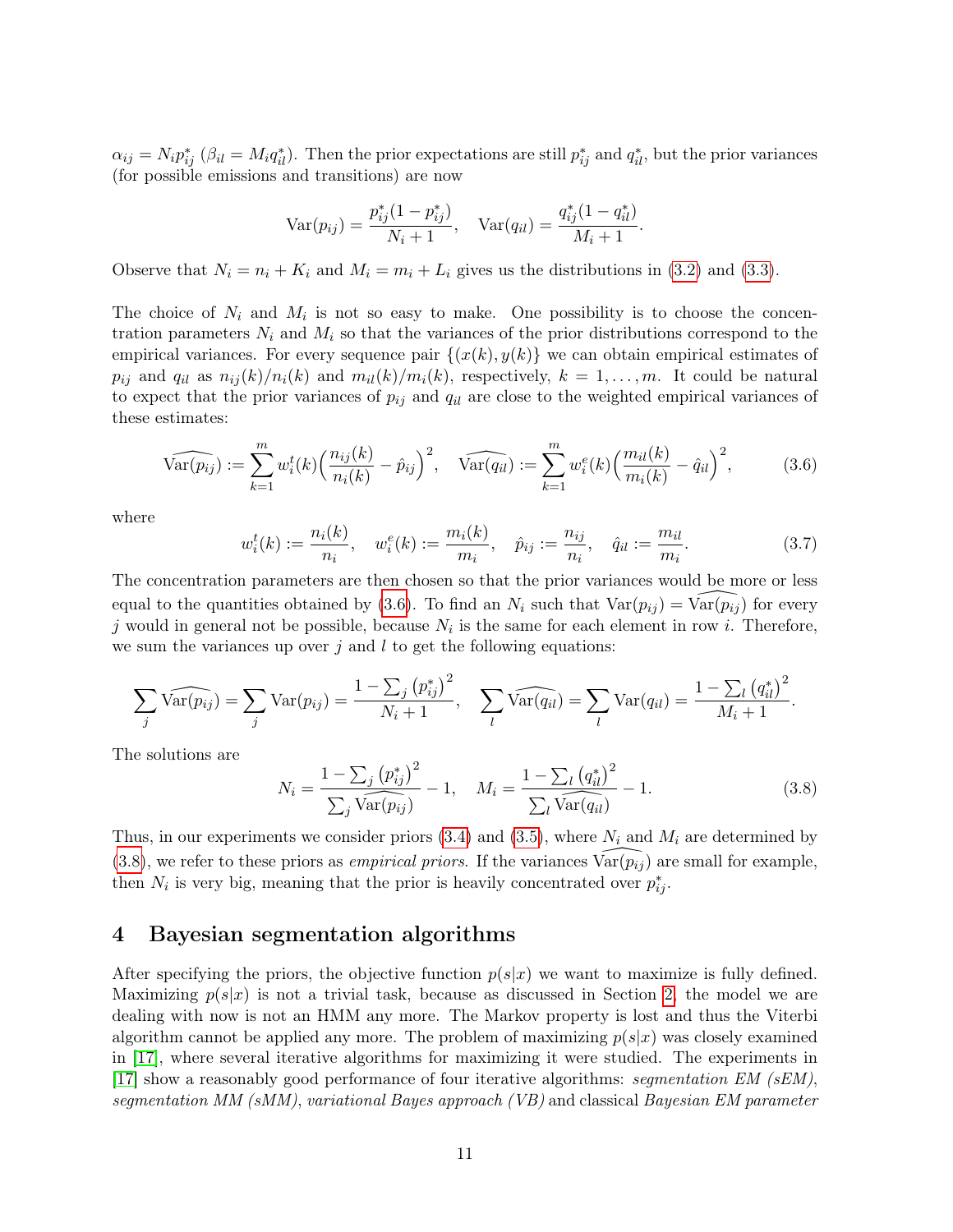estimation (BEM). In this section, we present these four algorithms explicitly for our model (in [\[17\]](#page-28-0) the model was different), but for the justification and theory behind them we refer the reader to [\[17\]](#page-28-0). All four algorithms have the following input parameters: observation sequence x, initial distribution  $p_0$ , forbidden transitions and emissions and hyperparameters  $\alpha = (\alpha_{ij})$  and  $\beta = (\beta_{ij})$ . Two algorithms – sMM and BEM – might not be applicable if there is a non-zero hyperparameter that is strictly smaller than one. For applying BEM and VB algorithms we need to define expected number of transitions and smoothing probabilities.

Expected frequency of transitions and smoothing probabilities. Given a transition matrix P, emission matrix Q, initial distribution  $p_0$  and an observation sequence x, define a  $K \times K$ -matrix  $(\xi_{ij})$  of expected frequencies of transitions  $i \to j$  as follows:

$$
\xi_{ij} := \sum_{t=1}^{n-1} P(Y_t = i, Y_{t+1} = j | p_0, \mathbb{P}, \mathbb{Q}, x).
$$

The smoothing probabilities are defined as

$$
\gamma_t(i) := P(Y_t = i | p_0, \mathbb{P}, \mathbb{Q}, x), \quad i = 1, \dots, K, \quad t = 1, \dots, n.
$$

All these probabilities can be calculated by the standard forward-backward algorithms.

**Segmentation EM (sEM).** Given an admissible pair  $(s, x)$ , define  $K \times K$  matrix  $\mathbb{U}(s) =$  $(u_{ij}(s))$  and  $K \times L$  matrix  $\mathbb{H}(s,x) = (h_{il}(s,x))$  as follows:

$$
u_{ij}(s) := \begin{cases} \exp[\psi(\alpha_{ij} + n_{ij}(s)) - \psi(|\alpha_i| + n_i(s))], & \text{if } i \to j \text{ is a possible transition;} \\ 0, & \text{if } i \to j \text{ is an impossible transition.} \end{cases}
$$

$$
h_{il}(s,x) := \begin{cases} \exp[\psi(\beta_{il} + m_{il}(s,x)) - \psi(|\beta_i| + m_i(s))], & \text{if } i \to l \text{ is a possible emission;} \\ 0, & \text{if } i \to l \text{ is an impossible emission.} \end{cases}
$$

Here  $\psi$  stands for the digamma function.

**Initalization**: start with an admissible sequence  $s^{(0)}$ . Iteration:

- Given the sequence  $s^{(r)}$ , find the matrices  $\mathbb{U}^{(r)} = (u_{ij}(s^{(r)}) )$  and  $\mathbb{H}^{(r)} = (h_{il}(x, s^{(r)}) )$ .
- Given the transition matrix  $\mathbb{U}^{(r)} = (u_{ij})$  and the emission matrix  $\mathbb{H}^{(r)} = (h_{il})$ , apply the Viterbi algorithm to find

<span id="page-11-0"></span>
$$
s^{(r+1)} := \arg\max_{s} \left( \ln p_{0,s_1} + \sum_{i,j} n_{ij}(s) \ln u_{ij} + \sum_{i,l} m_{il}(s,x) \ln h_{il} \right). \tag{4.1}
$$

• If  $s^{(r+1)} = s^{(r)}$ , then stop iteration.

**Output:** state sequence  $s^{(r+1)}$ .

The algorithm is based on the observation that the maximization in [\(4.1\)](#page-11-0) can be performed via usual Viterbi algorithm even when the matrices U and H are not proper transition and emission matrices, because typically  $\sum_j u_{ij} < 1$  and  $\sum_l h_{il} < 1$  (see the proof of Lemma 2.1 in [\[17\]](#page-28-0)). The segmentation EM algorithm increases the objective function at every iteration step:  $p(s^{(r+1)}|x) \ge p(s^{(r)}|x).$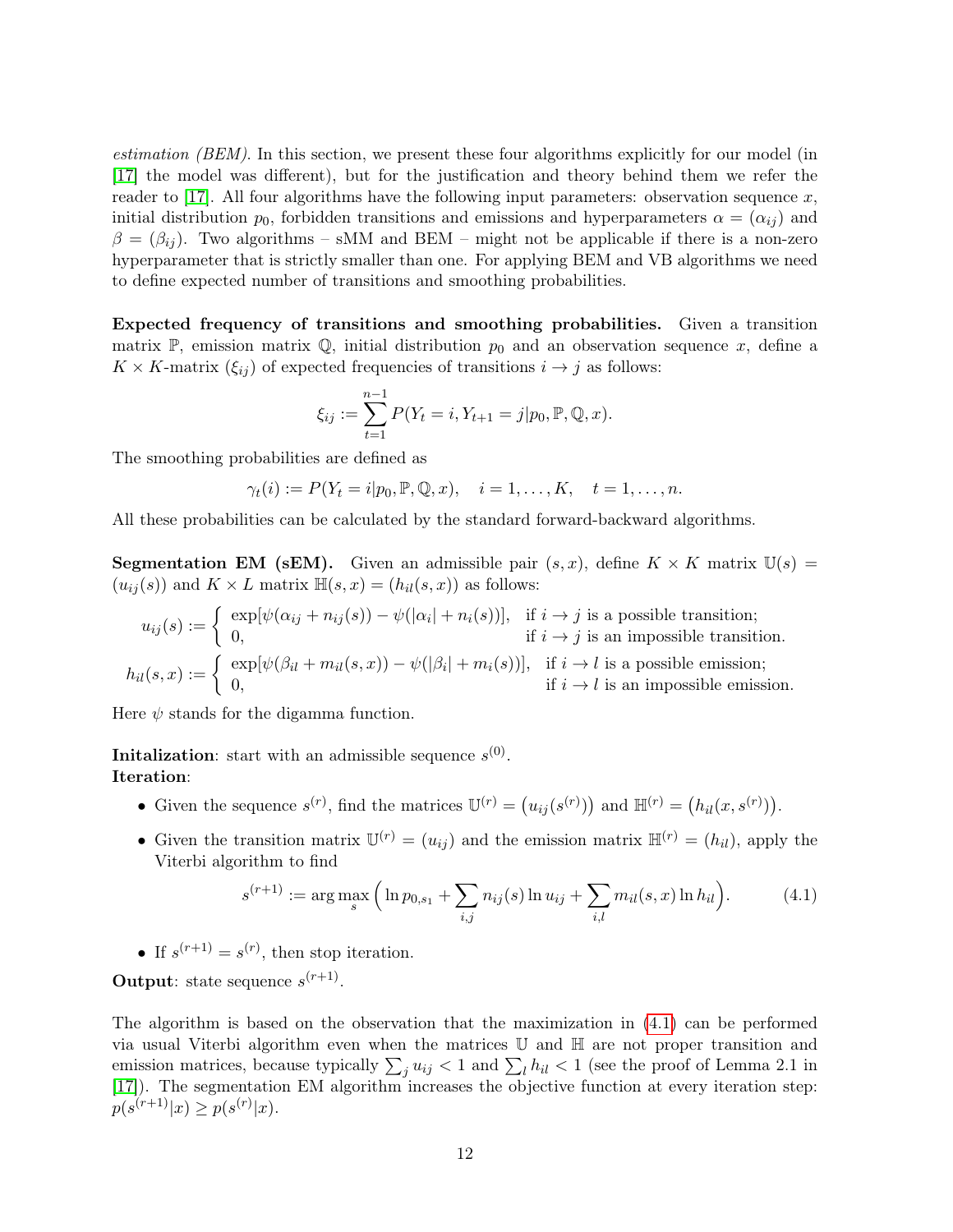Segmentation MM (sMM). This algorithm is guaranteed to be applicable when for all possible transitions and emissions  $\alpha_{ij} \geq 1$  and  $\beta_{il} \geq 1$ . Given an admissible pair  $(s, x)$ , define the  $K \times K$  posterior mode transition matrix  $\hat{P}(s) = (\hat{p}_{ij}(s))$  and the  $K \times L$  posterior mode emission matrix  $\hat{\mathbb{Q}}(s,x) = (\hat{q}_{il}(s,x))$  as follows:

$$
\hat{p}_{ij}(s) := \begin{cases}\n\frac{\alpha_{ij} + n_{ij}(s) - 1}{|\alpha_i| + n_i(s) - K}, & \text{if } i \to j \text{ is a possible transition;} \\
0, & \text{if } i \to j \text{ is an impossible transition.} \\
\hat{q}_{il}(s, x) := \begin{cases}\n\frac{\beta_{il} + m_{il}(s, x) - 1}{|\beta_i| + m_i(s, x) - K}, & \text{if } i \to l \text{ is a possible emission;} \\
0, & \text{if } i \to l \text{ is an impossible emission.}\n\end{cases}\n\end{cases}
$$

**Initalization**: start with an admissible sequence  $s^{(0)}$ . Iteration:

- Given the sequence  $s^{(r)}$ , find the posterior mode transition matrix  $\mathbb{P}^{(r)} = (\hat{p}_{ij}(s^{(r)}))$  and posterior mode emission matrix  $\mathbb{Q}^{(r)} = (\hat{q}_{il}(s^{(r)}, x)).$
- Given the posterior mode matrices  $\mathbb{P}^{(r)} = (\hat{p}_{ij})$  and  $\mathbb{Q}^{(r)} = (\hat{q}_{il})$ , apply the Viterbi algorithm to find

$$
s^{(r+1)} := \arg\max_{s} \left( \ln p_{0,s_1} + \sum_{i,j} n_{ij}(s) \ln \hat{p}_{ij} + \sum_{i,l} m_{il}(s,x) \hat{q}_{il} \right).
$$
 (4.2)

• If  $s^{(r+1)} = s^{(r)}$ , then stop iteration.

Output: sequence  $s^{(r+1)}$ .

Let  $\theta^{(r)} = (\mathbb{P}^{(r)}, \mathbb{Q}^{(r)})$ . This algorithm increases the joint posterior likelihood:

$$
p(\theta^{(r+1)}, s^{(r+1)}|x) \ge p(\theta^{(r)}, s^{(r+1)}|x) \ge p(\theta^{(r)}, s^{(r)}|x),
$$

but not necessarily the marginal posterior probability as sEM does. However, since for even moderate n,  $\psi(n) \approx \ln(n)$ , we see that for big n,  $\hat{p}_{ij} \approx u_{ij}$  and  $\hat{q}_{il} \approx h_{il}$ , and therefore, as we also see from our experiments, sEM and sMM behave similarly.

Bayesian EM (BEM). As in the case of sMM, this algorithm is applicable when for all possible transitions and emissions  $\alpha_{ij} \geq 1$  and  $\beta_{il} \geq 1$ . Given an observation sequence x,  $(\xi_{ij})$ and  $(\gamma_t(i))$ , define the  $K \times K$  transition and the  $K \times L$  emission matrix  $\tilde{\mathbb{P}} = (\tilde{p}_{ij})$  and  $\tilde{\mathbb{Q}} = (\tilde{q}_{il})$ respectively as follows:

$$
\tilde{p}_{ij} := \begin{cases}\n(\alpha_{ij} + \xi_{ij} - 1)/(|\alpha_i| + \sum_j \xi_{ij} - K), & \text{if } i \to j \text{ is a possible transition;} \\
0, & \text{if } i \to j \text{ is an impossible transition.} \\
\tilde{q}_{il} := \begin{cases}\n(\beta_{il} + \sum_t \gamma_t(i)I_{a_l}(x_t) - 1)/(\sum_t \gamma_t(i) + |\beta_i| - L), & \text{if } i \to l \text{ is a possible emission;} \\
0, & \text{if } i \to l \text{ is an impossible emission.}\n\end{cases}\n\end{cases}
$$

Observe that as in the case of the posterior mode matrices, the sufficient conditions for parametric updates is that  $\alpha_{ij} \geq 1$  for every possible transition and  $\beta_{il} \geq 1$  for every possible emission.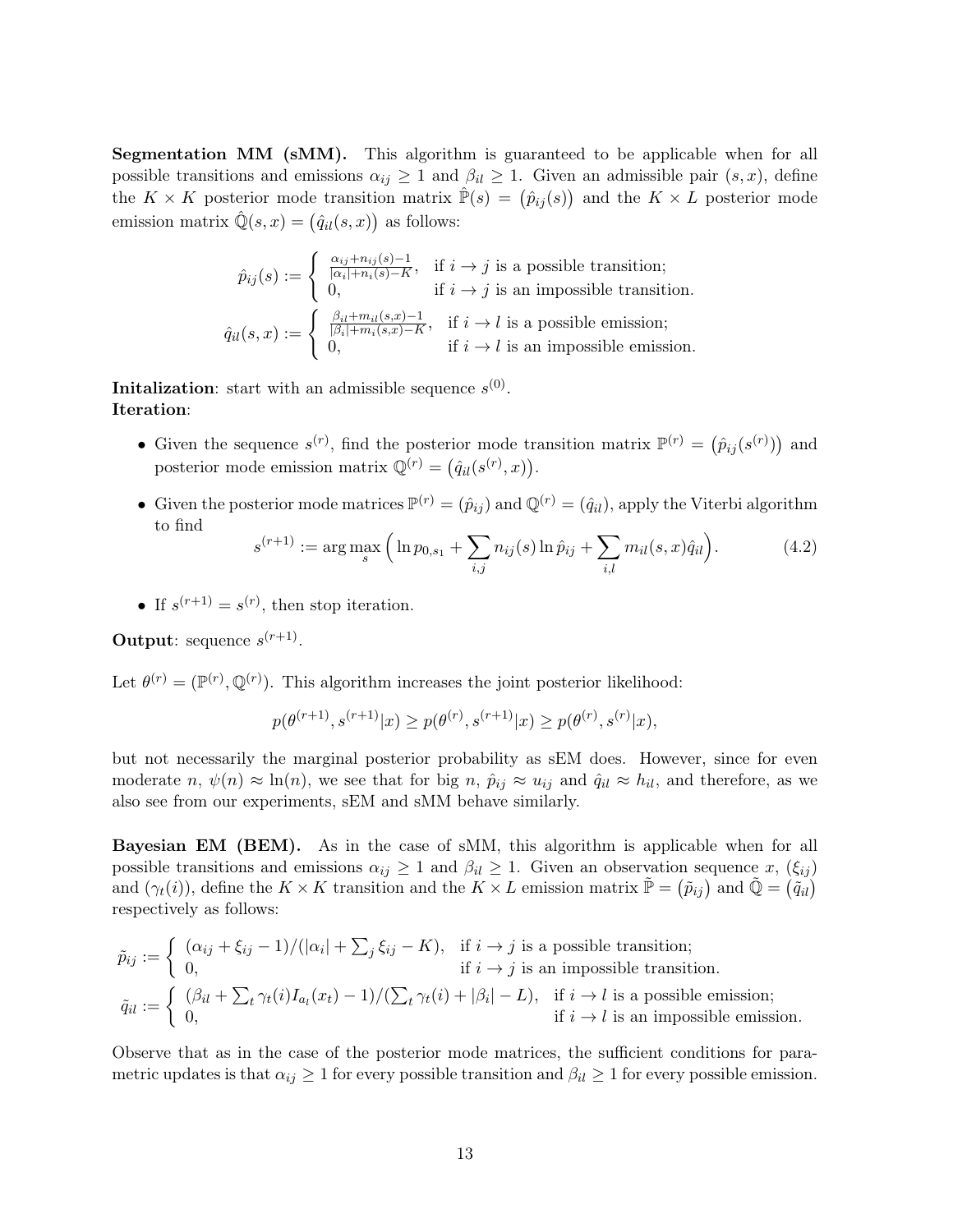**Initalization**: start with an admissible sequence  $s^{(0)}$  and take for every  $i, j$  and  $t$ ,

$$
\xi_{ij}^{(0)} := n_{ij}(s^{(0)}), \quad \gamma_t^{(0)}(i) = I_i(s_t^{(0)}).
$$

Iteration:

- Given  $(\xi_{ij}^{(r)})$  and  $(\gamma_t^{(r)})$  $t^{(r)}(i)$ , calculate the transition and emission matrices  $\mathbb{P}^{(r+1)} = (\tilde{p}_{ij})$ and  $\mathbb{Q}^{(r+1)} = (\tilde{q}_{il})$  by parametric update formulas.
- Apply the Viterbi algorithm with parameters  $\mathbb{P}^{(r+1)}$  and  $\mathbb{Q}^{(r+1)}$  to compute the Viterbi path

$$
s^{(r+1)} := \arg \max_{s} \left( \ln p_{0,s_1} + \sum_{i,j} n_{ij}(s) \ln \tilde{p}_{ij} + \sum_{i,l} m_{il}(s,x) \tilde{q}_{il} \right).
$$

- If  $s^{(r+1)} = s^{(r)}$ , stop iteration.
- Apply the forward-backward recursions with  $\mathbb{P}^{(r+1)}$  and  $\mathbb{Q}^{(r+1)}$  to find the expected number of transitions  $(\xi_{ij}^{(r+1)})$  and smoothing probabilities  $(\gamma_t(i)^{(r+1)})$  for the next iteration.

Output: sequence  $s^{(r+1)}$ .

Bayesian EM is the usual parametric EM estimation algorithm in the Bayesian setup. At every iteration step it increases the posterior likelihood: let  $\theta^{(r)} = (\mathbb{P}^{(r)}, \mathbb{Q}^{(r)})$ , then  $p(\theta^{(r+1)}|x) \ge$  $p(\theta^{(r)}|x)$  or equivalently,  $p(x|\theta^{(r+1)})\pi(\theta^{(r+1)}) \geq p(x|\theta^{(r)})\pi(\theta^{(r)})$ . Observe also that calculating  $s^{(r+1)}$  at every iteration step is not actually necessary for the algorithm – one could just run the parametric EM algorithm to obtain the final parameter estimate  $\hat{\theta}$  and then run the Viterbi algorithm to get the estimate  $\hat{y}$ . This would be the traditional "first estimate the parameters, then perform segmentation" approach. Since our goal is segmentation and not parameter estimation, we calculate the Viterbi path at every iteration step and stop when the two consecutive state paths are equal. In practice, this approach typically reduces the number of iterations, but there is a theoretical possibility for an infinite loop. To avoid that, a maximum number of iterations should be specified.

**VB algorithm.** Given an observation sequence x,  $(\xi_{ij})$  and  $(\gamma_t(i))$ , define  $K \times K$  matrix U and  $K \times L$  matrix  $\mathbb H$  as follows (see also [\[13\]](#page-28-2):

$$
u_{ij} := \begin{cases} \exp[\psi(\alpha_{ij} + \xi_{ij}) - \psi(|\alpha_i| + \sum_j \xi_{ij})], & \text{if } i \to j \text{ is a possible transition;} \\ 0, & \text{if } i \to j \text{ is an impossible transition.} \end{cases}
$$

$$
h_{il} := \begin{cases} \exp[\psi(\beta_{il} + \sum_t \gamma_t(i)I_{a_l}(x_t)) - \psi(|\beta_i| + \sum_t \gamma_t(i))], & \text{if } i \to l \text{ is a possible emission;} \\ 0, & \text{if } i \to l \text{ is an impossible emission.} \end{cases}
$$

**Initalization**: start with an admissible state sequence  $s^{(0)}$  and take for every  $i, j$  and  $t$ ,

$$
\xi_{ij}^{(0)} := n_{ij}(s^{(0)}), \quad \gamma_t^{(0)}(i) = I_i(s_t^{(0)}).
$$

Iteration: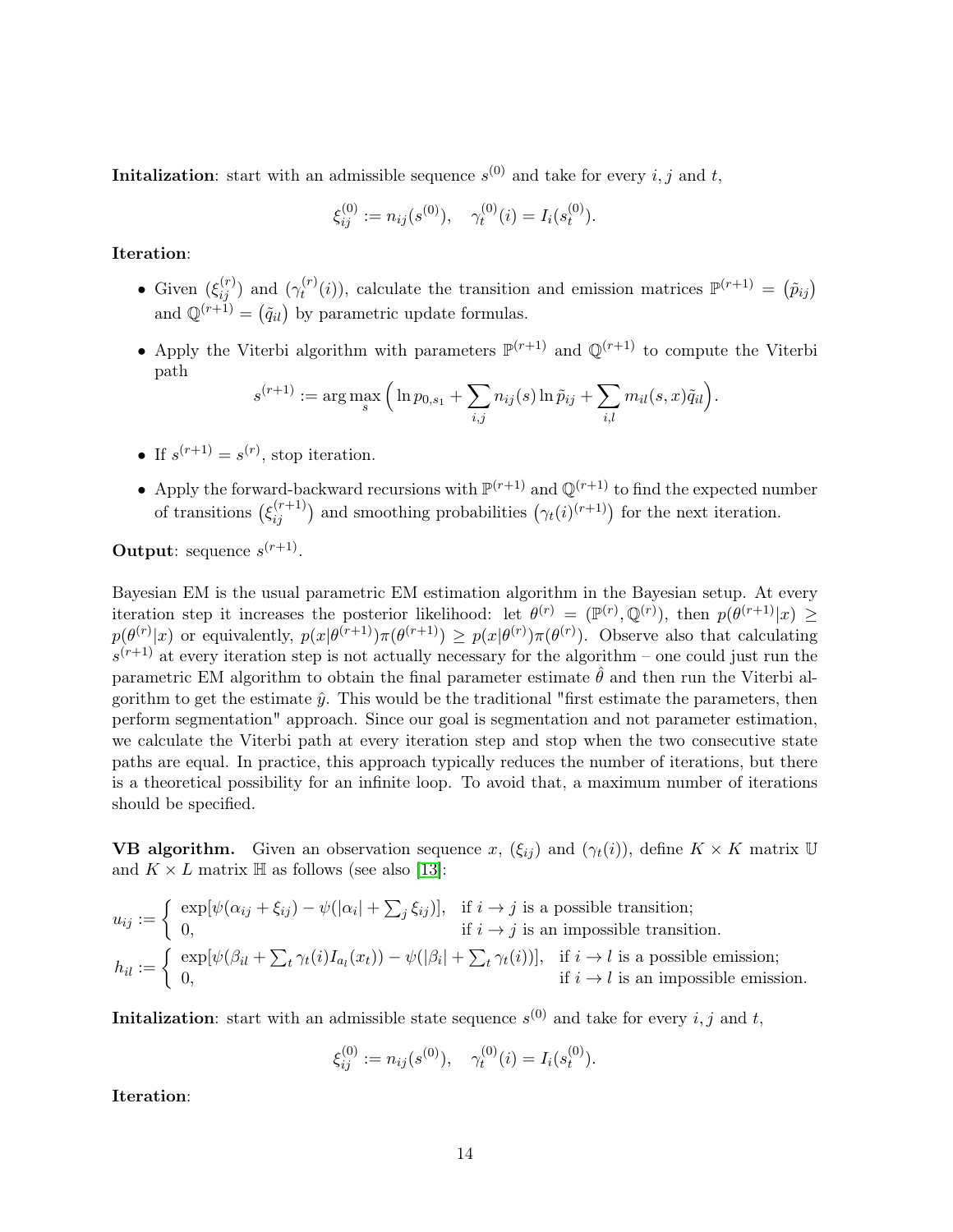- Given  $(\xi_{ij}^{(r)})$  and  $(\gamma_t^{(r)})$  $t^{(r)}(i)$ , calculate the parameter matrices  $\mathbb{U}^{(r)}$  and  $\mathbb{H}^{(r)}$ .
- Apply the Viterbi algorithm with  $\mathbb{U}^{(r)} = (u_{ij})$  and  $\mathbb{H}^{(r)} = (h_{il})$  to find

$$
s^{(r+1)} := \arg\max_{s} \left( \ln p_{0,s_1} + \sum_{i,j} n_{ij}(s) \ln u_{ij} + \sum_{i,l} m_{il}(s,x) \ln h_{il} \right).
$$

- With  $\mathbb{U}^{(r)}$  and  $\mathbb{H}^{(r)}$  update  $(\xi_{ij}^{(r+1)})$  and  $(\gamma_t^{(r+1)})$  $t_t^{(r+1)}(i)$ , observe that even  $\mathbb{U}^{(r)}$  and  $\mathbb{H}^{(r)}$  are not proper stochastic matrices.
- If  $s^{(r+1)} = s^{(r)}$ , stop iteration.

Output: sequence  $s^{(r+1)}$ .

As in the BEM case, calculating the sequence  $s^{(r+1)}$  is needed for the stopping rule, only. Also the number of iterations should be specified.

# 5 Numerical experiments

#### <span id="page-14-0"></span>5.1 Example 1: testing the segmentation algorithms

#### 5.1.1 The first set of experiments

In our first set of experiments, we illustrate the behaviour of the four segmentation algorithms for a single sequence pair  $(x, y)$ . Similar comparisons in the case of continuous emission distributions were performed in [\[17\]](#page-28-0). The situation differs in comparison to the case studied in [\[17\]](#page-28-0) regarding mainly two aspects: 1) we now have the discrete case with Dirichlet emissions, 2) we have real data pairs  $(x, y)$ . The general idea for testing the algorithms is the same as in [\[17\]](#page-28-0): we consider one sequence pair  $(x, y)$ , a set of hyperparameters  $\alpha$  and  $\beta$ , and a fixed set of initial state sequences. After that we run all the four algorithms with all initial sequences from our set and calculate  $p(\hat{y}|x)$ , where  $\hat{y}$  denotes the estimated Viterbi path for a given initial sequence and given algorithm. Since the goal is to maximize  $p(y|x)$ , the final Viterbi path estimate  $\hat{v}$  for a considered method and given hyperparameters is taken as  $\hat{v} = \arg \max_{\hat{y}} p(\hat{y}|x)$ , where maximum is taken over all different output state sequences obtained for different initial sequences. The method with biggest  $p(\hat{v}|x)$  gives the best solution. In [\[17\]](#page-28-0) it was observed that segmentation EM and segmentation MM were often best.

Observe that our goal is to maximize  $p(\cdot|x)$  over all possible state paths y. The function  $p(\cdot|x)$ depends actually not only on x, but also on the hyperparameters  $\alpha$  and  $\beta$ , thus it should be written as  $p(\cdot|x,\alpha,\beta)$ . As it is argued in [\[17\]](#page-28-0) (see Section 3.5), the choice of hyperparameters has a much larger impact on segmentation output than the observation sequence  $x$  itself, meaning that changing the hyperparameters might drastically change the shape of the objective function as well as the solution. Therefore, the second aim with the first experiments is to demonstrate dependence of Bayesian segmentation results on hyperparameters. In [\[17\]](#page-28-0), the performance of the algorithms was studied in simulation experiments, thus the data-generating model was known. In the present case we do not know the true model, but we know the true underlying state sequence y. In all examples, we consider a fixed pair  $(x, y)$  from our data set with sequence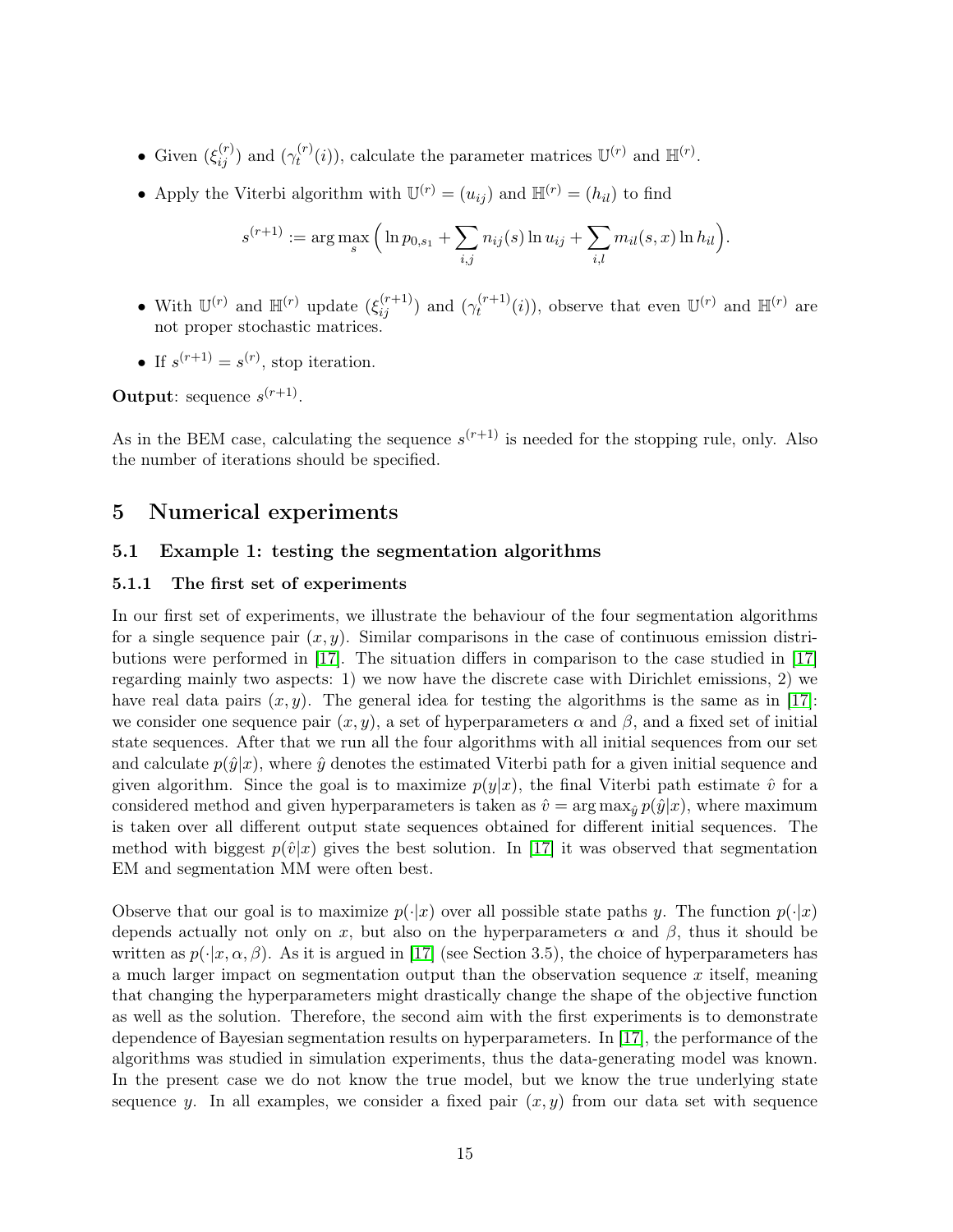length  $n = 327$ , and a fixed initial distribution  $p<sub>0</sub>$  calculated from the whole training corpus. The hyperparameters  $\alpha$  and  $\beta$  will be factorized as  $\alpha = N\mathbb{P}$  and  $\beta = M\mathbb{Q}$ , where M and N are nonnegative concentration parameters, and  $\mathbb P$  and  $\mathbb Q$  are fixed transition and emission matrices. We shall consider four different sets of matrices  $\mathbb P$  and  $\mathbb Q$ , and for every set several different concentration parameters M and N will be considered. Recall that  $\mathbb P$  and  $\mathbb Q$  are prior expectations and decreasing concentration parameters increases the prior variances of the parameters.

We will consider the following four cases in our first set of experiments:

- **Case 1a** In the first analysis we find the estimates  $\hat{P}$  and  $\hat{Q}$  using the respective counts from only  $(x, y)$ . Observe that zero transitions and emissions are in this case determined by the pair  $(x, y)$  and because of this there are many zeros in both matrices, especially in  $\mathbb{Q}$ . The prior belief into  $\mathbb P$  and  $\mathbb Q$  can be tuned with different concentration parameters N and M. Large constants N and M indicate a strong belief in our prior distributions, whereas small  $N$  and  $M$  give a smaller influence to prior distributions and larger influence to data. Fixing large N or M corresponds to fixing transition or emission parameters, respectively. Recall that when N and M are too small, then sMM and BEM could not be applicable. In order for them to be applicable, we need to guarantee that all non-zero transition and emission hyperparameters are larger than 1, thus we have to take  $N > N_1 := (\min_{ij} \hat{p}_{ij})^{-1}$ ,  $M > M_1 := (\min_{ij} \hat{q}_{ij})^{-1}$  (minimum is taken over non-zero entries).
- Case 1b In the second analysis we consider the case where the probability mass in each row of the parameter matrices  $\mathbb P$  and  $\mathbb Q$  is divided evenly between the non-zero entries. The zero entries are still specified by the same pair  $(x, y)$  and they coincide with these of case 1a. Denote the respective parameter matrices by  $\hat{P}_0$  and  $\hat{Q}_0$ , thus  $\alpha = N\hat{P}_0$ ,  $\beta = M\hat{Q}_0$ .
- **Case 2a** In the third analysis we use information from 1000 training sequence pairs  $(x, y)$  to calculate  $\hat{\mathbb{P}}$  and  $\hat{\mathbb{Q}}$ . In comparison with case 1a and case 1b, the matrices are less sparse.
- **Case 2b** The emission and transition matrices  $\hat{\mathbb{P}}_0$  and  $\hat{\mathbb{Q}}_0$  have the same zeros as in case 2a, but the non-zero entries have the same value in every row, that is the probability mass in each row is uniformly distributed between the nonzero elements.

Initial sequences in the first experiments. Since the output of the studied algorithms can be very sensitive with respect to initial state sequences, the choice of initial sequences is an important issue. Hence we consider many initial sequences, find the corresponding output sequences and choose the best of them as described above. Ideally a suitable set of initial sequences should somehow cover the whole search space. On the other hand, all sequences must be admissible. Since we have many zeros in the matrices  $\hat{\mathbb{P}}$  and  $\hat{\mathbb{Q}}$  (equally many zeros in  $\hat{\mathbb{P}}_0$  and  $\hat{\mathbb{Q}}_0$ ), the only plausible way to obtain admissible paths is to generate them from  $p(\cdot|x, p_0, \hat{P}, \hat{Q})$  or from  $p(\cdot|x, p_0, \hat{P}_0, \hat{Q}_0)$ . Observe that any sequence generated from  $p(\cdot|x, p_0, \hat{P}, \hat{Q})$  is also admissible for  $p(\cdot|x, p_0, \hat{\mathbb{P}}_0, \hat{\mathbb{Q}}_0)$  and vice versa. Therefore we generated 3000 sequences from  $p(\cdot|x, p_0, \hat{\mathbb{P}}, \hat{\mathbb{Q}})$ , another 3000 sequences from  $p(\cdot|x, p_0, \hat{P}_0, \hat{Q}_0)$ , and put these two sets together to obtain a final set of 6000 initial sequences for case 1a and case 1b. The reason for using different parameter matrices is that sequences generated from one model tend to be alike, thus merging the two sets increases variety of initial sequences. For case 2a and case 2b the set of initial sequences was obtained similarly: we generated 3000 sequences from  $p(\cdot|x, p_0, \hat{P}, \hat{Q})$  and 3000 sequences from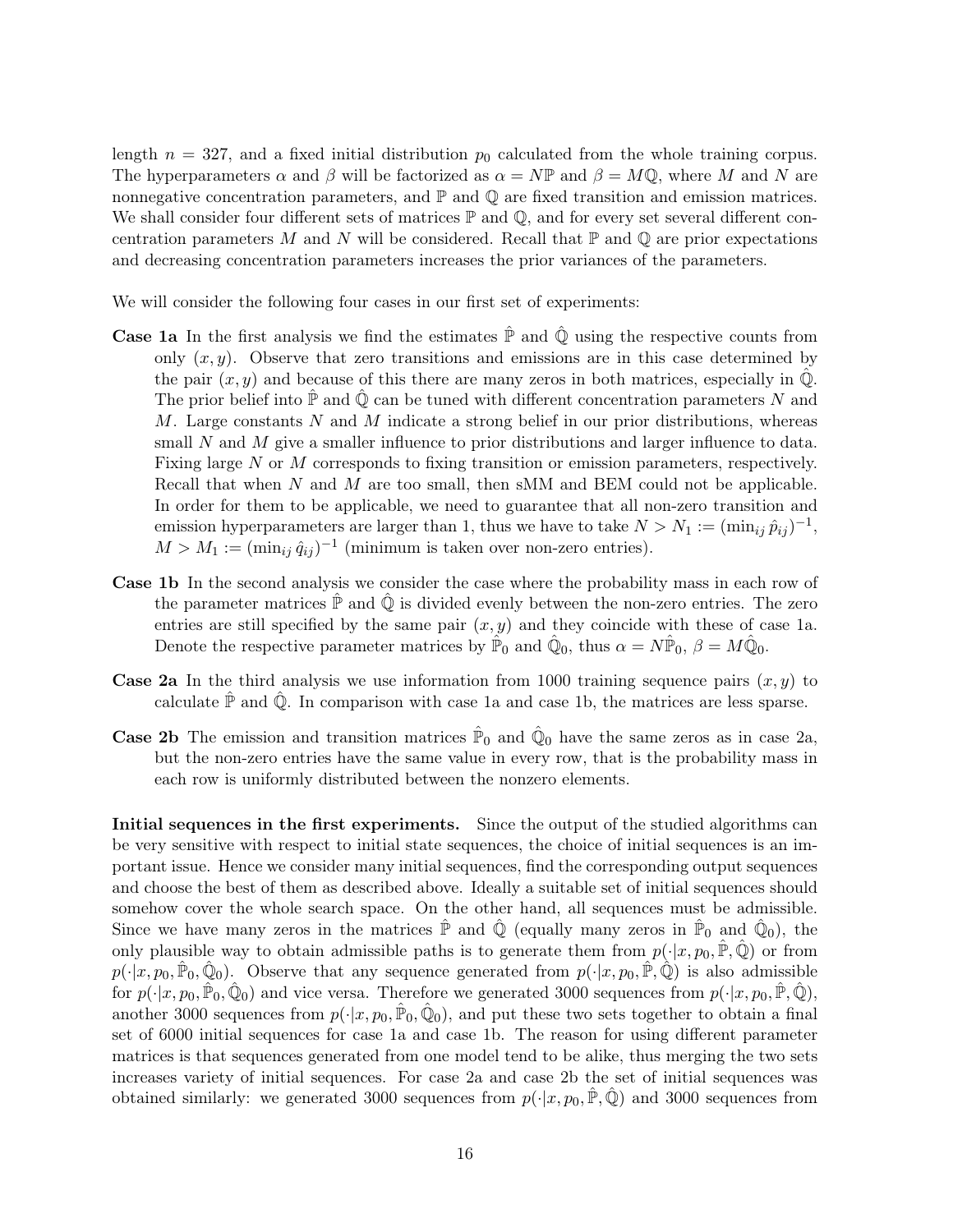$p(\cdot|x, p_0, \hat{P}_0, \hat{Q}_0)$ , and joined these sets into a set of 6000 initial sequences. Thus, we use one set of initial sequences in case 1a and case 1b, and another one in case 2a and case 2b.

The segmentation results for case 1a are presented in Table [1,](#page-16-0) the summary of the best paths is given in Table [2.](#page-17-0) The results for case 1b are presented in Tables [3](#page-17-1) and [4.](#page-18-0) The segmentation results with some path characteristics for case 2a are presented in Tables [5](#page-18-1) and [6,](#page-19-0) and the results for case 2b are presented in Tables [7](#page-19-1) and [8.](#page-20-0)

| $\overline{N}$   | М                | sEM                            | sMM               | VB                            | BEM               | Viterbi   | Path <sub>0</sub> |
|------------------|------------------|--------------------------------|-------------------|-------------------------------|-------------------|-----------|-------------------|
| 20n              | 20n              | $-973.72(2)$ [2]               | $-973.72(2)[2]$   | $-973.72(1)$ [3]              | $-973.72(1)$ [3]  | $-973.72$ | $-996.13$         |
| 2n               | 2n               | $-972.74(1)$ [3]               | $-972.74(1)$ [3]  | $-974.01(2)$ [2]              | $-974.01(2)$ [2]  | $-974.05$ | $-998.01$         |
| $\boldsymbol{n}$ | $\, n$           | $-971.94(1)$ [3]               | $-971.94(1)$ [3]  | $-974.06(9)$ [2]              | $-974.75(10)$ [3] | $-974.83$ | $-999.85$         |
| $N_1 + 1$        | $M_1 + 1$        | $-971.29(2)$ [3]               | $-971.76(3)$ [3]  | $-973.37(32)[2]$              | $-973.37(45)$ [2] | $-975.96$ | $-1001.91$        |
| n/2              | n/2              | $-971.26(1)$ [4]               | na                | $-973.75(51)[2]$              | na                | $-976.69$ | $-1003.01$        |
| $N_1/2$          | $M_1/2$          | $-971.68(1)$ [3]               | na                | $-974.22(104)$ [2]            | na                | $-979.02$ | $-1006.35$        |
| $N_1/4$          | $M_1/4$          | $-972.64(1382)$ <sup>[4]</sup> | na                | $-974.30(220)$ [2]            | na                | -984.23   | $-1013.07$        |
| 20n              | 2n               | $-975.64(11)$ [3]              | $-975.64(13)$ [3] | $-975.64(2)$ [3]              | $-975.64(2)$ [3]  | $-975.65$ | $-998.02$         |
| 20n              | $\boldsymbol{n}$ | $-977.33(33)$ [3]              | $-977.33(37)$ [2] | $-977.47(4)$ [3]              | $-977.47(10)$ [3] | $-977.51$ | $-999.80$         |
| 20n              | $M_1 + 1$        | $-979.01(81)$ [2]              | $-979.01(67)$ [2] | $-979.36(22)$ [2]             | $-979.40(35)$ [2] | $-979.51$ | $-1001.71$        |
| 20n              | n/2              | $-979.93(96)$ [3]              | na                | $-980.26(40)$ [2]             | na                | $-980.56$ | $-1002.72$        |
| 20n              | $M_1/2$          | $-982.66(145)$ [3]             | na                | $-983.08(96)$ [3]             | na                | $-983.61$ | $-1005.70$        |
| 20n              | $M_1/4$          | $-987.71(635)$ [4]             | na                | $-987.86(195)$ <sup>[2]</sup> | na                | $-989.30$ | $-1011.55$        |
| 2n               | 20n              | $-971.60(1)$ [3]               | $-971.60(1)$ [3]  | $-972.13(1)$ [3]              | $-972.10(2)$ [2]  | $-972.13$ | $-996.12$         |
| $\boldsymbol{n}$ | 20n              | $-969.37(1)$ [3]               | $-969.37(1)$ [3]  | $-971.00(3)$ [2]              | $-971.00(2)$ [2]  | $-971.04$ | $-996.19$         |
| $N_1 + 1$        | 20n              | $-967.51(1)$ [3]               | $-967.51(2)$ [3]  | $-970.12(3)$ [2]              | $-969.52(3)$ [2]  | $-970.18$ | $-996.33$         |
| n/2              | 20n              | $-966.76(1)$ [3]               | na                | $-969.08(4)$ [2]              | na                | $-969.85$ | $-996.42$         |
| $N_1/2$          | 20n              | $-964.92(1)$ [3]               | na                | $-968.09(4)$ [2]              | na                | $-969.14$ | $-996.78$         |
| $N_1/4$          | 20n              | $-962.58(1)$ [4]               | na                | $-967.14(10)$ [2]             | na                | $-968.65$ | $-997.65$         |

<span id="page-16-0"></span>Table 1: (Case 1a) Parameter matrices  $\hat{P}$  and  $\hat{Q}$  have been estimated using the pair  $(x, y)$  with  $n = 327, 3000$  initial path sequences have been generated from  $p(\cdot|x, p_0, \mathbb{P}, \mathbb{Q})$  and 3000 initial path sequences have been generated from  $p(\cdot|x, p_0, \hat{P}_0, \hat{Q}_0)$  (see case 1b). The concentration parameters N and M have been tuned with respect to  $N_1 = 198$  and  $M_1 = 200$ ,  $\alpha = N\mathbb{P}$ ,  $\beta = M\hat{\mathbb{Q}}$ . The log-likelihood value  $\ln p(\hat{v}, x)$  of the estimated Bayesian Viterbi path for each algorithm and each set of hyperparameters is presented in the table, the number of distinct output sequences is given in round brackets, whereas the number of iterations for the best path is given in squared brackets. The log-likelihood of the Viterbi path calculated with  $(p_0, \mathbb{P}, \mathbb{Q})$ and the log-likelihood for the best initial path are also presented in the table.

#### 5.1.2 Analysis of the results of the first experiments

Before analyzing the results from case 1a, case 1b, case 2a and case 2b, recall that our goal is to solve the following optimization task with respect to different sets of hyperparameters  $\alpha$  and  $\beta$ :

<span id="page-16-1"></span>
$$
\arg\max_{s \in \{1, ..., K\}^n} \left[ \ln p(x|s) + \ln p(s) \right],\tag{5.1}
$$

where  $p(x|s)$  is defined as in [\(2.4\)](#page-7-0) (depending on hyperparameters  $\beta = M\mathbb{Q}$  and x) and  $p(s)$  is given in [\(2.2\)](#page-6-0) (depending on hyperparameters  $\alpha = N\mathbb{P}$ ). Of course [\(5.1\)](#page-16-1) also depends on fixed  $p_0$ . The function in [\(5.1\)](#page-16-1) is a typical objective function in statistical learning, where  $\ln p(x|s)$  is a data-dependent loss or risk function and  $\ln p(s)$  is a regularization term. We already observed in Section [2](#page-4-0) that in our case the regularization term aims to make the optimal paths more conservative (bigger blocks). When N (or M) is very big (in our example 20*n*), then the prior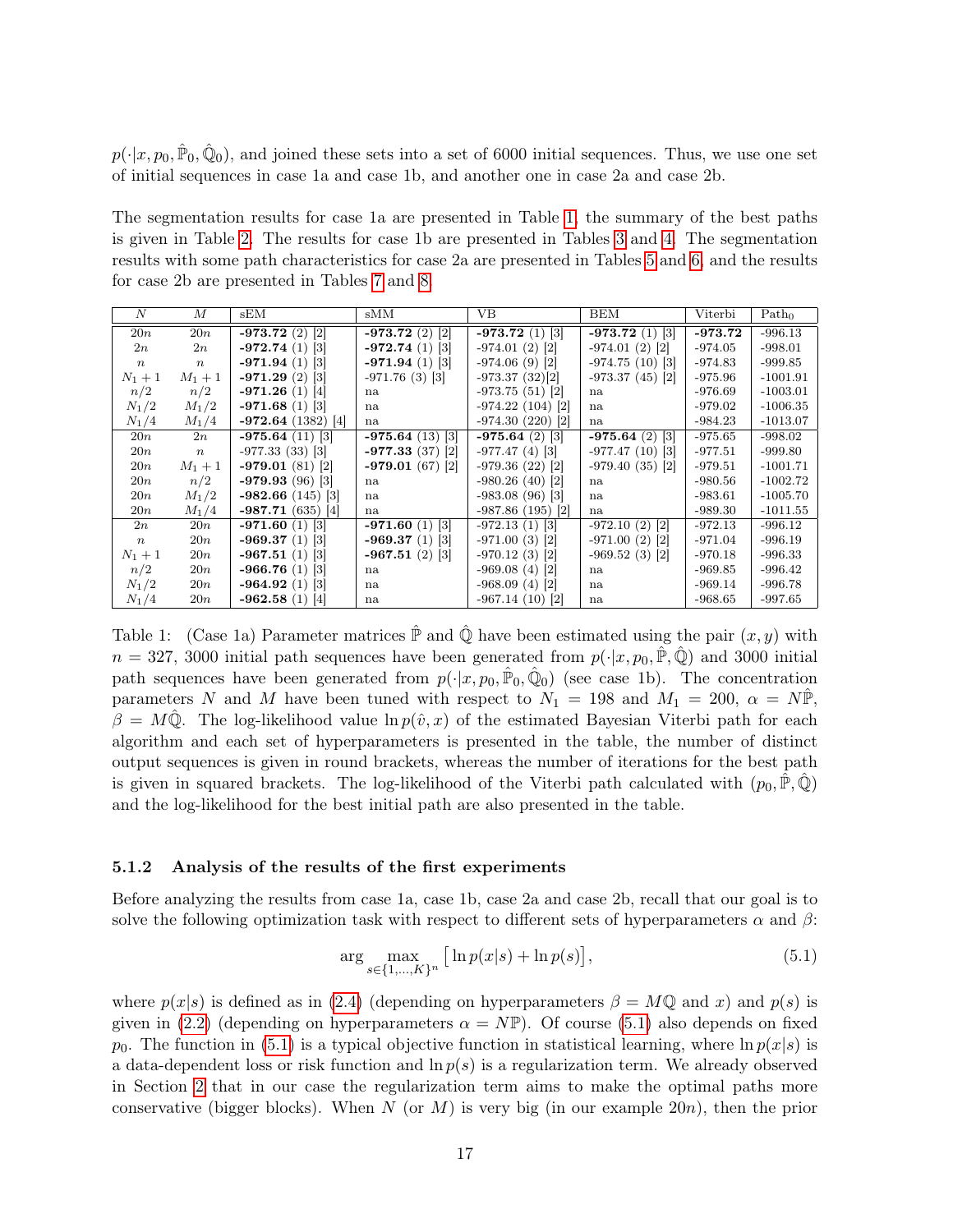| $\boldsymbol{N}$ | М                | sEM              | sMM            | VВ       | BEM            | Viterbi        | Path <sub>0</sub> | 1  | 2  | 3   | $\overline{4}$ | 5 | 6  | <b>Blocks</b>    |
|------------------|------------------|------------------|----------------|----------|----------------|----------------|-------------------|----|----|-----|----------------|---|----|------------------|
| 20n              | 20n              | $\theta$         | $\Omega$       | $\Omega$ | $\Omega$       | $\overline{0}$ | 64                | 13 | 25 | 263 | 6              | 8 | 12 | 17               |
| 2n               | 2n               | $\boldsymbol{0}$ | $\overline{0}$ | 32       | 32             | 34             | 79                | 13 | 17 | 297 |                |   |    | $\overline{7}$   |
| $\,n$            | $\, n$           | $\overline{0}$   | $\overline{0}$ | 26       | 32             | 34             | 79                | 13 | 17 | 297 |                |   |    | $\overline{7}$   |
| $N_1 + 1$        | $M_1 + 1$        | $\overline{0}$   | $\overline{7}$ | 18       | 18             | 41             | 86                | 13 | 10 | 304 |                |   |    | $\bf 5$          |
| n/2              | n/2              | $\boldsymbol{0}$ | na             | 18       | na             | 41             | 86                | 13 | 10 | 304 |                |   |    | $\bf 5$          |
| $N_1/2$          | $M_1/2$          | $\boldsymbol{0}$ | na             | 13       | na             | 41             | 86                | 13 | 10 | 304 |                |   |    | $\mathbf 5$      |
| $N_1/4$          | $M_1/4$          | $\overline{0}$   | na             | 10       | na             | $51\,$         | 96                | 13 |    | 314 |                |   |    | 3                |
| 20n              | 2n               | $\overline{0}$   | $\Omega$       | $\Omega$ | $\overline{0}$ | $\overline{2}$ | 62                | 13 | 23 | 265 | 6              | 8 | 12 | $17\,$           |
| 20n              | $\boldsymbol{n}$ | 6                | $\overline{0}$ | 32       | 32             | 34             | 79                | 13 | 17 | 297 |                |   |    | $\overline{7}$   |
| 20n              | $M_1 + 1$        | $\boldsymbol{0}$ | $\Omega$       | 28       | 31             | 34             | 79                | 13 | 17 | 297 |                |   |    | $\overline{7}$   |
| 20n              | n/2              | $\boldsymbol{0}$ | na             | 17       | na             | 34             | 79                | 13 | 17 | 297 |                |   |    | 7                |
| 20n              | $M_1/2$          | $\boldsymbol{0}$ | na             | 11       | na             | $\rm 28$       | 73                | 13 | 23 | 291 |                |   |    | $\boldsymbol{9}$ |
| 20n              | $M_1/4$          | $\overline{0}$   | na             | 11       | na             | 28             | 73                | 13 | 23 | 291 |                |   |    | $\boldsymbol{9}$ |
| 2n               | 20n              | $\theta$         | $\Omega$       | 34       | 32             | 34             | 79                | 13 | 17 | 297 |                |   |    | $\overline{7}$   |
| $\,n$            | 20n              | $\boldsymbol{0}$ | $\overline{0}$ | 32       | 32             | 34             | 79                | 13 | 17 | 297 |                |   |    | 7                |
| $N_1 + 1$        | 20n              | $\overline{0}$   | $\Omega$       | 32       | 26             | 34             | 79                | 13 | 17 | 297 |                |   |    |                  |
| n/2              | 20n              | $\overline{0}$   | na             | 26       | na             | 34             | 79                | 13 | 17 | 297 |                |   |    | 7                |
| $N_1/2$          | 20n              | $\theta$         | na             | 26       | na             | 34             | 79                | 13 | 17 | 297 |                |   |    |                  |
| $N_1/4$          | 20n              | $\boldsymbol{0}$ | na             | 28       | na             | 41             | 86                | 13 | 10 | 304 |                |   |    | 5                |

<span id="page-17-0"></span>Table 2: (Case 1a) In columns  $sEM, \ldots, Path_0$ , pointwise differences between the estimated Viterbi paths and the best path (in this case always sEM except in one case) are given for each method and each set of hyperparameters. The next six columns present state frequencies of the best path, the paths with the same state frequencies are equal. The last column gives the number of blocks in the best state sequence.

| N                | М                | sEM                    | sMM                  | VВ                   | <b>BEM</b>           | Viterbi    | Path <sub>0</sub> |
|------------------|------------------|------------------------|----------------------|----------------------|----------------------|------------|-------------------|
| 20n              | 20n              | $-1080.21(3)$ [3]      | $-1080.21(3)$ [3]    | $-1080.23(1)$ [3]    | $-1080.23(1)$ [3]    | $-1080.23$ | $-1148.91$        |
| 2n               | 2n               | $-1075.66(32)$ [5]     | $-1075.66(31)$ [5]   | $-1075.74(3)$ [2]    | $-1075.74(3)$ [2]    | $-1076.21$ | $-1147.79$        |
| $\boldsymbol{n}$ | $\boldsymbol{n}$ | $-1071.32(385)$ [5]    | $-1071.32(450)$ [5]  | $-1071.69(7)$ [6]    | $-1071.69(6)$ [6]    | $-1072.64$ | $-1147.01$        |
| n/2              | n/2              | $-1063.76(2150)$ [5]   | $-1063.73(2465)[6]$  | $-1065.58(25)$ [2]   | $-1065.58(70)$ [2]   | $-1067.41$ | $-1146.36$        |
| n/4              | n/4              | $-1051.64(3609)$ [9]   | $-1051.64(4271)$ [5] | $-1055.84(149)$ [3]  | $-1055.59(169)$ [3]  | $-1061.36$ | $-1122.01$        |
| $N_1 + 1$        | $M_1 + 1$        | $-990.67(3009)$ [3]    | $-990.67(5903)$ [3]  | $-990.67(2416)$ [6]  | $-1010.68(5130)[2]$  | $-1055.73$ | $-1047.61$        |
| 20n              | 2n               | $-1077.77(15)$ [4]     | $-1077.77(18)$ [4]   | $-1077.78(2)$ [4]    | $-1077.78(2)$ [4]    | $-1078.12$ | $-1148.06$        |
| 20n              | $\boldsymbol{n}$ | $-1075.58(219)$ [4]    | $-1075.58(257)$ [6]  | $-1075.69(5)$ [4]    | $-1075.66(7)$ [2]    | $-1076.33$ | $-1147.49$        |
| 20n              | n/2              | $-1071.57(2261)$ [3]   | $-1071.57(2723)$ [3] | $-1072.59(25)$ [3]   | $-1072.59(46)$ [3]   | $-1073.87$ | $-1147.07$        |
| 20n              | n/4              | $-1063.13(4379)$ [11]  | $-1062.95(4900)$ [7] | $-1066.79(137)$ [3]  | $-1067.28(183)$ [4]  | $-1071.49$ | $-1147.78$        |
| 20n              | $M_1 + 1$        | $-1037.26$ (5999) [10] | $-1036.56(5997)$ [9] | $-1045.62(3822)[11]$ | $-1038.48(5395)[21]$ | $-1073.91$ | $-1159.48$        |
| 2n               | 20n              | $-1078.18(13)$ [3]     | $-1078.18(13)$ [3]   | $-1078.20(1)$ [4]    | $-1078.20(1)$ [4]    | $-1078.32$ | $-1148.64$        |
| $\boldsymbol{n}$ | 20n              | $-1076.11(38)$ [4]     | $-1076.11(39)$ [4]   | $-1076.22(7)$ [2]    | $-1076.28(5)$ [3]    | $-1076.54$ | $-1148.44$        |
| n/2              | 20n              | $-1072.22(129)$ [5]    | $-1072.22(136)$ [5]  | $-1072.76(2)$ [6]    | $-1072.76(2)$ [6]    | $-1073.77$ | $-1148.21$        |
| n/4              | 20n              | $-1062.61(57)$ [5]     | $-1062.78(62)$ [5]   | $-1067.48(15)$ [2]   | $-1067.60(17)$ [2]   | $-1070.11$ | $-1133.32$        |
| $N_1 + 1$        | 20n              | $-992.83(300)[2]$      | $-992.83(295)[2]$    | $-992.83(1031)[2]$   | $-992.83(1227)[2]$   | $-1062.05$ | $-1057.64$        |

<span id="page-17-1"></span>Table 3: (Case 1b) The probability mass between the non-zero elements in each row in both parameter matrices from case 1a is divided evenly (the case of uninformative priors),  $\alpha = N\hat{\mathbb{P}}_0$ ,  $\beta = M\hat{Q}_0$ ,  $N_1 = 4$ ,  $M_1 = 20$ . The same 6000 initial paths have been used as in case 1a. The log-likelihood value  $\ln p(\hat{v}, x)$  of the estimated Bayesian Viterbi path for each algorithm and each set of hyperparameters is presented in the table, the number of distinct outputs is given in round brackets, whereas the number of iterations for the best path is given in squared brackets. The log-likelihood of the Viterbi path calculated with  $(p_0, \hat{P}_0, \hat{Q}_0)$  and the log-likelihood for the best initial path is also presented in the table.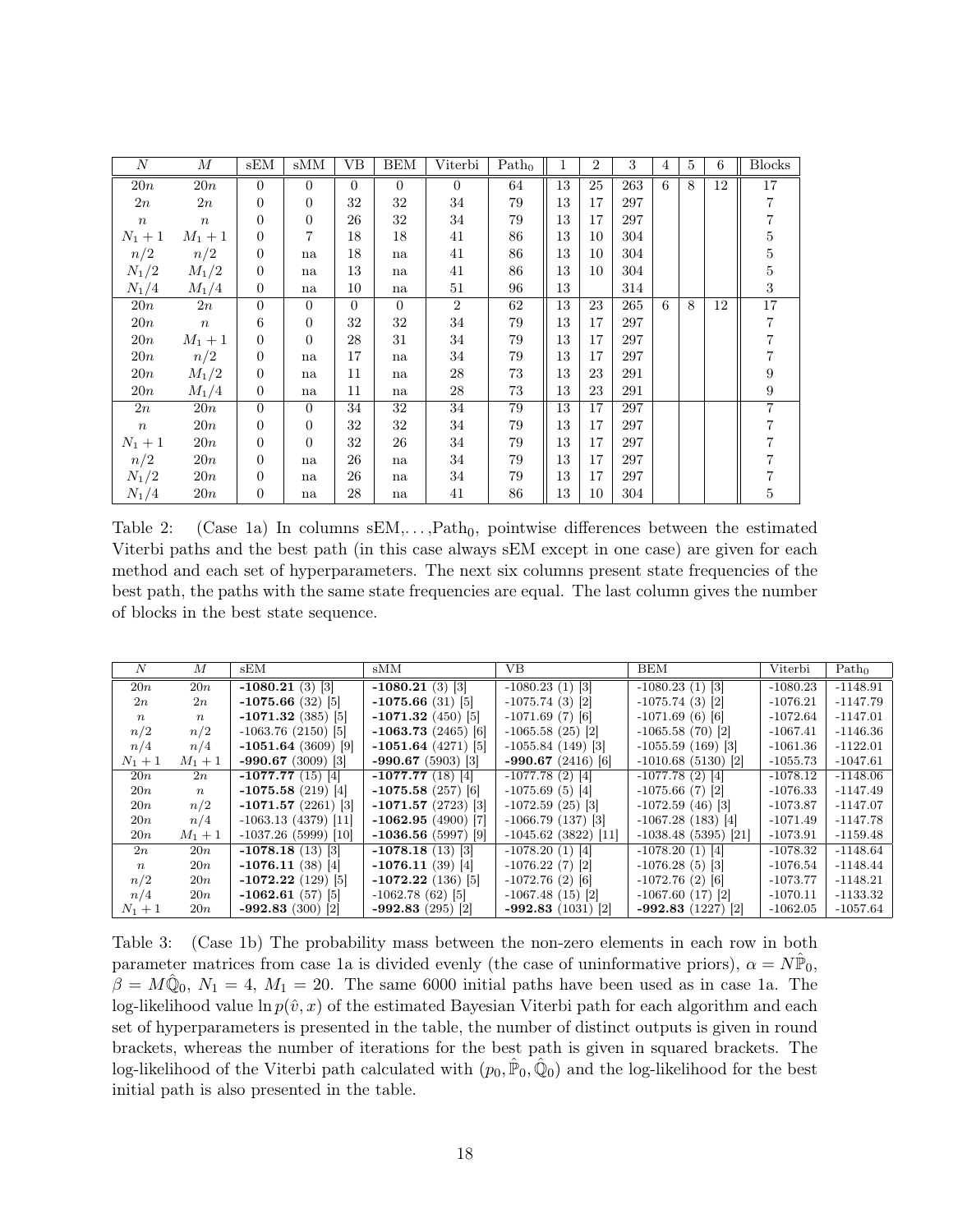| $\overline{N}$   | М                | sEM            | sMM      | VВ             | <b>BEM</b>     | Viterbi | Path <sub>0</sub> |    | $\overline{2}$ | 3   | 4  | $\overline{5}$ | 6  | <b>Blocks</b> |
|------------------|------------------|----------------|----------|----------------|----------------|---------|-------------------|----|----------------|-----|----|----------------|----|---------------|
| 20n              | 20n              | $\Omega$       | $\Omega$ | 7              | 7              | 12      | 143               | 73 | 16             | 69  | 31 | 76             | 62 | 166           |
| 2n               | 2n               | $\theta$       | 0        | $\overline{2}$ | $\overline{2}$ | 19      | 143               | 70 | 14             | 67  | 32 | 76             | 68 | 165           |
| $\,n$            | $\boldsymbol{n}$ | $\Omega$       | 0        | 19             | 19             | 36      | 145               | 68 | 4              | 67  | 37 | 79             | 72 | 171           |
| n/2              | n/2              |                | $\theta$ | 54             | 54             | 62      | 145               | 68 | 3              | 70  | 43 | 86             | 57 | 194           |
| n/4              | n/4              | $\Omega$       | 0        | 52             | 65             | 69      | 241               | 66 | 3              | 71  | 43 | 88             | 56 | 197           |
| $N_1 + 1$        | $M_1 + 1$        | $\Omega$       | 0        | $\Omega$       | 34             | 244     | 59                | 13 |                | 314 |    |                |    | 3             |
| 20n              | 2n               | $\Omega$       | $\Omega$ | $\overline{2}$ | $\overline{2}$ | 14      | 141               | 73 | 14             | 69  | 32 | 76             | 63 | 167           |
| 20n              | $\boldsymbol{n}$ | $\Omega$       | 0        | 13             | 8              | 25      | 144               | 71 | 10             | 69  | 32 | 77             | 68 | 168           |
| 20n              | n/2              | $\Omega$       | 0        | 47             | 47             | 55      | 164               | 81 | 19             | 75  | 31 | 68             | 53 | 171           |
| 20n              | n/4              | 59             | 0        | 70             | 65             | 100     | 181               | 63 | 27             | 69  | 31 | 68             | 69 | 165           |
| 20n              | $M_1 + 1$        | 131            | 0        | 95             | 22             | 168     | 187               | 44 | 45             | 87  | 32 | 53             | 66 | 182           |
| 2n               | 20n              | $\Omega$       | $\Omega$ | $\overline{2}$ | $\overline{2}$ | 14      | 141               | 73 | 14             | 69  | 32 | 76             | 63 | 167           |
| $\boldsymbol{n}$ | 20n              | $\Omega$       | 0        | 30             | 20             | 29      | 146               | 71 | 11             | 69  | 35 | 83             | 58 | 172           |
| n/2              | 20n              | $\Omega$       | $\Omega$ | 58             | 58             | 87      | 158               | 48 | 20             | 52  | 34 | 78             | 95 | 147           |
| n/4              | 20n              | $\Omega$       | 20       | 148            | 131            | 149     | 258               | 45 | 133            | 40  | 18 | 54             | 37 | 94            |
| $N_1 + 1$        | 20n              | $\overline{0}$ | 0        | 0              | $\overline{0}$ | 244     | 87                | 13 |                | 314 |    |                |    | 3             |

<span id="page-18-0"></span>Table 4: (Case 1b) In columns  $sEM, \ldots, Path_0$ , pointwise differences between the estimated Viterbi paths and the best path are given for each method and for each set of hyperparameters. The next six columns present state frequencies of the best path for each set of hyperparameters. The last column gives the number of blocks in the best state sequence.

| N                | М                | sEM                  | sMM                | VВ                   | <b>BEM</b>        | Viterbi    | Path <sub>0</sub> |
|------------------|------------------|----------------------|--------------------|----------------------|-------------------|------------|-------------------|
| 20n              | 20n              | $-1013.86(1)$ [2]    | $-1013.86(1)$ [2]  | $-1013.86(1)$ [2]    | $-1013.86(1)$ [2] | $-1013.86$ | $-1063.26$        |
| $N_1 + 1$        | $\boldsymbol{n}$ | $-1002.72(15)$ [3]   | $-1002.72(15)$ [4] | $-1003.94(2)$ [2]    | $-1003.94(3)$ [2] | $-1004.07$ | $-1062.53$        |
| $N_1 + 1$        | $M_1 + 1$        | $-1002.68(43)$ [3]   | $-1002.68(51)[4]$  | $-1004.13(3)$ [2]    | $-1004.13(6)$ [2] | $-1004.27$ | $-1063.15$        |
| n/2              | n/2              | $-988.93(171)[3]$    | na                 | $-988.93(9)$ [2]     | na                | $-992.17$  | $-1062.22$        |
| n/4              | n/4              | $-983.54(473)$ [3]   | na                 | $-983.54(139)$ [4]   | na                | $-987.85$  | $-1065.25$        |
| n/8              | n/8              | $-981.20(1389)$ [4]  | na                 | $-981.20(1863)[5]$   | na                | $-986.40$  | $-1072.12$        |
| 20n              | $\boldsymbol{n}$ | $-1011.39(17)$ [3]   | $-1011.39(23)$ [3] | $-1011.72(2)$ [2]    | $-1011.72(2)$ [2] | $-1011.77$ | $-1063.75$        |
| 20n              | $M_1 + 1$        | $-1011.34(40)$ [3]   | $-1011.34(81)$ [3] | $-1011.91(2)$ [2]    | $-1011.91(4)$ [2] | $-1011.97$ | $-1064.38$        |
| 20n              | n/2              | $-1011.70(193)$ [5]  | na                 | $-1011.70(9)$ [2]    | na                | $-1012.54$ | $-1065.42$        |
| 20n              | n/4              | $-1012.65(1827)$ [3] | na                 | $-1012.65(218)$ [3]  | na                | $-1014.96$ | $-1069.23$        |
| 20n              | n/8              | $-1013.43(4464)$ [7] | na                 | $-1014.07(2838)$ [5] | na                | $-1019.19$ | $-1076.32$        |
| $N_1 + 1$        | 20n              | $-1006.16(1)$ [2]    | $-1006.16(1)$ [2]  | $-1006.16(2)$ [2]    | $-1006.16(2)$ [2] | $-1006.16$ | $-1062.03$        |
| $\boldsymbol{n}$ | 20n              | $-999.79(1)$ [3]     | na                 | $-1000.25(2)$ [2]    | na                | $-1000.25$ | $-1061.08$        |
| n/2              | 20n              | $-992.28(1)$ [3]     | na                 | $-993.50(3)$ [2]     | na                | $-993.50$  | $-1060.06$        |
| n/4              | 20n              | $-984.75(3)$ [3]     | na                 | $-986.75(6)$ [2]     | na                | $-986.75$  | $-1059.27$        |
| n/8              | 20n              | $-978.30(4)$ [3]     | na                 | $-978.30(16)$ [2]    | na                | $-981.07$  | $-1059.06$        |

<span id="page-18-1"></span>Table 5: (Case 2a) The parameters  $\hat{P}$  and  $\hat{Q}$  have been estimated using the counts from the training data (1000 sequence pairs of arbitrary length). Now  $N_1 = 682, M_1 = 231$ . Let  $\hat{P}_0$ and  $\hat{\mathbb{Q}}_0$  be matrices obtained from  $\hat{\mathbb{P}}$  and  $\hat{\mathbb{Q}}$  by dividing the probability mass in each row evenly between the nonzero elements. Again 3000+3000=6000 initial paths have been generated from the posterior distributions  $p(\cdot|x, p_0, \hat{\mathbb{P}}, \hat{\mathbb{Q}})$  and  $p(\cdot|x, p_0, \hat{\mathbb{P}}_0, \hat{\mathbb{Q}}_0)$ . The log-likelihood value  $\ln p(\hat{v}, x)$ of the estimated Bayesian Viterbi path for each algorithm and each set of hyperparameters is presented in the table, the number of distinct output sequences is given in round brackets, whereas the number of iterations for the best state path is given in squared brackets. The loglikelihood of the Viterbi path calculated with  $(p_0, \hat{P}, \hat{Q})$  and the log-likelihood of the best initial path is also presented in the table.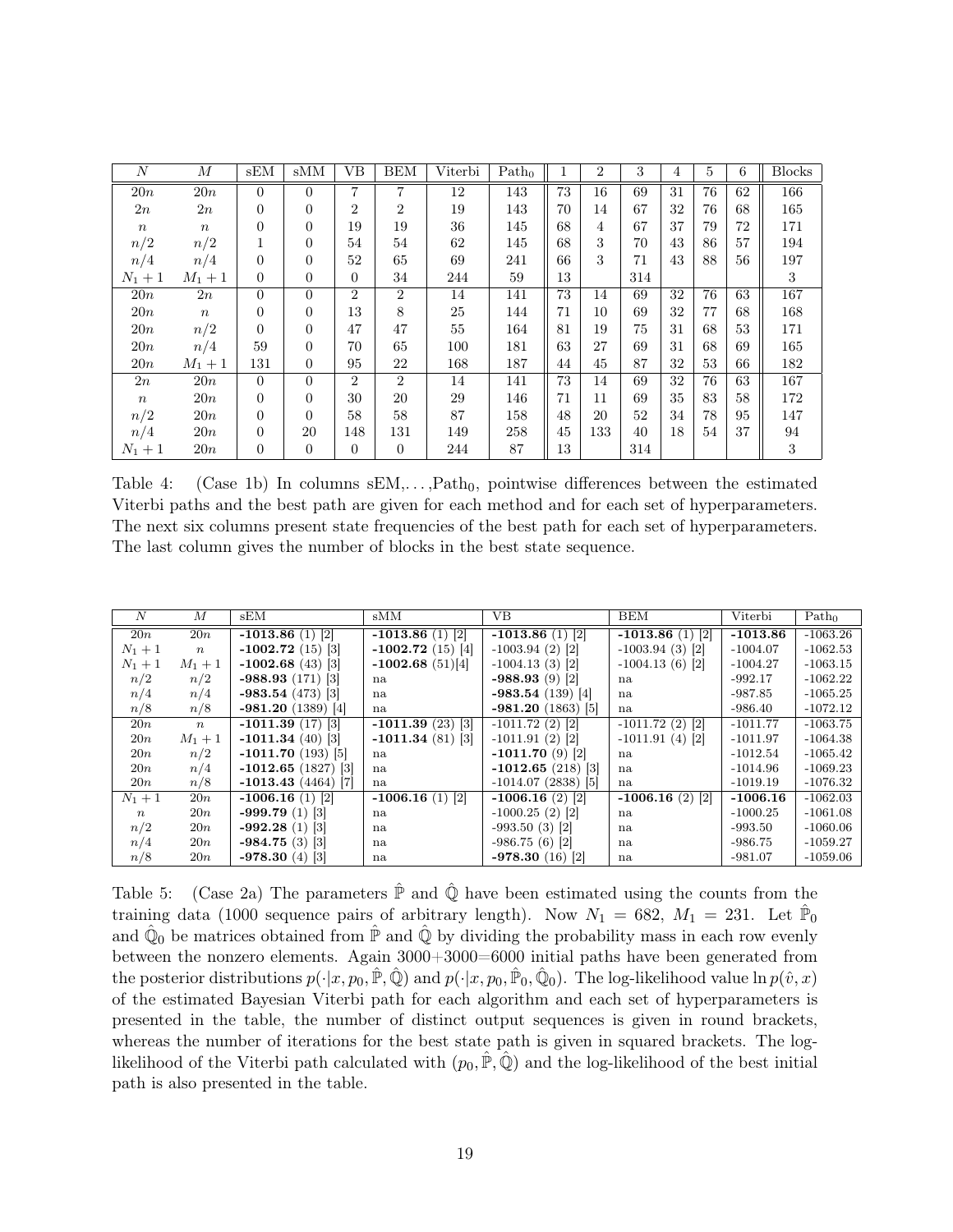| $\boldsymbol{N}$ | $\boldsymbol{M}$ | sEM            | sMM      | <b>VB</b> | <b>BEM</b> | Viterbi        | Path <sub>0</sub> | $\overline{2}$ | 3   | $\overline{4}$ | $5^{\circ}$ | 6 | <b>Blocks</b> |
|------------------|------------------|----------------|----------|-----------|------------|----------------|-------------------|----------------|-----|----------------|-------------|---|---------------|
| 20n              | 20n              | $\Omega$       | $\Omega$ | $\Omega$  | $\Omega$   | $\overline{0}$ | 96                | 13             | 314 |                |             |   | 3             |
| $N_1 + 1$        | $\overline{n}$   | $\overline{0}$ | $\Omega$ | 11        | 11         | 13             | 109               |                | 327 |                |             |   |               |
| $N_1+1$          | $M_1 + 1$        | $\overline{0}$ | $\Omega$ | 11        | 11         | 13             | 109               |                | 327 |                |             |   |               |
| n/2              | n/2              | $\overline{0}$ | na       | $\Omega$  | na         | 13             | 109               |                | 327 |                |             |   |               |
| n/4              | n/4              | $\overline{0}$ | na       | $\Omega$  | na         | 13             | 109               |                | 327 |                |             |   |               |
| n/8              | n/8              | $\overline{0}$ | na       | $\Omega$  | na         | 13             | 109               |                | 327 |                |             |   |               |
| 20n              | $\boldsymbol{n}$ | $\Omega$       | $\Omega$ | 11        | 11         | 13             | 109               |                | 327 |                |             |   |               |
| 20n              | $M_1 + 1$        | $\overline{0}$ | $\Omega$ | 11        | 11         | 13             | 109               |                | 327 |                |             |   |               |
| 20n              | n/2              | $\overline{0}$ | na       | $\Omega$  | na         | 13             | 109               |                | 327 |                |             |   |               |
| 20n              | n/4              | $\overline{0}$ | na       | $\Omega$  | na         | 88             | 152               | 75             | 252 |                |             |   |               |
| 20n              | n/8              | $\overline{0}$ | na       | 52        | na         | 126            | 172               | 113            | 214 |                |             |   | 11            |
| $N_1 + 1$        | 20n              | $\overline{0}$ | $\theta$ | $\Omega$  | $\Omega$   | $\overline{0}$ | 96                | 13             | 314 |                |             |   | 3             |
| $\,n$            | 20n              | $\overline{0}$ | na       | 13        | na         | 13             | 109               |                | 327 |                |             |   |               |
| n/2              | 20n              | $\overline{0}$ | na       | 13        | na         | 13             | 109               |                | 327 |                |             |   |               |
| n/4              | 20n              | $\Omega$       | na       | 13        | na         | 13             | 109               |                | 327 |                |             |   |               |
| n/8              | 20n              | $\overline{0}$ | na       | $\Omega$  | na         | 13             | 109               |                | 327 |                |             |   |               |

<span id="page-19-0"></span>Table 6: (Case 2a) In columns  $sEM, \ldots, Path_0$ , pointwise differences between the estimated Viterbi paths and the best path are given for each method and for each set of hyperparameters. The next six columns present state frequencies of the best path for each set of hyperparameters. The last column gives the number of blocks in the best state sequence.

| N                | M                | sEM                   | sMM                            | VВ                   | <b>BEM</b>           | Viterbi    | Path <sub>0</sub> |
|------------------|------------------|-----------------------|--------------------------------|----------------------|----------------------|------------|-------------------|
| 20n              | 20n              | $-1198.07(1)$ [2]     | $-1198.07(1)$ [2]              | $-1198.07(1)$ [2]    | $-1198.07(1)$ [2]    | $-1198.07$ | $-1341.15$        |
| 2n               | 2n               | $-1145.47(1)$ [2]     | $-1145.47(1)$ [2]              | $-1145.47(2)$ [2]    | $-1145.47(2)$ [2]    | $-1145.47$ | $-1320.91$        |
| $\boldsymbol{n}$ | $\boldsymbol{n}$ | $-1112.91(3)$ [3]     | $-1112.91(5)$ [3]              | $-1112.91(2)$ [3]    | $-1112.91(2)$ [3]    | $-1112.91$ | $-1298.09$        |
| n/2              | n/2              | $-1077.48(20)$ [4]    | $-1077.48(24)$ [4]             | $-1077.48(2)$ [3]    | $-1077.48(2)$ [3]    | $-1077.48$ | $-1254.52$        |
| n/4              | n/4              | $-1045.69(43)$  3     | $-1045.69(100)$ [3]            | $-1045.69(29)$ 3     | $-1045.69(17)$  5    | $-1045.69$ | $-1209.95$        |
| n/8              | n/8              | $-1021.96(205)$ [6]   | $-1021.96(1470)$ [7]           | $-1021.96(163)$ [7]  | $-1021.96(935)$ [9]  | $-1021.96$ | $-1174.40$        |
| $N_1 + 1$        | $M_1 + 1$        | $-986.61(2057)$ [4]   | $-991.61(5999)$ <sup>[2]</sup> | $-986.61(2716)$ [3]  | $-1008.20(6000)$ [3] | $-986.61$  | $-1117.14$        |
| 20n              | 2n               | $-1192.40(1)$ [2]     | $-1192.40(1)$ [2]              | $-1192.40(2)$ [2]    | $-1192.40(2)$ [2]    | $-1192.40$ | $-1339.85$        |
| 20n              | $\boldsymbol{n}$ | $-1189.42(2)$ [2]     | $-1189.42(2)$ [2]              | $-1189.42(2)$ [2]    | $-1189.42(2)$ [2]    | $-1189.42$ | $-1338.47$        |
| 20n              | n/2              | $-1187.06(2)$ [2]     | $-1187.06(2)$ [2]              | $-1187.06(2)$ [2]    | $-1187.06(2)$ [2]    | $-1187.06$ | $-1334.28$        |
| 20n              | n/4              | $-1184.84(552)[6]$    | $-1183.16(3486)[13]$           | $-1186.43(7)$ [3]    | $-1186.43(4)$ [3]    | $-1186.45$ | $-1330.69$        |
| 20n              | n/8              | $-1146.64(5997)$ [17] | $-1144.39(6000)[11]$           | $-1188.14(57)$ [6]   | $-1188.14(1081)$ [7] | $-1188.17$ | $-1330.27$        |
| 20n              | $M_1 + 1$        | $-1106.82(6000)[11]$  | $-1114.97(6000)[10]$           | $-1131.12(5972)[27]$ | $-1098.55(6000)[22]$ | $-1191.98$ | $-1335.69$        |
| 2n               | 20n              | $-1151.14(1)$ [2]     | $-1151.14(1)$ [2]              | $-1151.14(2)$ [2]    | $-1151.14(2)$ [2]    | $-1151.14$ | $-1323.43$        |
| $\boldsymbol{n}$ | 20n              | $-1121.56(2)$ [2]     | $-1121.56(2)$ [2]              | $-1121.56(2)$ [2]    | $-1121.56(2)$ [2]    | $-1121.56$ | $-1305.07$        |
| n/2              | 20n              | $-1088.49(3)$ [2]     | $-1088.49(3)$ [2]              | $-1088.49(2)$ [3]    | $-1088.49(2)$ [3]    | $-1088.49$ | $-1265.43$        |
| n/4              | 20n              | $-1057.30(5)$ [2]     | $-1057.30(5)$ [2]              | $-1057.30(3)$ [3]    | $-1057.30(3)$ [3]    | $-1057.30$ | $-1222.16$        |
| n/8              | 20n              | $-1031.86(8)$ [2]     | $-1031.86(9)$ [2]              | $-1031.86(5)$ [2]    | $-1031.86(5)$ [2]    | $-1031.86$ | $-1184.44$        |
| $N_1 + 1$        | 20n              | $-992.70(18)$ [2]     | $-992.70(29)$ [2]              | $-992.70(58)$ [2]    | $-992.70(79)$ [2]    | $-992.70$  | $-1120.28$        |

<span id="page-19-1"></span>Table 7: (Case 2b) The probability mass of nonzero elements of the parameter matrices from case 2a is evenly distributed giving us  $\hat{P}_0$  and  $\hat{Q}_0$  (the case of uninformative priors),  $\alpha = N\hat{P}_0$ ,  $\beta = M\hat{Q}_0, N_1 = 4, M_1 = 20$ . The same 6000 initial state paths have been used for segmentation as in case 2a. The log-likelihood value  $\ln p(\hat{v}, x)$  of the estimated Bayesian Viterbi path for each algorithm and each set of hyperparameters is presented in the table, the number of distinct output sequences is given in round brackets, whereas the number of iterations for the best state path estimate is given in squared brackets. The log-likelihood of the Viterbi path calculated with  $(p_0, \hat{P}_0, \hat{Q}_0)$ , and the log-likelihood with the best initial path is also presented in the table.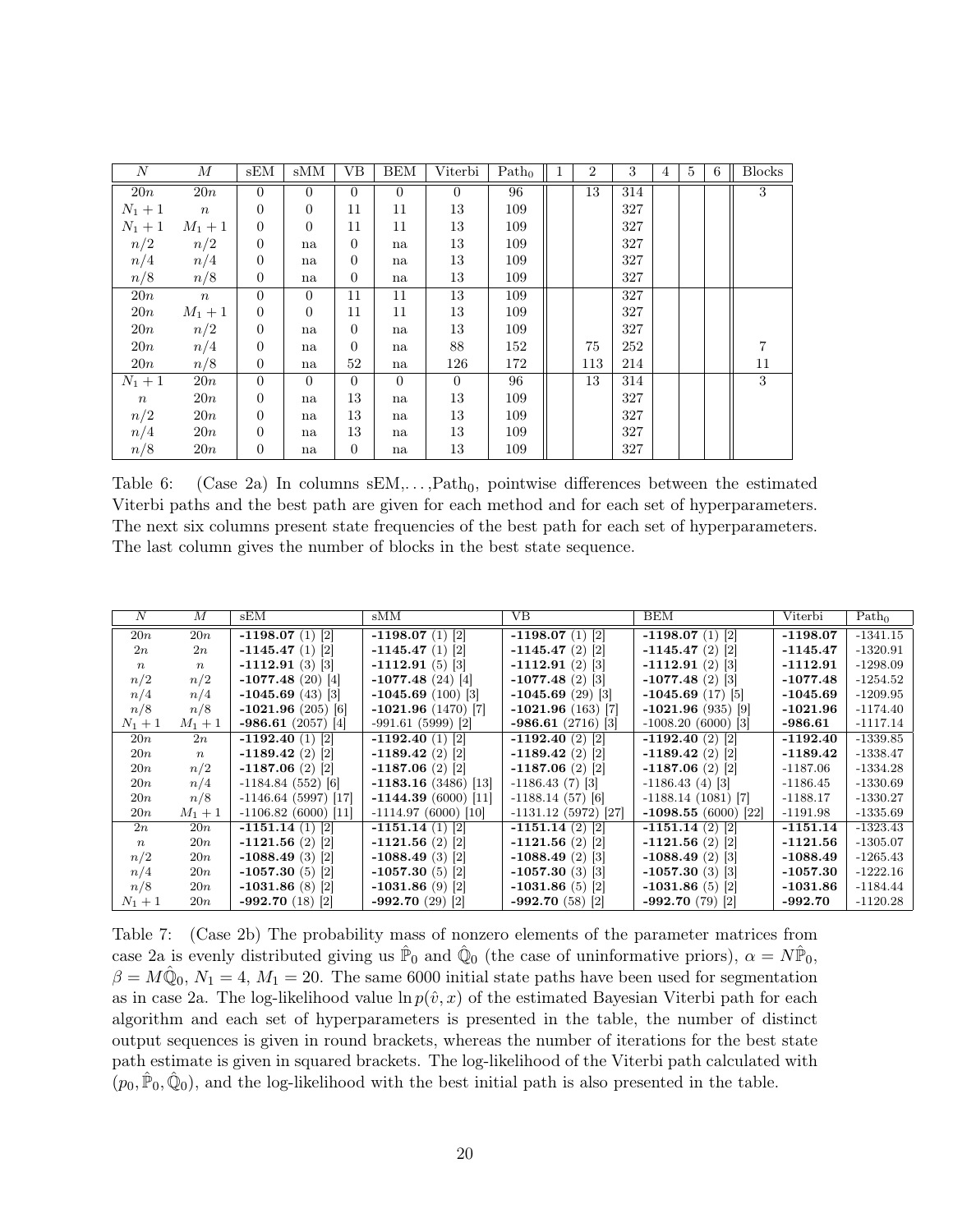| $\cal N$  | $\boldsymbol{M}$ | sEM              | sMM            | VВ             | <b>BEM</b>     | Viterbi          | Path <sub>0</sub> | 1  | 2  | 3  | 4            | 5   | 6  | <b>Blocks</b>           |
|-----------|------------------|------------------|----------------|----------------|----------------|------------------|-------------------|----|----|----|--------------|-----|----|-------------------------|
| 20n       | 20n              | $\overline{0}$   | $\overline{0}$ | $\Omega$       | $\overline{0}$ | $\overline{0}$   | 264               |    |    | 1  | $\mathbf{1}$ | 325 |    | $\overline{3}$          |
| 2n        | 2n               | 0                | 0              | $\overline{0}$ | $\overline{0}$ | $\overline{0}$   | 248               |    |    | 1  | 1            | 325 |    | $\,3$                   |
| $\,n$     | $\boldsymbol{n}$ | 0                | 0              | 0              | $\overline{0}$ | $\overline{0}$   | 248               |    |    |    | 1            | 325 |    | $\,3$                   |
| n/2       | n/2              | $\overline{0}$   | 0              | 0              | $\overline{0}$ | $\overline{0}$   | 311               |    |    |    | $\mathbf{1}$ | 325 |    | $\overline{\mathbf{3}}$ |
| n/4       | n/4              | $\overline{0}$   | 0              | $\Omega$       | $\Omega$       | $\overline{0}$   | 311               |    |    |    | $\mathbf{1}$ | 325 |    | $\,3$                   |
| n/8       | n/8              | 0                | 0              | 0              | $\Omega$       | $\overline{0}$   | 311               |    |    |    | 1            | 325 |    | $\,3$                   |
| $N_1 + 1$ | $M_1+1$          | $\boldsymbol{0}$ | 326            | $\overline{0}$ | 325            | $\overline{0}$   | 311               |    |    | 1  | 1            | 325 |    | $\,3$                   |
| 20n       | 2n               | $\overline{0}$   | $\overline{0}$ | $\Omega$       | $\Omega$       | $\overline{0}$   | 264               |    |    | 1  | $\mathbf{1}$ | 325 |    | $\overline{\bf 3}$      |
| 20n       | $\boldsymbol{n}$ | 0                | 0              | 0              | $\overline{0}$ | $\overline{0}$   | 242               |    |    |    | 1            | 325 |    | $\,3$                   |
| 20n       | n/2              | $\Omega$         | 0              | $\Omega$       | $\Omega$       | 1                | 242               |    |    |    | $\mathbf{1}$ | 324 | 1  | $\,4$                   |
| 20n       | n/4              | 148              | $\overline{0}$ | 103            | 103            | 104              | 253               | 3  | 13 | 16 | 35           | 222 | 38 | 102                     |
| 20n       | n/8              | 270              | 0              | 253            | 253            | 254              | 269               | 43 | 51 | 51 | 56           | 72  | 54 | 220                     |
| 20n       | $M_1+1$          | 267              | 244            | 297            | $\Omega$       | 283              | 266               | 58 | 61 | 71 | 50           | 43  | 44 | 225                     |
| 2n        | 20n              | $\Omega$         | $\Omega$       | $\Omega$       | $\Omega$       | $\Omega$         | 236               |    |    | 1  | $\mathbf{1}$ | 325 |    | 3                       |
| $\,n$     | 20n              | 0                | 0              | 0              | $\overline{0}$ | $\boldsymbol{0}$ | 260               |    |    |    | 1            | 325 |    | $\,3$                   |
| n/2       | 20n              | $\overline{0}$   | 0              | 0              | $\overline{0}$ | $\overline{0}$   | 311               |    |    |    | 1            | 325 |    | $\,3$                   |
| n/4       | 20n              | 0                | $\Omega$       | $\Omega$       | $\Omega$       | $\overline{0}$   | 311               |    |    |    | 1            | 325 |    | $\,3$                   |
| n/8       | 20n              | 0                | 0              | 0              | $\overline{0}$ | $\overline{0}$   | 311               |    |    |    | $\mathbf{1}$ | 325 |    | $\,3$                   |
| $N_1 + 1$ | 20n              | $\boldsymbol{0}$ | 0              | $\overline{0}$ | $\overline{0}$ | $\theta$         | 311               |    |    |    | $\mathbf{1}$ | 325 |    | $\sqrt{3}$              |

<span id="page-20-0"></span>Table 8: (Case 2b) In columns  $sEM, \ldots, Path_0$ , pointwise differences between the estimated Viterbi paths and the best path are given for each method and for each set of hyperparameters. The next six columns present state frequencies of the best path for each set of hyperparameters. The last column gives the number of blocks in the best state sequence.

variances of the elements in the transition (or emission) matrix are so small that the matrix can be considered as fixed. Thus, a case with  $N = 20n$  corresponds to the model where the underlying process Y is a Markov chain with the transition matrix  $\mathbb{P}$ , and a case with  $M = 20n$ corresponds to the case where given a state path  $y$ , the observations are independent with the emission matrix Q. Fixing one of these matrices by taking the corresponding concentration parameter value high allows us to study the influence of the other parameter matrix, and this is why our numerical examples consist of three parts  $(N = 20n$  in the second part and  $M = 20n$  in the third part). In particular, the model with  $M = N = 20n$  is close to an HMM with parameters  $\mathbb P$  and  $\mathbb Q$ , and then it is clear that the path maximizing [\(5.1\)](#page-16-1) is the Viterbi path obtained with P and Q, as all cases except case 1b also show.

Performance of different algorithms. It is evident from Tables [1,](#page-16-0) [3,](#page-17-1) [5](#page-18-1) and [7](#page-19-1) that in most of the cases, the sEM algorithm finds the best path and sMM (when applicable) performs very similarly. This is in full correspondence with the theory, because the sEM algorithm is the only algorithm that increases the value of the objective function in [\(5.1\)](#page-16-1). The similarity of the sEM and sMM algorithms was shortly explained in Section [4.](#page-10-0) Observe that BEM and VB fail mostly to find the best path (except in case 2b). This is understandable, because the best path obtained with some parameter estimates is not necessarily the best path when the parameters are integrated out. We also point out that even if the differences between the log-likelihoods of different paths are very small, it follows from Tables [2,](#page-17-0) [4,](#page-18-0) [6](#page-19-0) and [8](#page-20-0) that the paths can still be quite different. The log-likelihood of  $Path_0$  shows that the best path cannot be obtained just by a lucky guess and all the algorithms actually improve the likelihood value.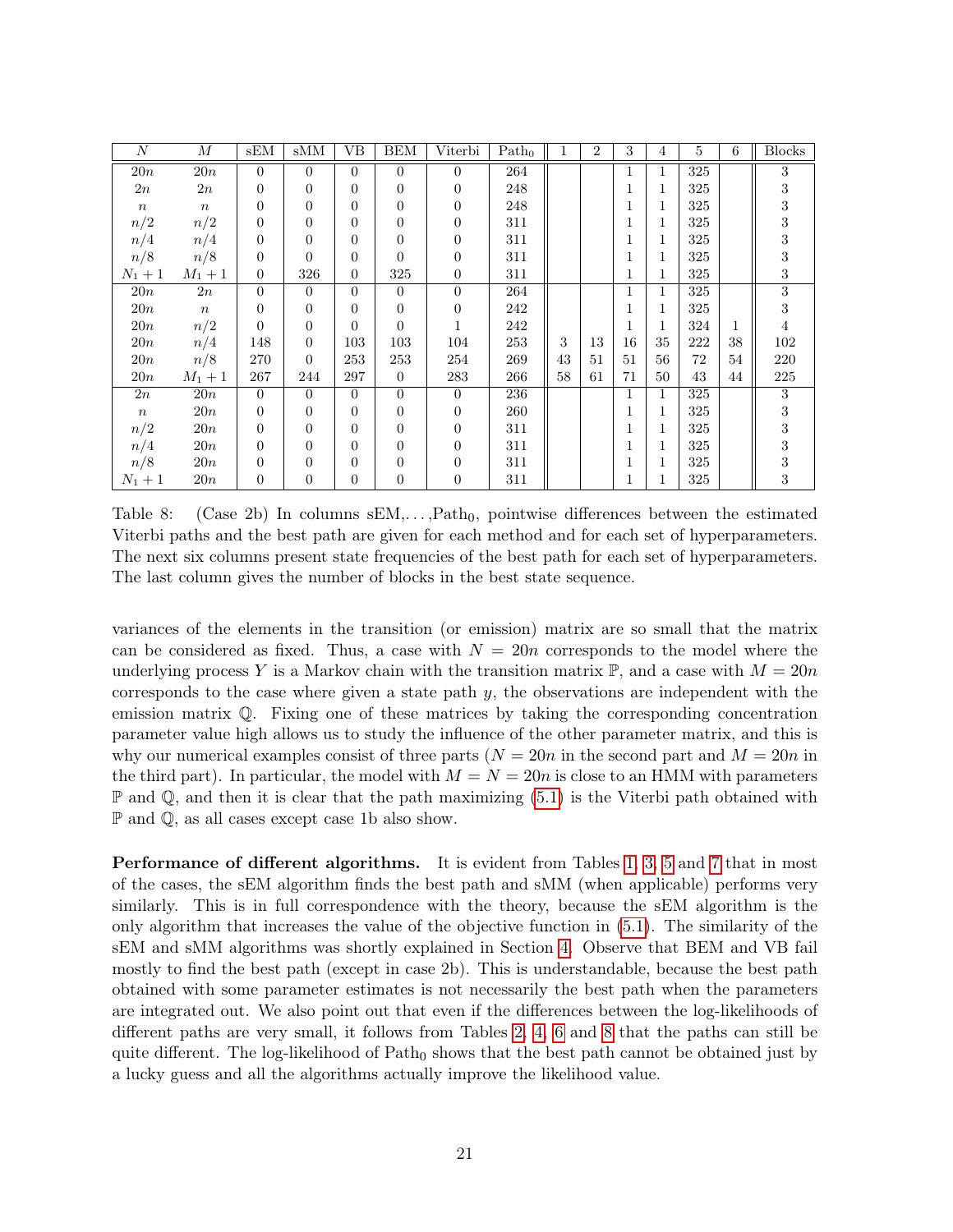Dependence on initial sequences. The dependence on initial sequences grows when the concentration parameters decrease, i.e. when the prior variances increase and the influence of data decreases. The examples show that the dependence on initial sequences is especially large in case 1b and case 2b, when the transition matrix is fixed  $(N = 20n)$  and the emission prior variances are maximal  $(M = M_1 + 1)$ . In this case basically every initial sequence produces a different output. Such a behaviour indicates that the likelihood function is in this case flat with many small local maxima, and we cannot be sure that the best path is the global maximum. The examples confirm that when applying these iterative algorithms, the choice of initial sequences is crucial and cannot be overlooked.

Role of hyperparameters and structure of the estimated state paths. Our examples demonstrate that the influence of hyperparameters on state path estimates is enormous: the hyperparameters influence the objective function in [\(5.1\)](#page-16-1) and the latter determines the structure of path estimates. Looking at cases 1a and 2a, we can see that the best state paths mostly consist of state 3, and in case 2a the path estimates often consist of only state 3. The paths dominated by one state in cases 1a and 2a have two explanations. First, the matrices  $\mathbb{\tilde{P}}$  and  $\mathbb{Q}$ support in both cases the dominating state – observe that state 3 is dominant even in the Viterbi path obtained with  $\mathbb{\tilde{P}}$  and  $\mathbb{\tilde{Q}}$  (the first row in Table [2](#page-17-0) and [6\)](#page-19-0). In case 2a, when the matrices  $\mathbb{\tilde{P}}$ and  $\mathbb Q$  have been estimated from training data and contain a smaller number of zeros compared to case 1a, the matrices seem to support the dominating state even more (compare the first rows in Table [2](#page-17-0) and [6\)](#page-19-0). The second reason is the influence of the regularization term that prefers conservative paths. We can see that decreasing N reduces the number of different states and blocks (Tables [2,](#page-17-0) [4](#page-18-0) and [6\)](#page-19-0), just as the theory predicts. In cases 1b and 2b the matrices  $\hat{P}_0$  and  $\hat{\mathbb{Q}}_0$  are very different from  $\hat{\mathbb{P}}$  and  $\hat{\mathbb{Q}}$  in cases 1a and 2a, and obviously the structure of the best state paths is very different as well. Observe also how different are the best paths in cases 1b and 2b. In case 1b the six states are more or less equally distributed, except the two cases with very small concentration parameter  $N = N_1 + 1$  when state 3 takes over (Table [4\)](#page-18-0). The more equal state distributions are obtained because of uniform matrices  $\mathbb{P}_0$  and  $\hat{\mathbb{Q}}_0$ , and the change for small N clearly represents the strong influence of the regularization term. For case 2b the dominating state is 5. Recall that all the four cases study the same observation sequence  $x$ , hence the large variety of MAP path estimates shows that the influence of hyperparameters outperforms the influence of data.

States connected to certain observation letters. Recall from Section [2](#page-4-0) that putting the Dirichlet prior on emission probabilities has the effect of attaching every observation letter to one particular state. This tendency is more pronounced when the concentration parameter M is small. Thus, for small M, the matrix  $(m_{il}(x, y)) : 6 \times 20$  obtained with x and MAP path estimate y should be such that every column has a dominating element or quite many zeros. To see if we can observe this tendency in our example, we studied these matrices in case 1b when  $N = 20n$  (transition probabilities are fixed) and  $M = 2n$ ,  $M = n$ ,  $M = n/2$ ,  $M = n/4$  and  $M = M_1 + 1$ . The total number of zeros in the matrices increased from 58 to 67. As a measure of sparseness, we calculated the entropy:  $H = -\sum_{i,j} (m_{ij}/n) \ln(m_{ij}/n)$ . The entropy values for the given five values of  $M$  are 3.85, 3.83, 3.80, 3.79 and 3.66, thus we can see that the entropy decreases as well.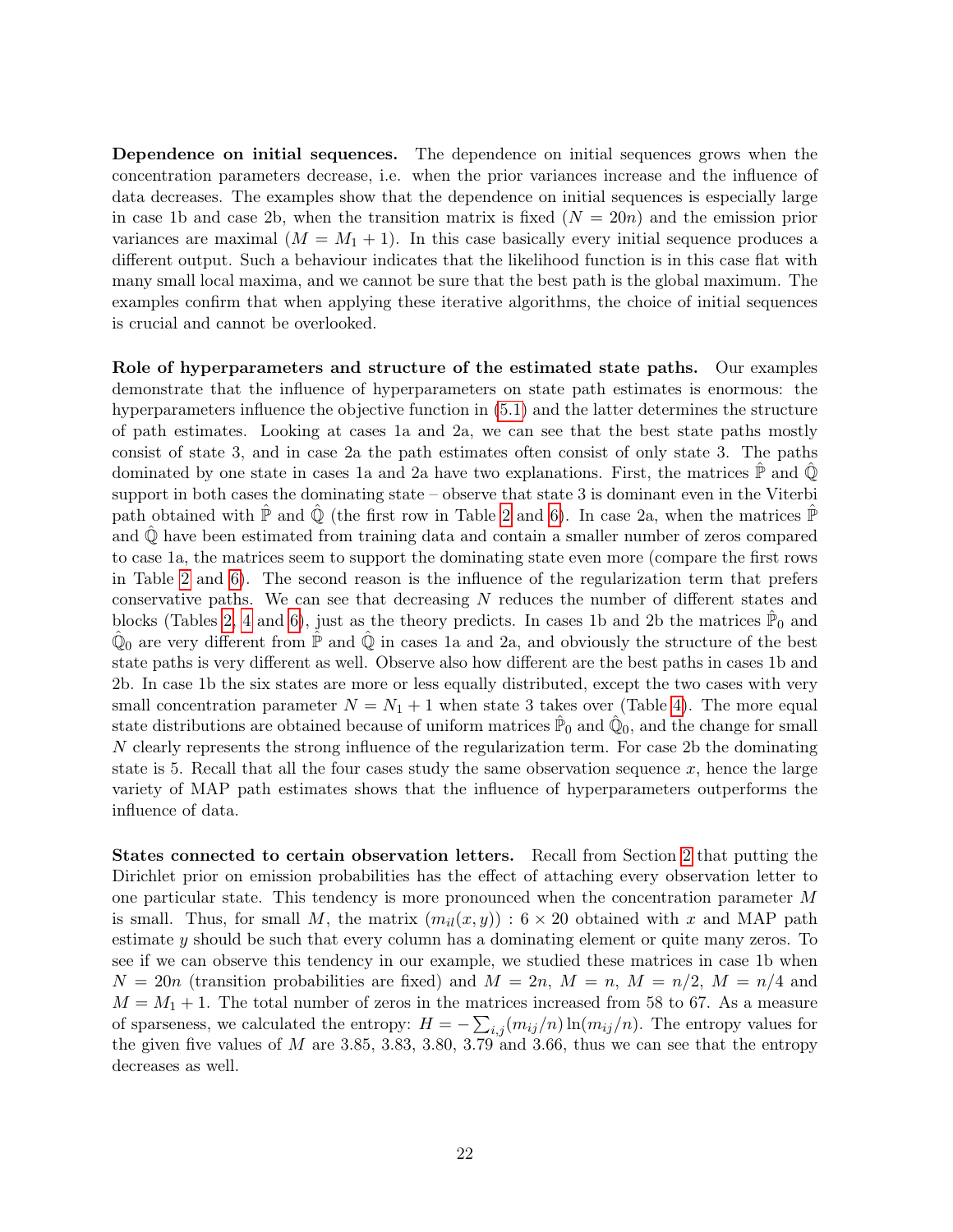Iterations. The number of iterations needed for calculating the Bayesian Viterbi path estimates with our algorithms is typically below 10. The number of cases where more than 10 iterations were needed to find the optimal path is quite limited. This is good from practical point of view. Observe also that even two iterations increase the path likelihood significantly, since the best initial path output  $(Path<sub>0</sub>)$  is never comparable with the best output for any of the four studied methods.

### <span id="page-22-0"></span>5.2 Frequentist, Bayesian and no training data approach

We have a training set and an observation sequence  $x$ , which we assume to be an outcome of an HMM with an unknown parameter  $\theta$ . Our goal is to find the Viterbi path  $v(x) :=$  $\arg \max_{s} p(s|x, \theta)$ . Since  $\theta$  is unknown, there are in a large scale three different approaches to solve the problem.

**Frequentist approach.** In this case we assume that all training sequences  $(x(k), y(k))$ ,  $k =$  $1, \ldots, m$ , form an iid sample from the same HMM with the parameter  $\theta^*$  (consisting of transition and emission matrices, because the initial distribution is assumed to be known). Then also  $x$  is an observation sequence from the same HMM and the solution to our problem is straightforward: estimate the unknown parameters from the training data, let the estimate be  $\ddot{\theta}$ , and apply the Viterbi algorithm to find  $\arg \max_s p(s|x, \hat{\theta})$ . It is reasonable to take  $\hat{\theta} = ((\hat{p}_{ij}), (\hat{q}_{il}))$ , where possible transitions and emissions  $\hat{p}_{ij}$  and  $\hat{q}_{il}$  are defined as previously by [\(3.7\)](#page-10-3), and for impossible transitions and emissions the corresponding entries are zeros.

**Bayesian approach.** Here we assume that the unknown parameter  $\theta$  is random with distribution  $\pi$ . When we know  $\pi$ , then we seek for  $\hat{y}$  that maximizes  $p(s|x)$  as defined in [\(1.1\)](#page-1-0) over all possible state paths s. In the Dirichlet case we have algorithms that perform the maximization. However, since we do not know the prior distribution, we use the training data to specify it. This approach assumes that every training pair  $(x(k), y(k))$  is generated by a different parameter  $\theta_k$ , and these parameters can be considered as an iid sample from a common prior  $\pi(\theta)$ . We consider Dirichlet priors, the hyperparameters are specified using the training set as explained in Section [3.](#page-8-0)

No training data case. Suppose we do not believe that the training data are related to our  $\theta$  or we believe that the sequence x is long enough to estimate the unknown parameter  $\theta$ solely based on  $x$ . In this case we can ignore the training data and apply the standard EM parameter estimation algorithm to x, obtain the parameter estimate  $\hat{\theta}_{EM}$  and then apply the Viterbi algorithm to find  $\arg \max_{s} p(s|x, \theta_{EM})$ . When x is long enough, then due to posterior consistency and the consistency of  $\hat{\theta}_{EM}$ , the Bayes approach and training data free approach both yield the same result. For relatively short sequences ignoring training data might be justified by the observation that the estimated variances in [\(3.6\)](#page-10-1) are relatively big.

**Measure of goodness.** Suppose  $\hat{v}$  is an estimate of the Viterbi path  $v(x)$ . The correct measure of goodness of  $\hat{v}$  is  $p(\hat{v}|x, \theta)$ , but since  $\theta$  is unknown, one cannot use this. Instead we have the true sequence y, that we can use for testing purposes only. The most natural approach would be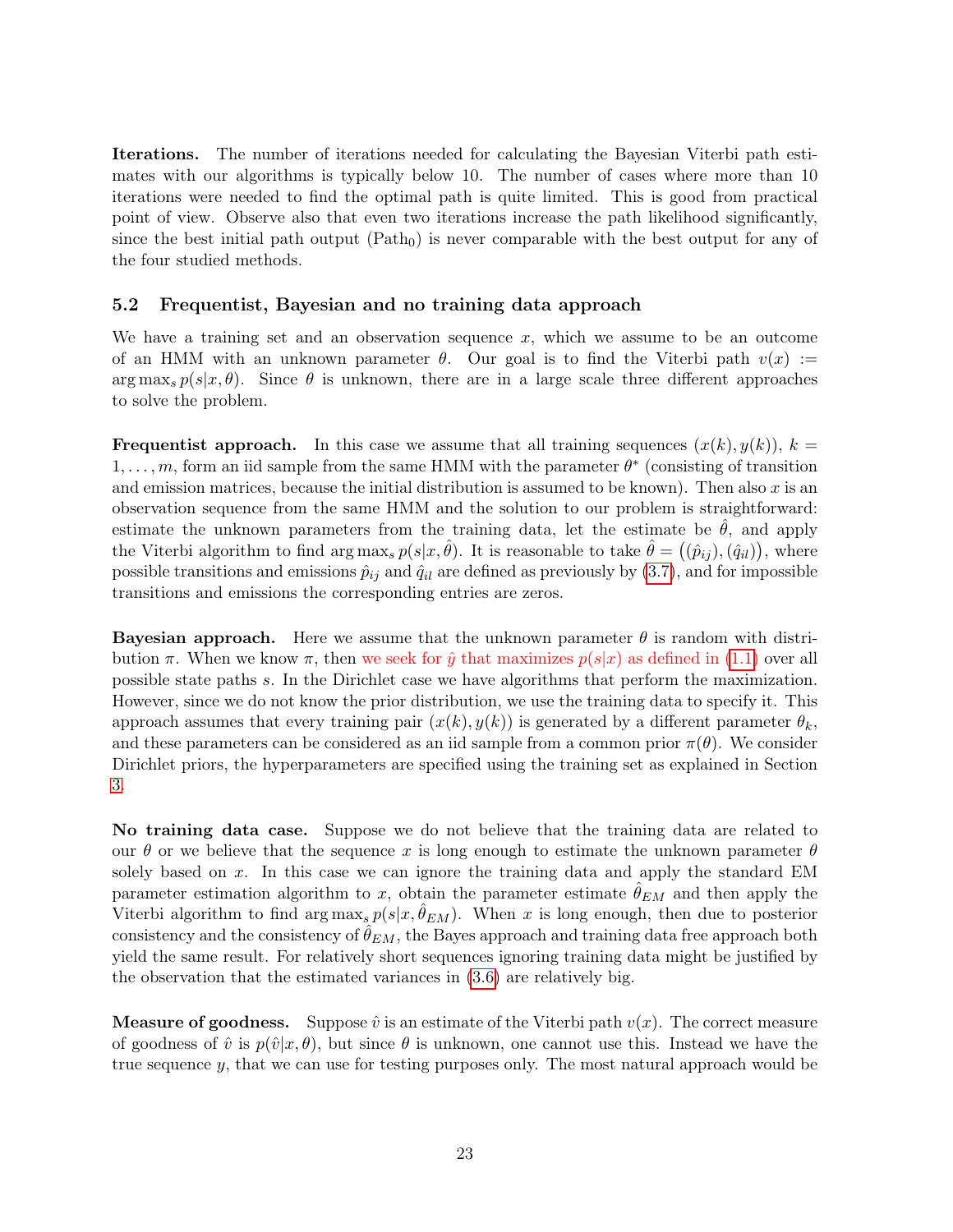to use the direct counts

<span id="page-23-0"></span>
$$
\left(\frac{n_{ij}(y)}{n_i(y)}\right), \quad \left(\frac{m_{il}(x,y)}{m_i(x,y)}\right) \tag{5.2}
$$

as the estimates of unknown parameters when validating the path estimates. But since  $x$  and  $y$ might be very short, these matrices might have too many zeros so that many admissible paths would have probability zero when evaluated by these parameters. Therefore we involve empirical priors [\(3.4\)](#page-9-2), [\(3.5\)](#page-9-3) and find posteriors  $p(\mathbb{P}|y)$  and  $p(\mathbb{Q}|x, y)$ . According to [\(2.1\)](#page-5-0) and [\(2.3\)](#page-7-1) these posteriors factorize by rows and the row posteriors (for possible transitions and emissions) are given by

$$
(p_{i,1(i)},\ldots,p_{i,K_i(i)})|y \sim \text{Dir}(N_i p_{i,1(i)}^* + n_{i,1(i)}(y),\ldots,N_i p_{i,K_i(i)}^* + n_{i,K_i(i)}(y)),
$$
\n
$$
(5.3)
$$

$$
(q_{i,1(i)},\ldots,q_{i,L_i(i)})|y,x \sim \text{Dir}(M_i q_{i,1(i)}^* + m_{i,1(i)}(y,x),\ldots,M_i q_{i,L_i(i)}^* + m_{i,L_i(i)}(y,x)).\tag{5.4}
$$

Denote the posterior mean matrices by  $\bar{P} = (\bar{p}_{ij})$  and  $\bar{Q} = (\bar{q}_{il})$ , then for possible transitions and emissions,

$$
\bar{p}_{ij} = \frac{N_i p_{ij}^* + n_{ij}(y)}{N_i + n_i(y)}, \quad \bar{q}_{il} = \frac{M_i q_{il}^* + m_{il}(x, y)}{M_i + m_i(x, y)}.
$$
\n(5.5)

For impossible emissions and transitions the corresponding entries are zeros. These matrices constitute the estimate  $\theta$  of the unknown parameter  $\theta$ . The reason for using posterior means instead of posterior modes is that the latter might not be defined. To be more representative, we consider a larger class of estimates  $\bar{\theta}^c$ , where

<span id="page-23-1"></span>
$$
\bar{p}_{ij}^c := \frac{cN_i p_{ij}^* + n_{ij}(y)}{cN_i + n_i(y)}, \quad \bar{q}_{il}^c := \frac{cM_i q_{il}^* + m_{il}(x, y)}{cM_i + m_i(x, y)},
$$
\n(5.6)

and  $c \in (0, 1]$ . For small c, the matrices  $(\bar{p}_{ij}^c)$  and  $(\bar{q}_{il}^c)$  are close to counts  $(5.2)$ , but all possible transitions and emissions are positive. With parameters  $\bar{\theta}^c$ , all admissible paths have positive posterior probability, and therefore they can be evaluated. Although in all our examples forbidden transitions and emissions are determined by the training set, there are no test sequence pairs where those forbidden transitions or emissions occur, hence every pair  $(x, y)$  in the test set has a positive probability  $p(y|x, \bar{\theta}^c)$ , meaning that no test pairs were left out. This was the reason for including the training data into the evaluation criterion. Thus, we have specified our criterion of goodness:  $p(\hat{v}|x, \bar{\theta}^c)$ . Since this probability depends much on the length of the sequences and the length of the sequences in our data set varies a lot, we use the geometric mean  $p(\hat{v}|x, \bar{\theta}^c)^{1/n}$ , where  $n$  is the length of  $x$  and the corresponding  $y$ .

Recall once again that although it might be tempting to measure the goodness of obtained paths by calculating the number of pointwise differences from the true state sequence  $y$ , this is not the right criterion, because the Viterbi path is not the best path for minimizing the expected number of errors.

### 5.3 Example 2: comparison of the frequentist, Bayesian and no training data approach

To compare and test the goodness of different approaches described, we proceed as follows. We consider a training set and test set both consisting of  $m = 1000$  sequence pairs. The initial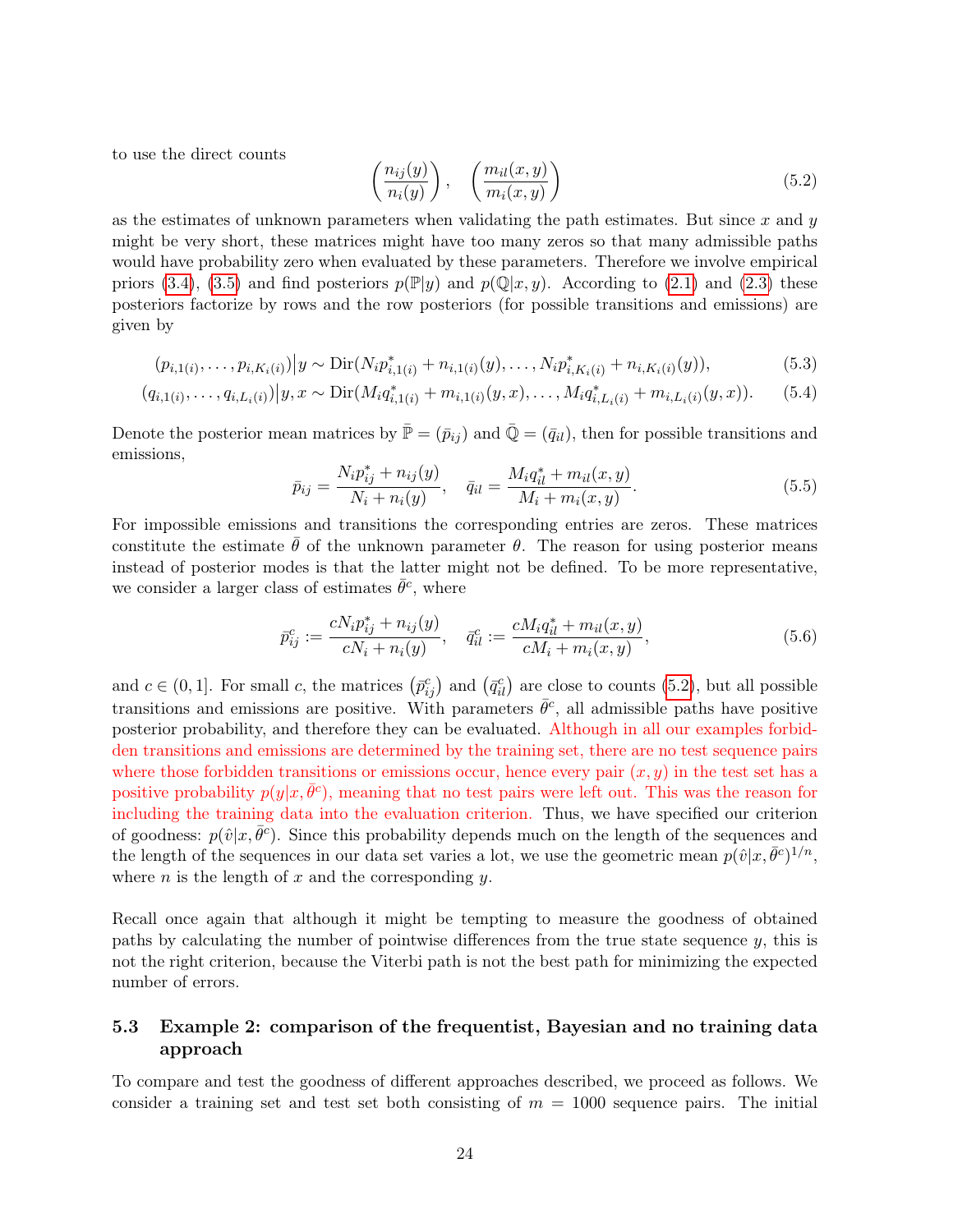distribution  $p_0$  is considered as fixed and calculated using the whole data set, it is given by  $p_0 = (0.0016, 0.0041, 0.9929, 0.0014, 0, 0)'$ . We can see that most of the sequences start from state 3, very few sequences start from state 1, 2 or 4. Based on the training data, impossible transitions and emissions will be specified by simple counts. To compare the approaches, we calculate the following paths for every  $x(k)$  in the test set:

- Frequentist approach: the Viterbi estimate  $\hat{v}_k^1 := \arg \max_s p(s|x(k), \hat{\theta})$ , where  $\hat{\theta}$  is calculated from the training data using formulas [\(3.7\)](#page-10-3).
- **Bayesian approach:** the Viterbi paths are found using sEM and VB methods, denoted by  $\hat{v}_k^2$ and  $\hat{v}_k^3$ , respectively. For that, the empirical priors are calculated using the training set. For both algorithms 1000 initial sequences are used. These two algorithms were chosen because they are applicable for all the studied priors.
- No training data approach: the Viterbi path  $\hat{v}_k^4 = \arg \max_s p(s|x(k), \hat{\theta}_k)$ , where  $\hat{\theta}_k$  is the parameter estimate obtained with the standard EM algorithm using solely  $x(k)$ . As initial parameter estimates in the EM algorithm we use the direct counts [\(5.2\)](#page-23-0) obtained with  $x(k)$  and every initial state path. In addition, we consider the parameter estimates from the training set as initial parameters. Thus, in total we run the EM algorithm 1001 times for every  $x(k)$ . The convergence criterion of the EM algorithm is determined through the log-likelihood value.
- **Target Viterbi path:** all the path estimates  $\hat{v}_k^1$ ,  $\hat{v}_k^2$ ,  $\hat{v}_k^3$ ,  $\hat{v}_k^4$  are supposed to estimate the true Viterbi path  $v_k = \arg \max_s p(s|x(k), \bar{\theta}_k^c)$ , where  $\bar{\theta}_k^c$  are the parameter estimates [\(5.6\)](#page-23-1) obtained with  $(x(k), y(k))$  and the training data. The parameter  $\bar{\theta}_k^c$  is considered as the true parameter for  $(x(k), y(k))$  and used in the criterion of goodness.

The goodness of the performance is measured via the following sums:

sum(v) := 
$$
\sum_{k} p(v_k | x(k), \bar{\theta}_k^c)^{1/t_k}
$$
, sum( $\hat{v}^j$ ) :=  $\sum_{k} p(\hat{v}_k^j | x(k), \bar{\theta}_k^c)^{1/t_k}$ ,  $j = 1, ..., 4$ ,

where  $t_k$  denotes the length of  $x(k)$ . Since for every k and for every state path s,  $p(v_k|x(k), \bar{\theta}_k^c) \ge$  $p(s|x(k), \bar{\theta}_k^c)$ , the first sum – sum(v) – is clearly the biggest. This is the benchmark for all the algorithms. To illustrate the differences compared to the largest sum more clearly, we present their relative differences (in percentage) as follows:

<span id="page-24-0"></span>
$$
\frac{\text{sum}(\hat{v}^j)}{\text{sum}(v)} \cdot 100, \quad j = 1, \dots, 4. \tag{5.7}
$$

The other way for performing relative comparisons is to consider quantities

<span id="page-24-1"></span>mean<sub>rel</sub>(
$$
\hat{v}^j
$$
) =  $\frac{1}{m} \sum_{k=1}^m \left[ \frac{p(\hat{v}_k^j | x(k), \bar{\theta}_k^c)}{p(v_k | x(k), \bar{\theta}_k^c)} \right]^{1/t_k}, \quad j = 1, ..., 4.$  (5.8)

Recall that the constant c is used to define the true parameter  $\bar{\theta}_k^c$ , only. In the training algorithms the original empirical hyperparameters are used. In what follows, we summarize the performance of the three approaches for three different subsamples of our data.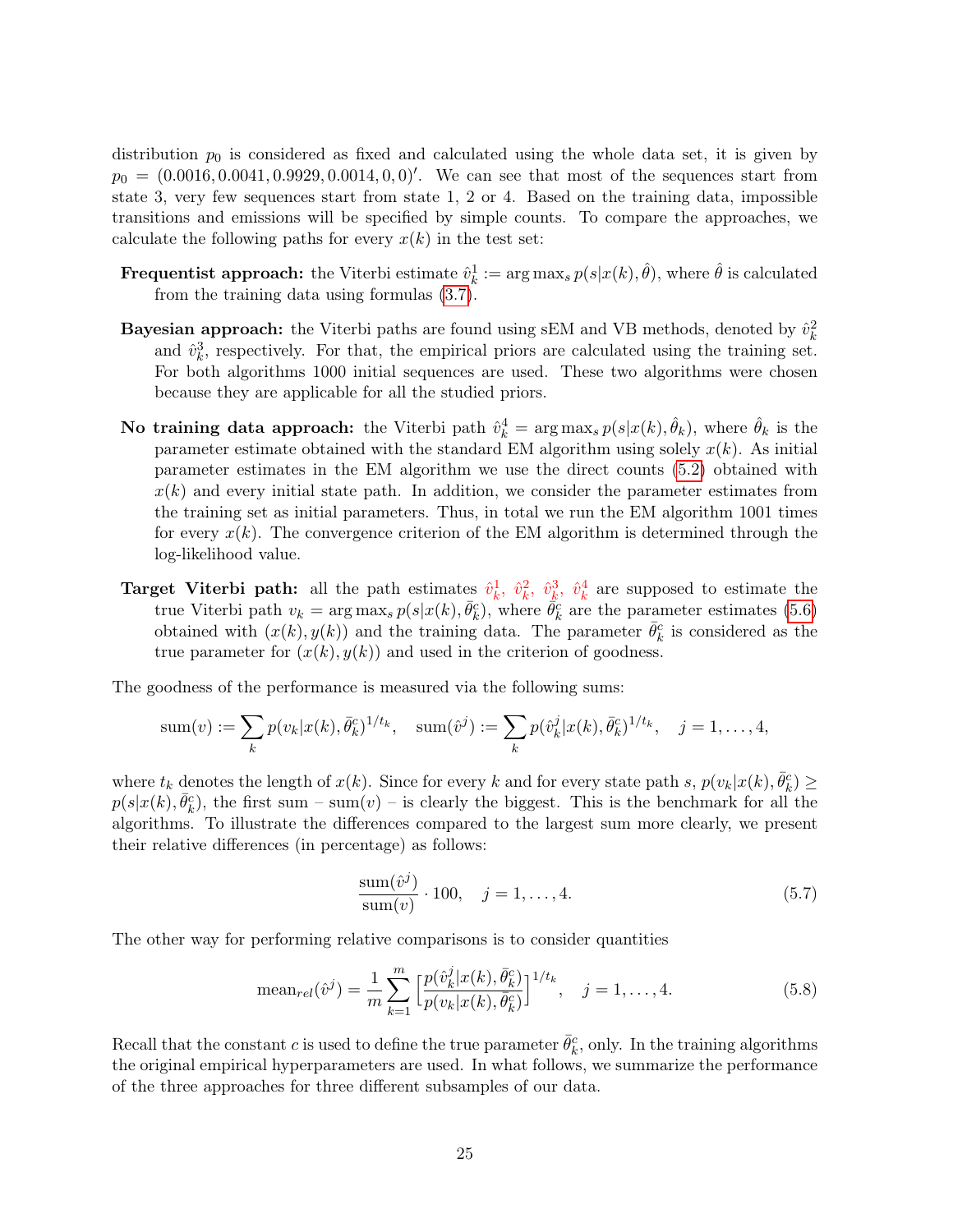Case 1: sequence pairs of similar length. In the first example we consider 1000 sequence pairs of length between 180 and 220. The following behaviour of the obtained estimates can be observed: sEM gives 889 constant sequences of state 3, VB gives 877 constant sequences of state 3, the sEM and VB estimates are equal in 939 cases out of 1000, for the frequentist approach there are 61 constant estimates of state 3 and there are none for the EM case where the training data is not involved. These numbers illustrate very well the Bayesian effect – the MAP paths tend to consist of very long blocks. Furthermore, in this example the path estimates are often constant sequences.

| $\mathfrak{c}$ | Freq     | sEM     | VВ      | ΕM      | $\mathfrak{c}$ | Freq   | sEM    | VB     | EМ     |
|----------------|----------|---------|---------|---------|----------------|--------|--------|--------|--------|
| $10^{6}$       | 100.0000 | 97.4706 | 97.4876 | 64.4912 | $10^{6}$       | 1.0000 | 0.9747 | 0.9749 | 0.6449 |
|                | 91.5263  | 92.5350 | 92.6060 | 60.5583 |                | 0.9151 | 0.9251 | 0.9258 | 0.6057 |
| 0.8            | 89.8025  | 91.5393 | 91.6206 | 59.4776 | 0.8            | 0.8978 | 0.9151 | 0.9159 | 0.5949 |
| 0.6            | 87.3450  | 90.1529 | 90.2481 | 57.8715 | 0.6            | 0.8731 | 0.9012 | 0.9021 | 0.5788 |
| 0.4            | 83.5728  | 88.1220 | 88.2374 | 55.2762 | 0.4            | 0.8353 | 0.8808 | 0.8820 | 0.5528 |
| 0.3            | 80.7844  | 86.7031 | 86.8329 | 53.2629 | 0.3            | 0.8073 | 0.8666 | 0.8679 | 0.5327 |
| 0.2            | 76.8473  | 84.8193 | 84.9693 | 50.2833 | 0.2            | 0.7678 | 0.8477 | 0.8492 | 0.5030 |
| 0.1            | 70.4506  | 82.0179 | 82.1989 | 45.0820 | 0.1            | 0.7037 | 0.8196 | 0.8214 | 0.4511 |
| 0.005          | 51.4144  | 74.3159 | 74.5610 | 26.7992 | 0.005          | 0.5129 | 0.7424 | 0.7448 | 0.2688 |

<span id="page-25-0"></span>Table 9: (Case 1) Relative differences (on the left) calculated according to [\(5.7\)](#page-24-0) and mean relative differences (on the right) calculated according to [\(5.8\)](#page-24-1) for the frequentist method, sEM, VB and no training data case.

Case 2: sequence pairs of arbitrary length. In this example, the training set and test set consist both of 1000 randomly sampled sequence pairs. The obtained path estimates can be summarized as follows: sEM gives 869 constant sequences of state 3, VB gives 861 constant sequences of state 3 as Viterbi estimates, in 961 cases out of 1000 the sEM and VB estimates are equal, for the frequentist approach there are 189 constant estimates of state 3 and there are none for the EM case with no training data.

| $\mathfrak{c}$ | Freq     | sEM     | VВ      | ΕM      | $\epsilon$ | Freq   | sEM    | VВ     | EM     |
|----------------|----------|---------|---------|---------|------------|--------|--------|--------|--------|
| $10^{6}$       | 100.0000 | 98.0680 | 98.1113 | 65.5150 | $10^{6}$   | 1.0000 | 0.9806 | 0.9811 | 0.6556 |
|                | 91.7996  | 92.1118 | 92.1989 | 61.2743 |            | 0.9179 | 0.9209 | 0.9217 | 0.6148 |
| 0.8            | 90.0150  | 90.7390 | 90.8326 | 60.0735 | 0.8        | 0.9000 | 0.9071 | 0.9081 | 0.6027 |
| 0.6            | 87.4541  | 88.7736 | 88.8762 | 58.2792 | 0.6        | 0.8743 | 0.8875 | 0.8885 | 0.5847 |
| 0.4            | 83.5158  | 85.7811 | 85.8971 | 55.3558 | 0.4        | 0.8349 | 0.8577 | 0.8588 | 0.5555 |
| 0.3            | 80.6174  | 83.6110 | 83.7367 | 53.0689 | 0.3        | 0.8059 | 0.8362 | 0.8374 | 0.5329 |
| 0.2            | 76.5702  | 80.6362 | 80.7756 | 49.7060 | 0.2        | 0.7656 | 0.8069 | 0.8083 | 0.4997 |
| 0.1            | 70.1373  | 76.0440 | 76.2063 | 43.9250 | 0.1        | 0.7017 | 0.7620 | 0.7637 | 0.4427 |
| 0.005          | 51.5464  | 63.2427 | 63.5506 | 24.4300 | 0.005      | 0.5175 | 0.6377 | 0.6403 | 0.2530 |

<span id="page-25-1"></span>Table 10: (Case 2) Relative differences (on the left) calculated according to [\(5.7\)](#page-24-0) and mean relative differences (on the right) calculated according to [\(5.8\)](#page-24-1) for the frequentist method, sEM, VB and no training data case.

Case 3: long sequence pairs. As the last case, we compare the performance of the methods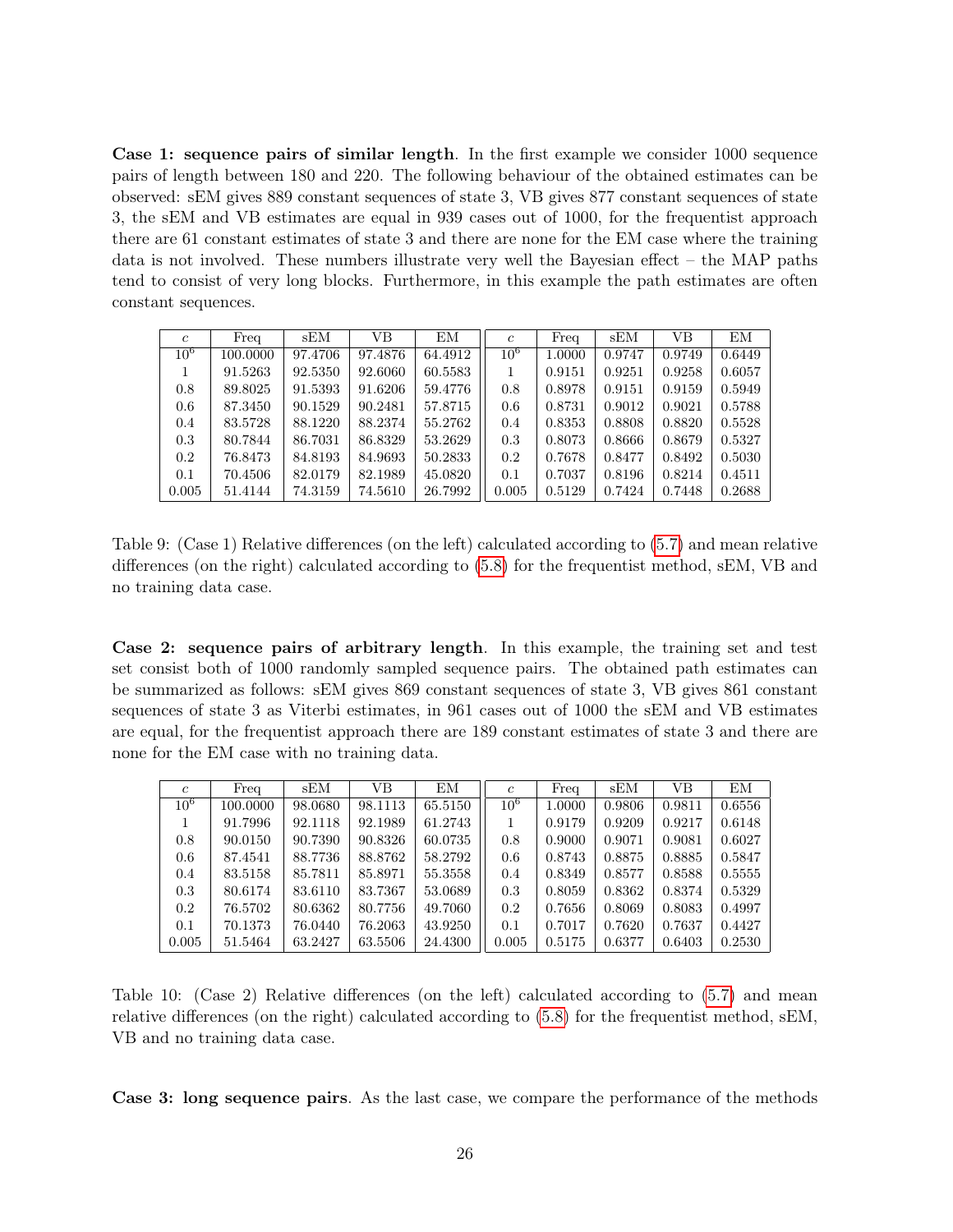for the longest sequences. We consider 2000 longest sequence pairs splitted into a training and test set. The characteristics of the obtained path estimates can be summarized as follows: sEM gives 817 constant sequences of state 3 as Viterbi estimates, VB gives 915 constant sequences of state 3, in 803 cases out of 1000 the sEM and VB estimates are equal, for the frequentist approach there are 76 constant estimates of state 3 and for the no training data case there are none.

| $\mathfrak{c}$  | Freq     | sEM     | VВ      | ΕM      | $\mathfrak{c}$ | Freq   | sEM    | VB     | ΕM     |
|-----------------|----------|---------|---------|---------|----------------|--------|--------|--------|--------|
| 10 <sup>6</sup> | 100.0000 | 98.3556 | 98.6987 | 61.4819 | $10^{6}$       | 1.0000 | 0.9835 | 0.9869 | 0.6208 |
|                 | 96.5499  | 95.8184 | 96.7807 | 59.3507 |                | 0.9654 | 0.9579 | 0.9677 | 0.6013 |
| 0.8             | 95.8726  | 95.3544 | 96.4418 | 58.7327 | 0.8            | 0.9586 | 0.9532 | 0.9642 | 0.5958 |
| 0.6             | 94.9013  | 94.7242 | 95.9852 | 57.8764 | 0.6            | 0.9488 | 0.9469 | 0.9596 | 0.5875 |
| 0.4             | 93.3812  | 93.8193 | 95.3423 | 56.4609 | 0.4            | 0.9335 | 0.9378 | 0.9531 | 0.5736 |
| 0.3             | 92.2193  | 93.1880 | 94.9041 | 55.3141 | 0.3            | 0.9218 | 0.9314 | 0.9487 | 0.5625 |
| 0.2             | 90.5125  | 92.2823 | 94.3393 | 53.5068 | 0.2            | 0.9046 | 0.9229 | 0.9430 | 0.5455 |
| 0.1             | 87.5456  | 91.0386 | 93.5532 | 49.8650 | 0.1            | 0.8747 | 0.9103 | 0.9351 | 0.5142 |
| 0.005           | 76.2530  | 87.3346 | 91.8399 | 34.3386 | 0.005          | 0.7643 | 0.8764 | 0.9179 | 0.3860 |

<span id="page-26-0"></span>Table 11: (Case 3) Relative differences (on the left) calculated according to [\(5.7\)](#page-24-0) and mean relative differences (on the right) calculated according to [\(5.8\)](#page-24-1) for the frequentist method, sEM, VB and no training data case.

Discussion of the results. The main difference between the frequentist, Bayesian and no training data case is how we use the available information from the training data. In the frequentist approach the uncertainty of the point estimates is not counted for when performing segmentation for the test set. If the variances of the prior distributions are very small, then the frequentist and Bayesian approach give similar path estimates. Thus, the relative performance of the Bayesian approach in comparison to the frequentist approach is determined by which prior distribution we use. If the concentration parameters are large, then the priors are concentrated over the point estimates. In Table [12,](#page-27-4) the concentration parameters corresponding to empirical priors are presented for our three examples. We can observe that  $N_6$  is large for all subsamples, meaning that the prior distribution of row 6 in the transition matrix is very much concentrated over the point estimates of the transition probabilities from state 6. We can also observe that for long sequences in case 3 the concentration parameters are about twice as large as for case 1 and case 2, meaning that the empirical variances of the parameters are smaller in the case of longest sequence pairs, which makes also sense. Tables [9,](#page-25-0) [10](#page-25-1) and [11](#page-26-0) show that in all the three cases (with sequence pairs of different length) the Bayesian approach outperforms all other approaches. Furthermore, from the two Bayesian segmentation algorithms, VB performs slightly better. This slightly contradicts the results of our first experiments, where we tested performance of the segmentation algorithms, but on the other hand the difference between the performance measures of sEM and VB is small.

**Large vs small** c. When c is very large, then  $\bar{p}_{ij}^c$  and  $\bar{q}_{il}^c$  will be very close to  $p_{ij}^*$  and  $q_{il}^*$ , thus the Viterbi estimate with  $(\bar{p}_{ij}^c, \bar{q}_{il}^c)$  is expected to be very close to the frequentist estimate. This can be seen in all our tables, where we can see that the frequentist path estimates coincide with the Viterbi estimates obtained with  $(\bar{p}_{ij}^c, \bar{q}_{il}^c)$  when  $c = 10^6$ . Very small c-values are closest to the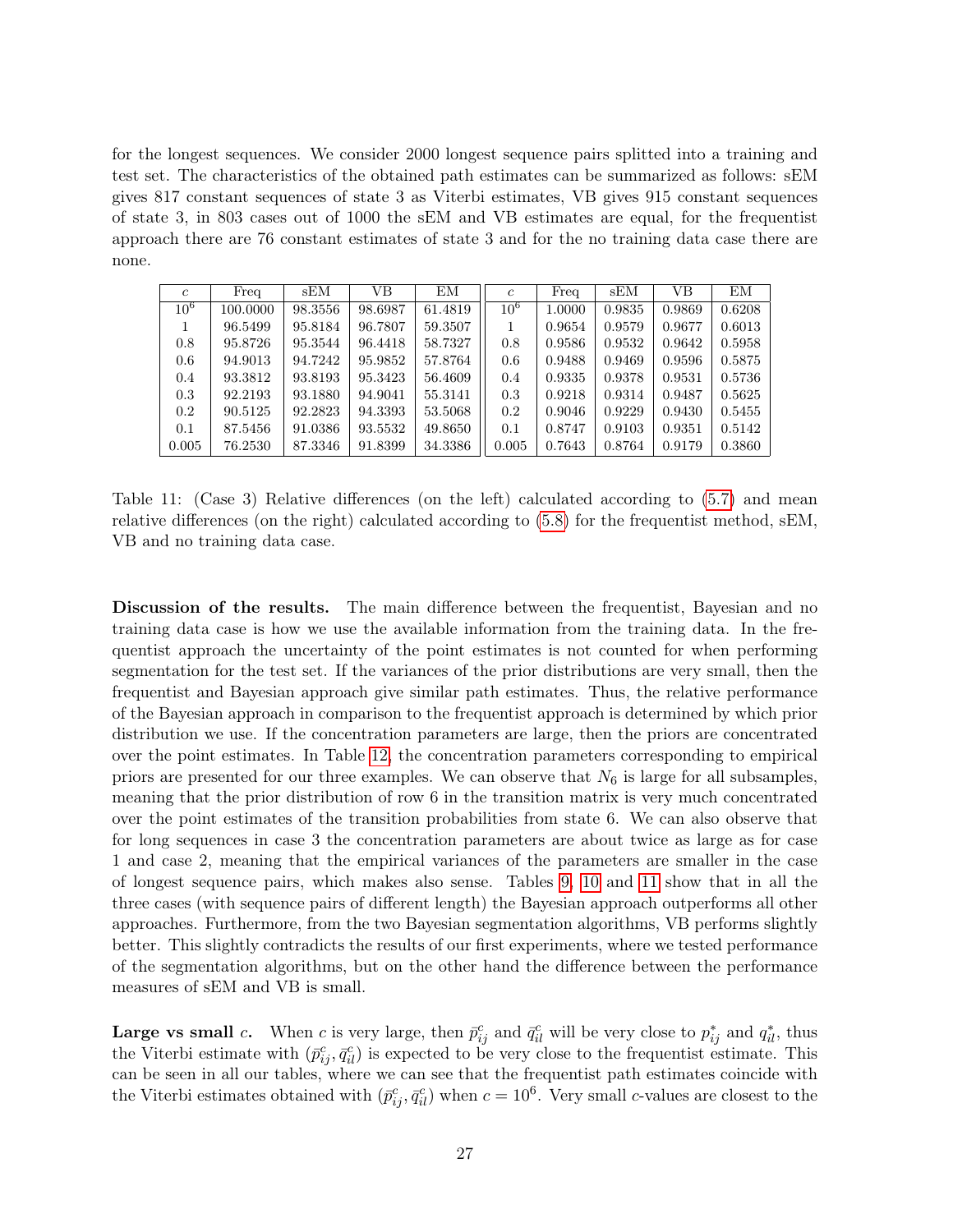situation of validation with 'true' parameter values, because then  $\bar{p}_{ij}^c$  and  $\bar{q}_{il}^c$  are close to the point estimates of the parameters obtained with counts from  $\{x(k), y(k)\}\$ . Thus, in this sense the last row of each table with  $c = 0.005$  is most interesting. The value  $c = 1$  corresponds to the case when we validate the results under the posterior means: we believe in our prior distributions and use the information from  $\{x(k), y(k)\}\)$  to update the parameter distributions. We can observe for all the four studied methods and for all the three subsamples that when c decreases and therefore, the influence of  $\{x(k), y(k)\}$  in  $\bar{\theta}_k^c$  increases, then the difference between  $p(\hat{v}_k^j)$  $\frac{j}{k}|x(k),\bar{\theta}^c_k\rangle$ and  $p(v_k|x(k), \bar{\theta}_k^c)$  increases on average. The degree of this increase depends on sequence length. For example, for case 1 with sequence length around 200, the starting position (with  $c = 1$ ) for Freq, sEM and VB is about 0.92, but the relative difference measures for  $c = 0.005$  have decreased to 0.51, 0.74 and 0.74, respectively. For case 2 with sequences of different lengths (503 sequences are of length between 30 and 141) this decrease of average relative difference measure is even larger: the starting position for Freq, sEM and VB is again 0.92, but for  $c = 0.005$  this number has decreased to 0.52, 0.64 and 0.64, respectively. In case 3 when the test sequences are longer than 360, the change in average relative difference measure is smaller, indicating that longer sequences contain more information about transition and emission parameters. In case 3, the starting values (when  $c = 1$ ) for Freq, sEM and VB are 0.97, 0.96 and 0.97, these values decrease to 0.76, 0.88 and 0.92, respectively, when  $c = 0.005$ .

|  |  |  | $N_1$ $N_2$ $N_3$ $N_4$ $N_5$ $N_6$    $M_1$ $M_2$ $M_3$ $M_4$ $M_5$ $M_6$ |  |  |  |
|--|--|--|----------------------------------------------------------------------------|--|--|--|
|  |  |  |                                                                            |  |  |  |
|  |  |  |                                                                            |  |  |  |
|  |  |  |                                                                            |  |  |  |

<span id="page-27-4"></span>Table 12: Concentration parameters  $N_i$  and  $M_i$ ,  $i = 1, \ldots, 6$ , corresponding to the empirical priors calculated from our training data sets with 1000 sequence pairs of length between 180 and 220 (case 1), of arbitrary length (case 2) and with longest sequences (case 3).

#### Acknowledgments

This work was supported by the Estonian institutional research funding IUT34-5 and by the Estonian Research Council grant PRG865.

### References

- <span id="page-27-0"></span>[1] H.M. Berman, J. Westbrook, Z. Feng, G. Gilliland, T.N. Bhat, H. Weissig, I.N. Shindyalov, and P.E. Bourne. The protein data bank. Nucleic Acids Research, 28(1):235–242.
- <span id="page-27-2"></span>[2] R.J. Boys and D.A. Henderson. A Bayesian approach to DNA sequence segmentation. Biometrics, 60:573–588, 2004.
- <span id="page-27-1"></span>[3] R.J. Boys, D.A. Henderson, and D.J. Wilkinson. Detecting homogeneous segments in DNA sequences by using hidden Markov models. Appl. Statist., 49(2):269–285, 2000.
- <span id="page-27-3"></span>[4] O. Cappé, E. Moulines, and T. Rydén. Inference in hidden Markov models. Springer, New York, 2005.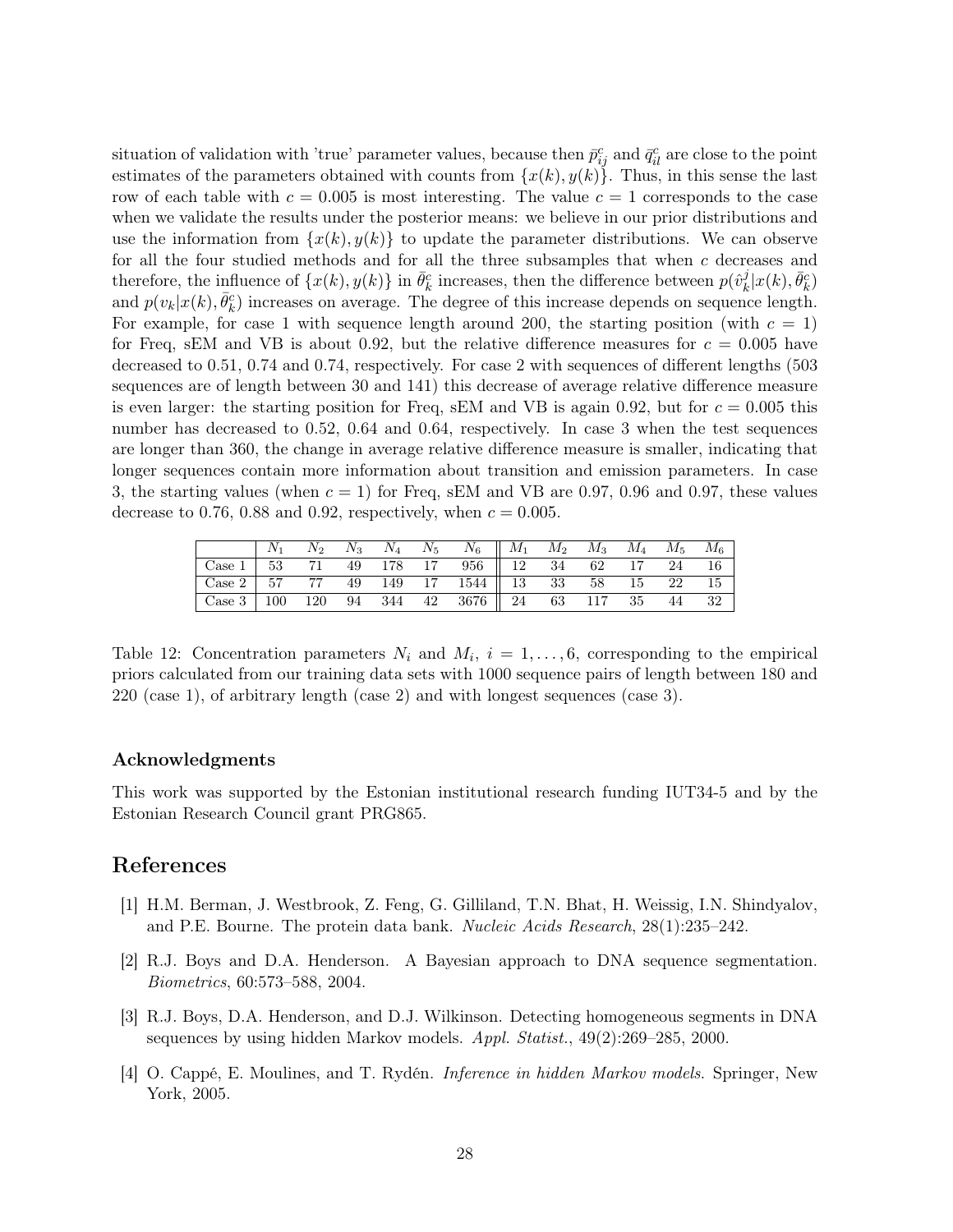- <span id="page-28-5"></span>[5] C. Christodoulopoulos, S. Goldwater, and M. Steedman. Two decades of unsupervised POS induction: How far have we come? In Proceedings of the Conference on Empirical Methods in Natural Language Processing, 2010.
- <span id="page-28-13"></span>[6] J. Corander, J. Xiong, Y. Cui, and T. Koski. Optimal Viterbi Bayesian predictive classification for data from finite alphabets. J. Statist. Plann. Inference, 143(2):261–275, 2013.
- <span id="page-28-8"></span>[7] C. Fox and S. Roberts. A tutorial on variational Bayesian inference. Artificial Intelligence Review, 38(2):85–95, 2012.
- <span id="page-28-3"></span>[8] K. Ganchev, B. Taskar, P. Fernando, and G. Joao. Posterior vs parameter sparsity in latent variable models. In Advances in Neural Information Processing Systems 22. 2009.
- <span id="page-28-4"></span>[9] J. Gao and M. Johnson. A comparison of Bayesian estimators for unsupervised hidden Markov model pos taggers. In Proceedings of the Conference on Empirical Methods in Natural Language Processing, EMNLP '08, pages 344–352, Stroudsburg, PA, USA, 2008. Association for Computational Linguistics.
- <span id="page-28-1"></span>[10] S. Goldwater and T. Griffiths. A fully Bayesian approach to unsupervised part-of-speech tagging. In Proceedings of the 45th Annual Meeting of the Association for Computational Linguistics, Prague, Czech Republic, 2007.
- <span id="page-28-10"></span>[11] S. Guha, Y. Li, and D. Neuberg. Bayesian hidden Markov modeling of array CGH data. J. Amer. Statist. Assoc., 103(482):485–497, 2008.
- <span id="page-28-14"></span>[12] N.L. Hjort, C. Holmes, P. Müller, and S.G. Walker, editors. Bayesian Nonparametrics. Cambridge University Press, New York, 2010.
- <span id="page-28-2"></span>[13] M. Johnson. Why doesn't EM find good HMM POS-taggers? In Proceedings of the 2007 Joint Conference on Empirical Methods in Natural Language Processing and Computational Natural Language Learning (EMNLP-CoNLL), pages 296–305, Prague, Czech Republic, June 2007. Association for Computational Linguistics.
- <span id="page-28-9"></span>[14] M. Jordan, Z. Gharhami, T. Jaakkola, and L. Saul. An introduction to variational methods for graphical models. Machine learning, 37:183–233, 1999.
- <span id="page-28-6"></span>[15] A. Koloydenko, M. Käärik, and J. Lember. On adjusted Viterbi training. Acta Appl. Math., 96(1-3):309–326, 2007.
- <span id="page-28-11"></span>[16] T. Koski. Hidden Markov Models for Bioinformatics, volume 2 of Computational Biology Series. Kluwer Academic Publishers, Dordrecht, 2001.
- <span id="page-28-0"></span>[17] J. Lember, G. Gasbarra, A. Koloydenko, and K. Kuljus. Estimation of Viterbi path in Bayesian hidden Markov models. METRON, 77:137–169, 2018.
- <span id="page-28-7"></span>[18] J. Lember and A. Koloydenko. The Adjusted Viterbi training for hidden Markov models. Bernoulli, 14(1):180–206, 2008.
- <span id="page-28-12"></span>[19] J. Marin and C. Robert. Bayesian core: a practical approach to computational Bayesian statistics. Springer Texts in Statistics. Springer, New York, 2007.